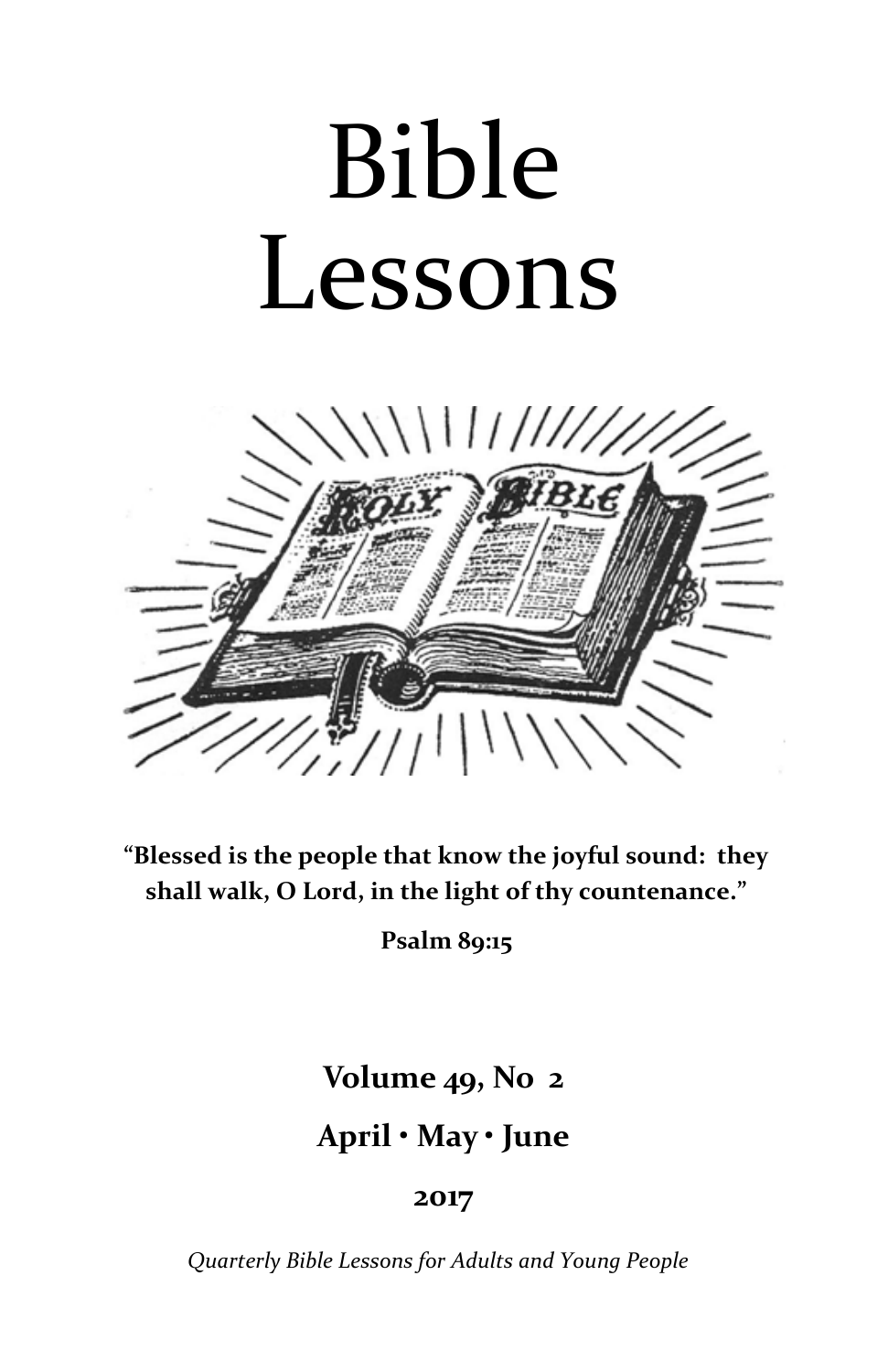## **Bible Lessons for Adults and Young People**

| Volume 49                |               | April • May • June                      | No <sub>2</sub> |
|--------------------------|---------------|-----------------------------------------|-----------------|
| <b>Table of Contents</b> |               |                                         |                 |
| <b>DATE</b>              |               | <b>LESSON TITLE</b>                     | <b>PAGE</b>     |
| Apr                      | $\mathcal{L}$ |                                         |                 |
|                          | 9             |                                         |                 |
|                          | 16            |                                         |                 |
|                          | 23            |                                         |                 |
|                          | 30            |                                         |                 |
| May                      | 7             |                                         |                 |
|                          | 14            |                                         |                 |
|                          | 21            |                                         |                 |
|                          | 28            |                                         |                 |
| Jun                      | 4             | Blessed Are They Which Are Persecuted43 |                 |
|                          | 11            |                                         |                 |
|                          | 18            |                                         |                 |
|                          | 25            |                                         |                 |

Publishing the Bible truths in the interest of Jesus Christ and His Church Edited by Sis. Angela Gellenbeck In This Issue: *Reflections* contributed by Bro. Darrell Johnson, Sis. LaDawna Adams, Bro. Harlan Sorrell, Bro. Jeremy Booher, and Bro. James Bell

## **NOTICE**

The Bible Lessons are published by CHURCH OF GOD TODAY **Phone: (859) 319-9721. (Please leave text or voice message.)** Lessons are available free of charge online at <churchofgodtoday.com> and can be downloaded for printing in booklet or other format. Website editor: Angela Gellenbeck

If you would like printed copies mailed to you, please contact Bro. Edgar Martens, 2200 Edwards Avenue, Muscle Shoals, AL 35661 **Phone (318) 402-9592**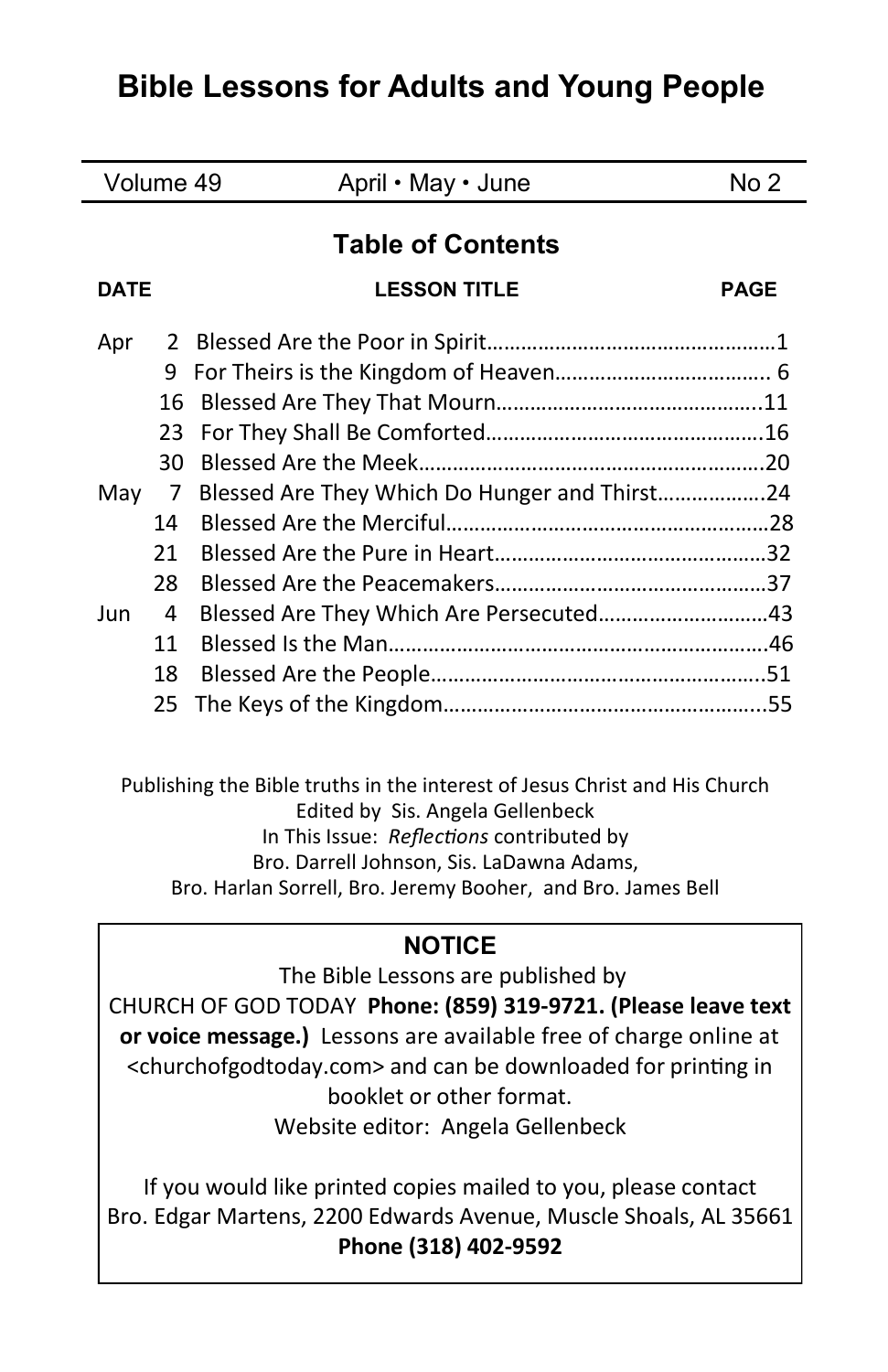## **BIBLE LESSONS FOR SECOND QUARTER, 2017**

## **THEME FOR SECOND QUARTER**

## BLESSED

The fifth, sixth and seventh chapters of Matthew record what is called "The Sermon on the Mount." Seated, as was the manner of Jewish teachers in his day, upon a hill, or rise, understandably for the purpose of projecting His instructions to the group of disciples, Jesus began this sermon by describing the conditions of blessedness and the life of the heavenly kingdom. We call these beginning verses *The Beatitudes.*

In our lessons we will explore each beatitude more in-depth. I pray that you will find this study full of rich spiritual gems to contemplate, share, and incorporate into your lives.

—Sis. Angela Gellenbeck

#### **APRIL 2, 2017**

#### **BLESSED ARE THE POOR IN SPIRIT**

Matthew 5:2 And he opened his mouth, and taught them, saying,

3 Blessed are the poor in spirit: for theirs is the kingdom of heaven.

Luke 6:20 And he lifted up his eyes on his disciples, and said, Blessed be ye poor: for yours is the kingdom of God.

Luke 4:17 And there was delivered unto him the book of the prophet Esaias. And when he had opened the book, he found the place where it was written,

18 The Spirit of the Lord is upon me, because he hath anointed me to preach the gospel to the poor; he hath sent me to heal the brokenhearted, to preach deliverance to the captives, and recovering of sight to the blind, to set at liberty them that are bruised,

19 To preach the acceptable year of the Lord.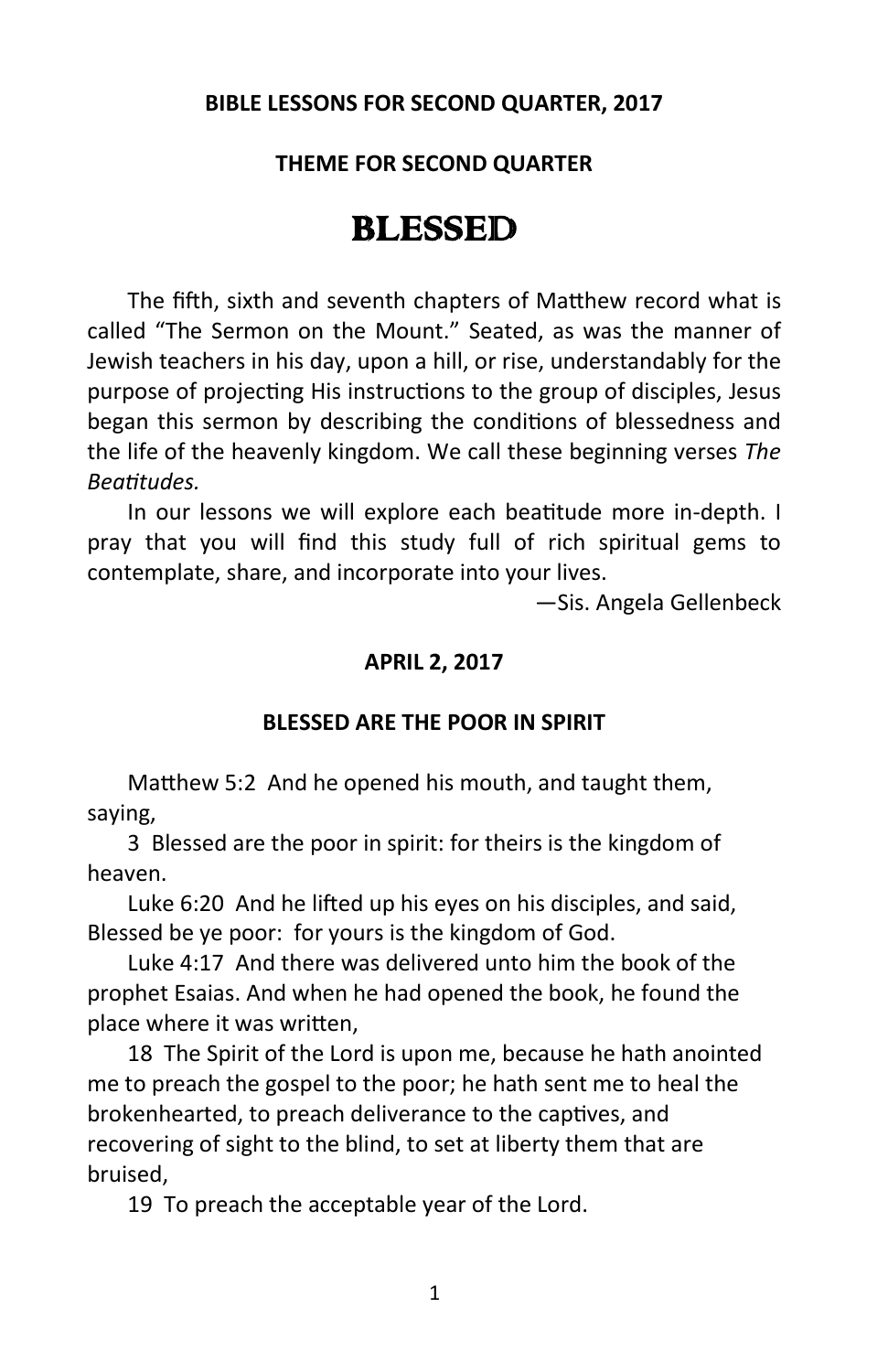20 And he closed the book, and he gave it again to the minister, and sat down. And the eyes of all them that were in the synagogue were fastened on him.

21 And he began to say unto them, This day is this scripture fulfilled in your ears. (Also Matthew 11:5.)

Psalm 69:29 But I am poor and sorrowful: let thy salvation, O God, set me up on high.

32 The humble shall see this, and be glad: and your heart shall live that seek God.

33 For the Lord heareth the poor, and despiseth not his prisoners.

Psalm 102:17 He will regard the prayer of the destitute, and not despise their prayer.

Proverbs 3:34 Surely he scorneth the scorners: but he giveth grace unto the lowly.

Isaiah 41:17 When the poor and needy seek water, and there is none, and their tongue faileth for thirst, I the Lord will hear them, I the God of Israel will not forsake them.

Isaiah 66:2b But to this man will I look, even to him that is poor and of a contrite spirit, and trembleth at my word. (Also Isaiah 57:15.)

**MEMORY VERSE**: I will also leave in the midst of thee an afflicted and poor people, and they shall trust in the name of the Lord. —Zephaniah 3:12

**CENTRAL THOUGHT:** The person who is poor, or humble and lowly in spirit, is blessed or happy because he is satisfied within by the fullness of God's presence and the eternal riches of the Kingdom of God.

## **WORD DEFINITIONS**

Matthew 5:3 "Blessed": I found two different commentaries on this word which are noteworthy. At the outset, it seems they contradict, but once you consider them together, they combine to fill the heart with wondrous awe at what our Lord means by this word. One is from Adam Clarke: Blessed means *happy*; from a word that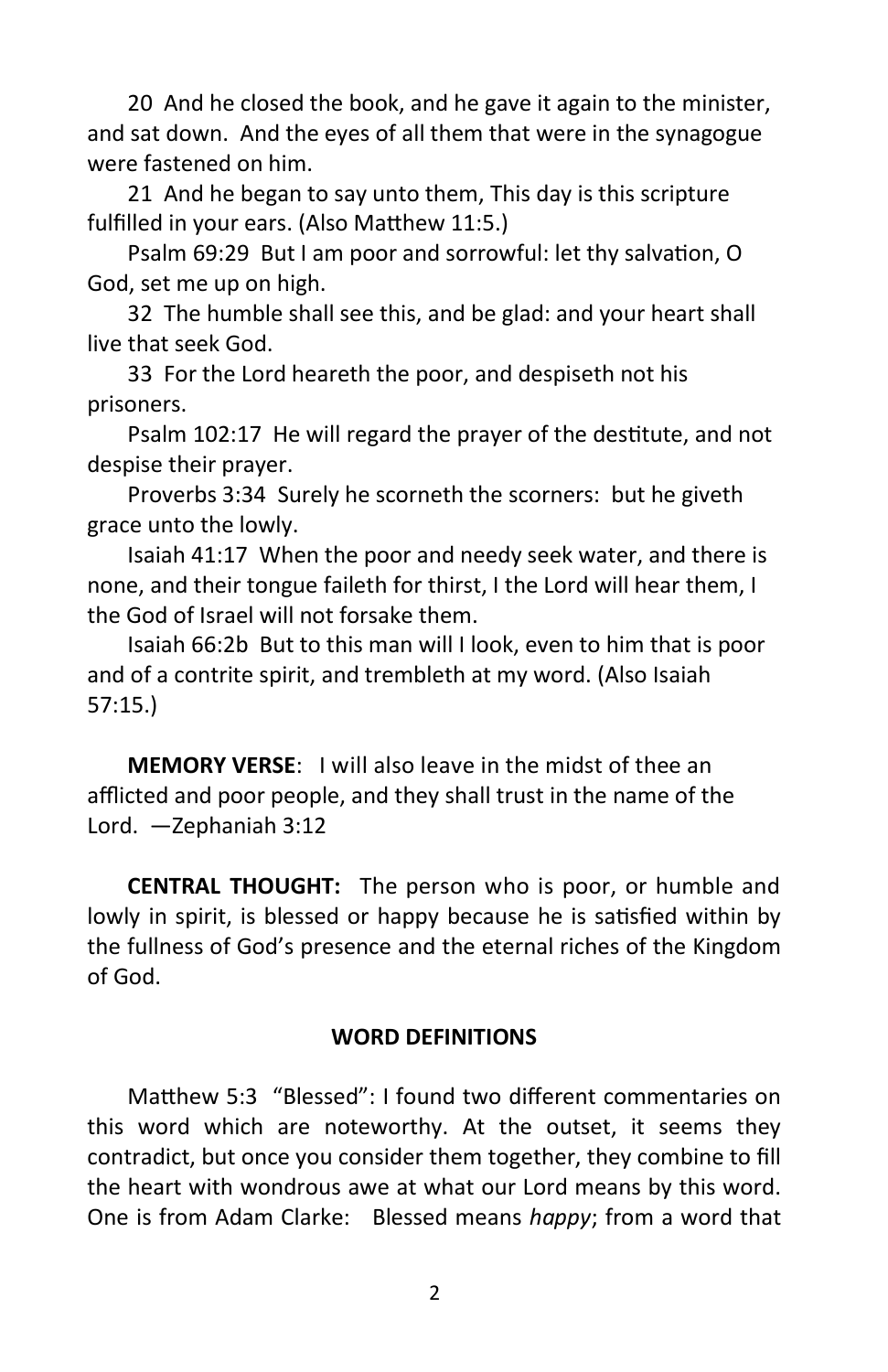combines "happy" with "not" and "fate"; "From this definition we may learn, that the person whom Christ terms happy is one who is not under the influence of fate or chance, but is governed by an allwise providence, having every step directed to the attainment of immortal glory, being transformed by the power into the likeness of the ever-blessed God. Though some of the persons, whose states are mentioned in these verses, cannot be said to be as yet blessed or happy, in being made partakers of the Divine nature; yet they are termed happy by our Lord, because they are on the straight way to this blessedness" (*Clarke's Commentary*).

The other word study is from *StudyLight.org*, by Bill Klein: "Blessed; the state of one who has become a partaker of God; to experience the fullness of God...The idea embodied within this word is satisfaction from experiencing the fullness of something. In the New Testament, [this word] is translated by the English words 'blessed,' 'fortunate,' and 'happy.' However, the meaning 'happy' (as we understand it in English) is not actually found in the New Testament. This is because the word happy comes from 'hap' which means *luck* or *a favorable circumstance*. The actual concept of 'happy' would be expressed by Greek words...meaning 'happy,' 'lucky,' 'fortunate,' or 'prosperity.' Once we remove the English concept of 'happy,' its Greek meaning becomes clear showing us that [this word] refers to the believer in Christ who is satisfied and secure in the midst of life's hardships because of the indwelling fullness of the Spirit."

Matthew 5:3 "Poor": the truly humble; or "those who are sensible of their spiritual poverty, of their ignorance and sinfulness, their guilt, depravity, and weakness, their frailty and mortality" (*Benson Commentary*). "These bring their minds to their condition, when it is a low condition. They are humble and lowly in their own eyes. They see their want, bewail their guilt, and thirst after a Redeemer" (*Matthew Henry Commentary*). "Those who in their deepest consciousness realize their entire need. This selfemptying conviction, that 'before God we are void of everything,' lies at the foundation of all spiritual excellence, according to the teaching of Scripture. Without it we are inaccessible to the riches of Christ; with it we are in the fitting state for receiving all spiritual supplies" (*Jamison-Faucett-Brown Commentary*).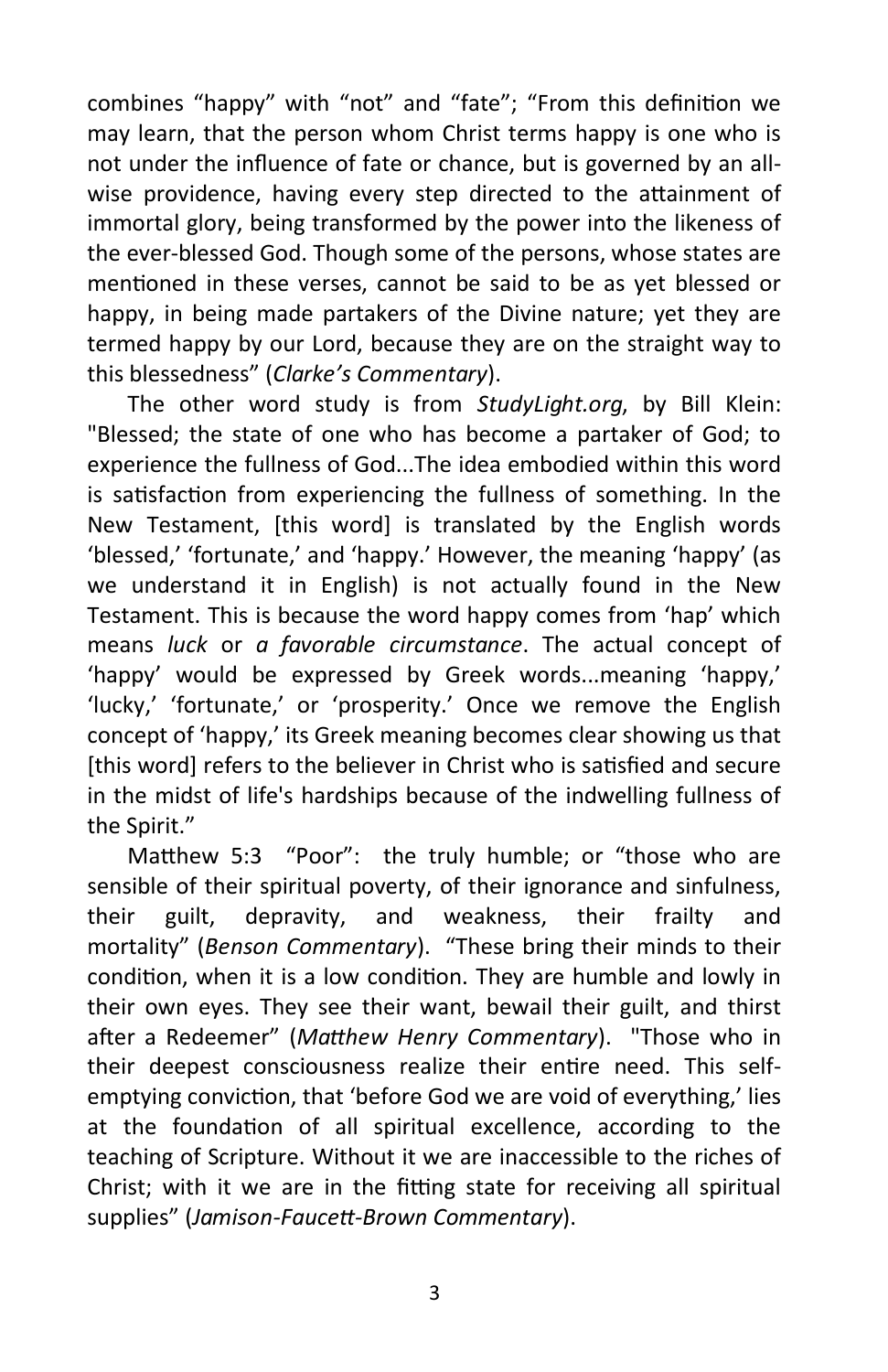Luke 4:17 "Esaias": Isaiah. Jesus read from Isaiah chapter 61, verses 1 and 2.

19 "The acceptable year of the Lord": The original prophecy no doubt referring to the year of Jubilee (Leviticus 25:10), where debts were forgiven, slaves were set free, and land was returned; and the returning of the Jewish exiles from Babylonian captivity— Jesus now applies to Himself and to the deliverance of the captive soul from the bondage of sin.

Psalm 69:29 and 32 "Poor," "Humble;" Proverbs 3:34 "Lowly;" Isaiah 41:17 and 66:2 "Poor;" and Zephaniah 3:12 "Afflicted": These are all forms of the same Hebrew word whose meaning includes all of these terms. "...in a scriptural sense, humble; contrite; abased in one's own sight by a sense of guilt" (*Webster's 1828 Dictionary*).

Psalm 102:17 "Destitute": stripped; naked; figuratively, poor.

The term *beatitudes* are so called from the opening word "beati" (blessed), in the Vulgate.

## **LESSON BACKGROUND**

Many times in Israel's history, the nation was referred to as being afflicted by the other nations; oppressed, persecuted, needy. David's personal condition many times was described as "poor and needy" because of his ragged, hunted existence as a fugitive from King Saul. Other places in Scripture speak of those in depressed circumstances of life; the poor of this world, who seem to have a more ready reception to the gospel. But the "poor in spirit" in our lesson is clearly a frame of mind and attitude, rather than physical conditions or temporal circumstances. A person in these circumstances may very well come to this frame of mind and heart, as I believe David did—aware of his spiritual need, feeling his want, depravity, guilt, ignorance, frailty, and mortality.

In the Old Testament psalms and prophets, a glorious truth is foretold, which Jesus plainly stated was fulfilled in Him: the poor, lowly, humble, needy and thirsty person would be satisfied from within by the kingdom of God: righteousness, peace and joy in the Holy Ghost.

—Sis. Angela Gellenbeck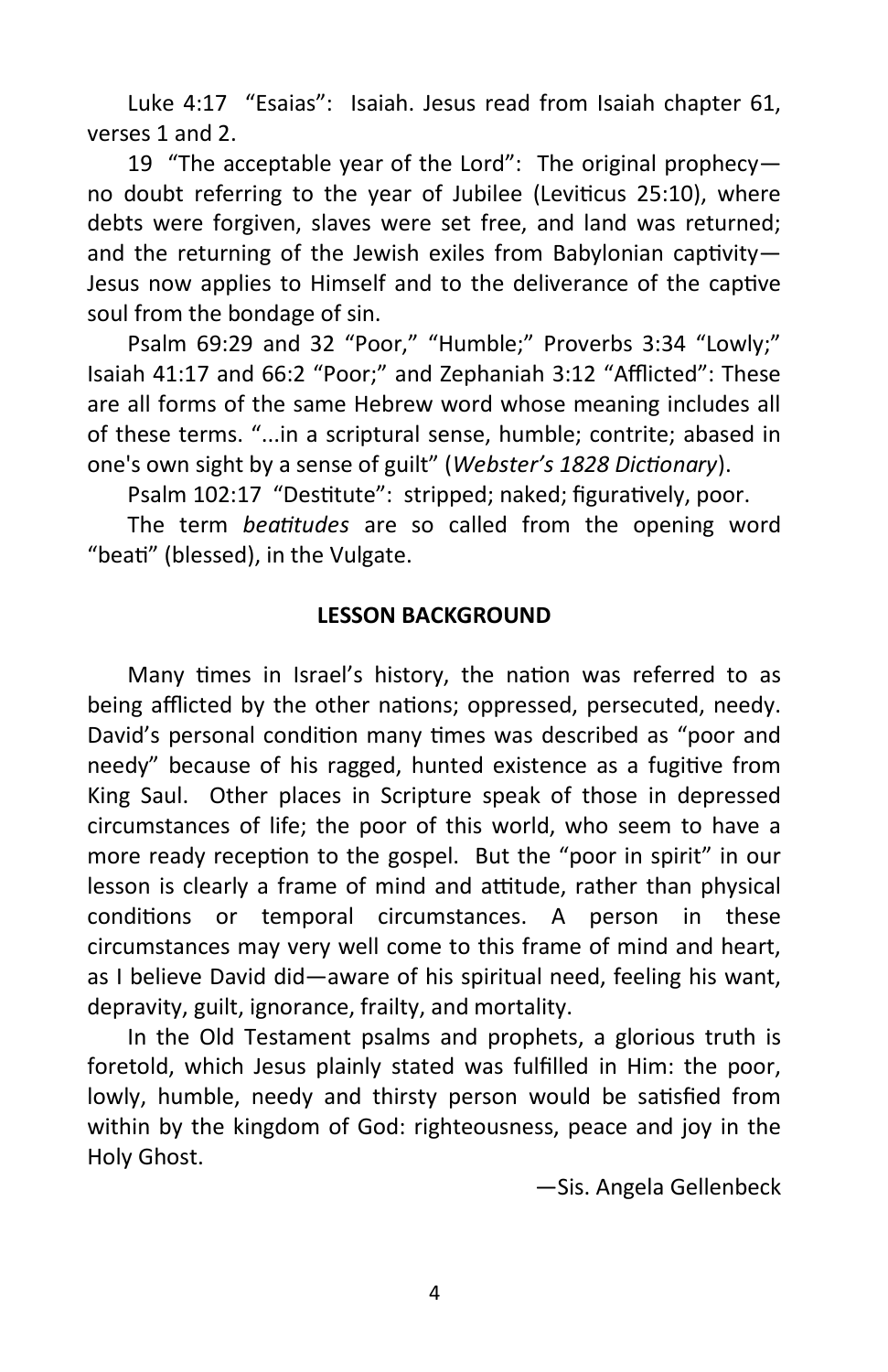## **DISCUSSION:**

- 1. *Described*: Give the different terms in our lesson that all mean "poor in spirit."
- 2. *Foretold*: What prophet was given the "gospel" message that Jesus fulfilled?
- 3. *Promised*: Throughout the scriptures, what special blessings are promised to the poor in spirit?

## **COMMENTS AND APPLICATION**

A deep sense of our own need is truly what we must "have" before more can be "given" (Luke 8:18). When we can look honestly at who we really are, and own up to it courageously, we then can have clear understanding of the necessity of repentance and why we are repenting. It is also good grounds for faith, for when we see the depth of our poverty, only then can we comprehend the tremendous price paid for our salvation and the wonder of His great compassion; we can believe that He loves us and will be our Deliverer.

This most assuredly produces the deepest joy in the heart of the seeker. "He loves me." That is a more real, substantial joy than they have who walk "in a vain show," or trust in their own selfrighteousness. The light of "He knew me, yet He loved me" dazzles the hopeless, guilty, sin-sunken soul with its brightness. As a penitent child, He embraces us and says to us, "Fear not...it is your Father's good pleasure to give you the kingdom." We are filled with joy and confidence that He Who knows all about our need will gladly fill it when we ask Him. He will draw near when we call upon Him. His strength is made perfect in our weakness.

—Sis. Angela Gellenbeck

#### **REFLECTIONS**

Trying to become humble in our own strength is an impossible task. To truly become poor in spirit, we need to empty ourselves of any perceived talents, abilities and gifts that we may have. The apostle Paul says that one should not " ...think of himself more highly than he ought to think." When there is a reliance on self, there is no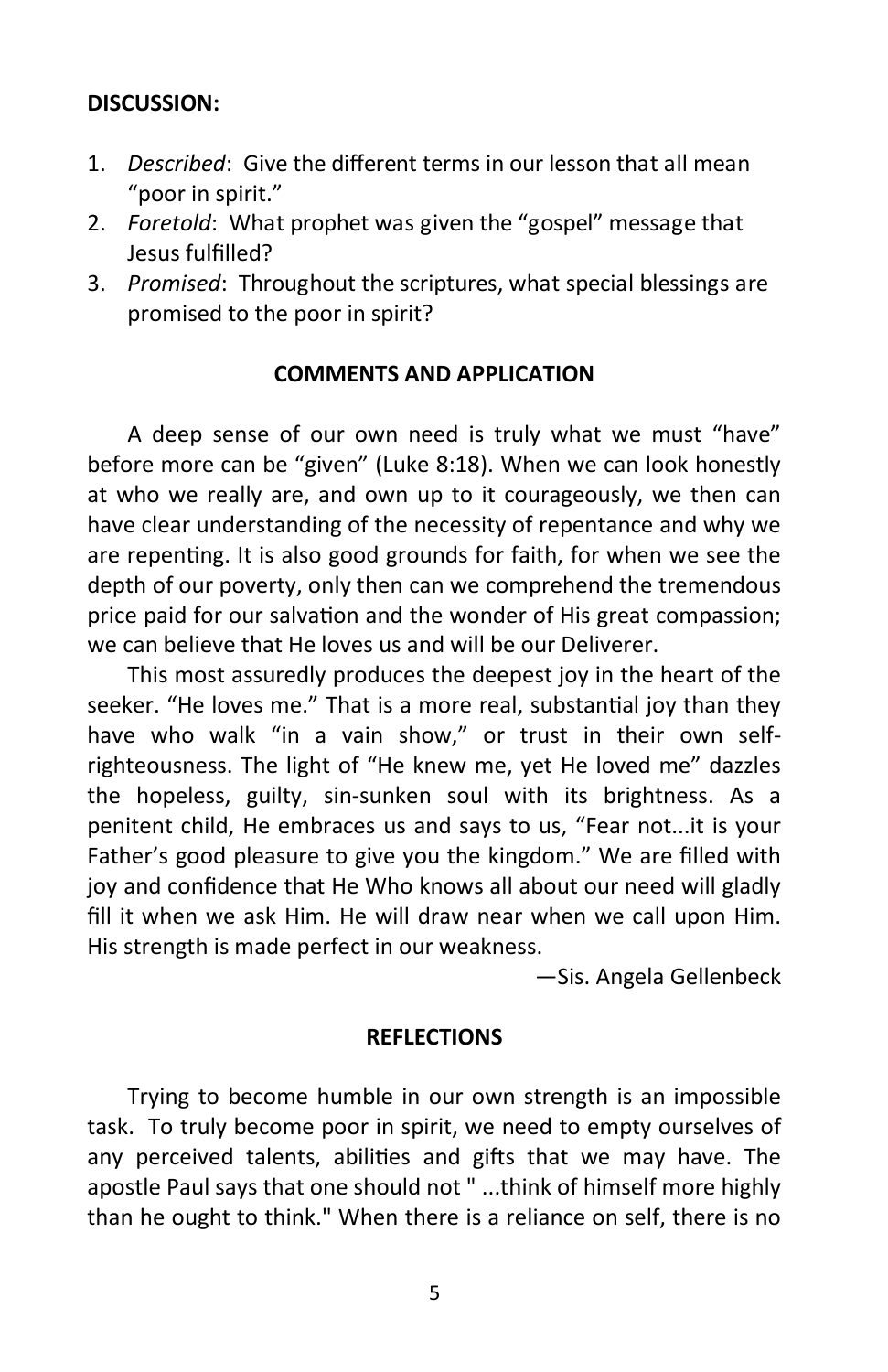room for the power of Christ within our lives.

 On the other hand, we must also empty ourselves of our failures, fears and feelings of inadequacy so that we may be filled with Jesus Christ. To entertain thoughts of self-consciousness or selfdeprecation is not an act of humility but is, in fact, a discredit to the God who created us. "For ye are bought with a price: therefore glorify God in your body, and in your spirit, which are God's (I Corinthians 6:20)."

Paul had this testimony, "But by the grace of God I am what I am." Nothing more, nothing less. It is then that we can do all things through Christ. To be balanced and humble before the Lord we must be at the center of His will and truly empty of ourselves so that the power of Christ may rest upon us.

"I am only an earthen vessel, the graces within are not mine, for the love and the power and glory, belong to the Savior divine."

—Sis. LaDawna Adams

## **APRIL 9, 2017**

## **FOR THEIRS IS THE KINGDOM OF HEAVEN**

Matthew 5:3 Blessed are the poor in spirit: for theirs is the kingdom of heaven.

Daniel 2:44 And in the days of these kings shall the God of heaven set up a kingdom, which shall never be destroyed: and the kingdom shall not be left to other people, but it shall break in pieces and consume all these kingdoms, and it shall stand for ever.

7:27 And the kingdom and dominion, and the greatness of the kingdom under the whole heaven, shall be given to the people of the saints of the most High, whose kingdom is an everlasting kingdom, and all dominions shall serve and obey him.

Matthew 3:1 In those days came John the Baptist, preaching in the wilderness of Judaea,

2 And saying, Repent ye: for the kingdom of heaven is at hand.

4:17 From that time Jesus began to preach, and to say, Repent: for the kingdom of heaven is at hand.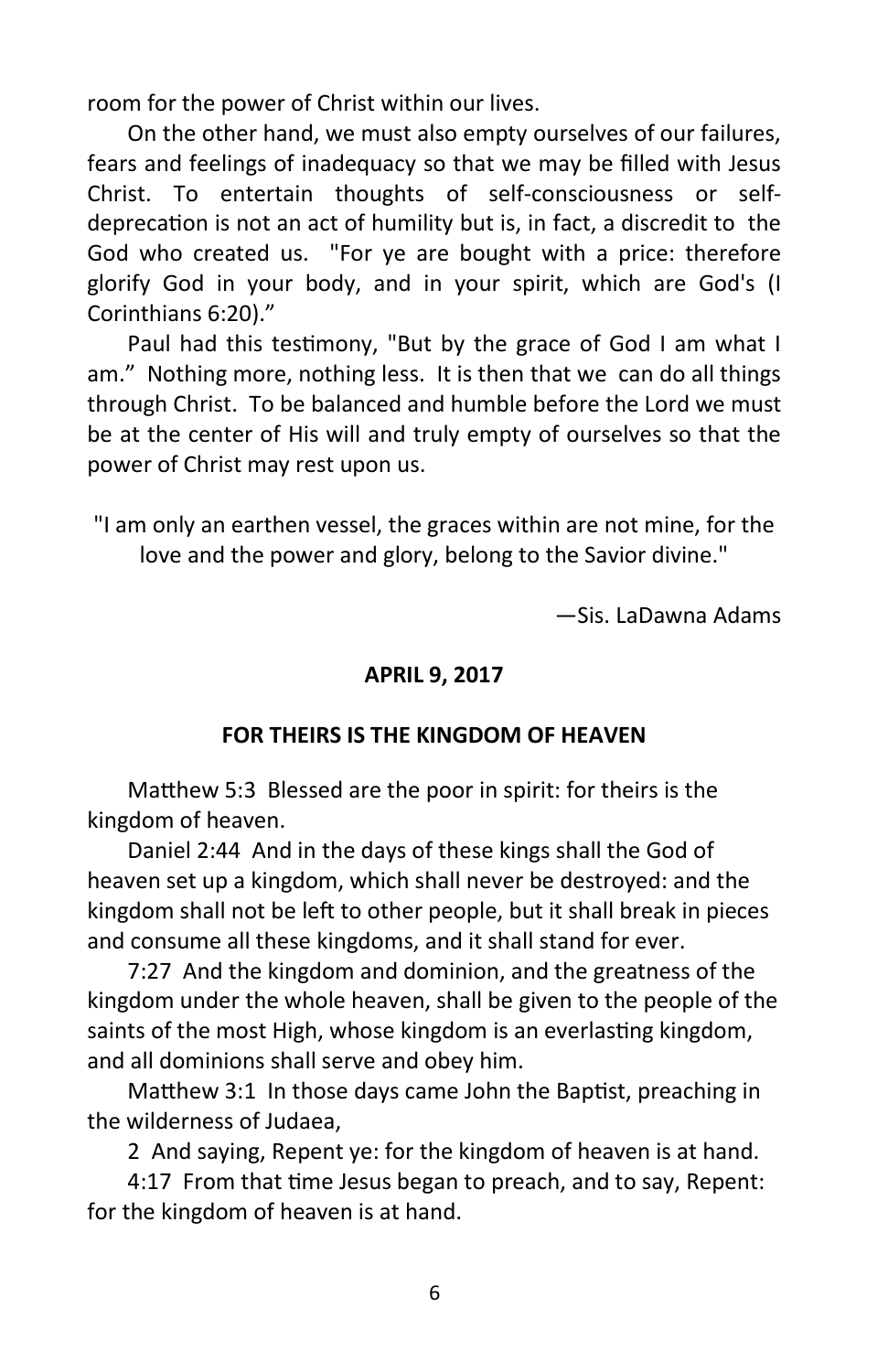6:33 But seek ye first the kingdom of God, and his righteousness; and all these things shall be added unto you.

12:28 But if I cast out devils by the Spirit of God, then the kingdom of God is come unto you.

Luke 16:16 The law and the prophets were until John: since that time the kingdom of God is preached, and every man presseth into it.

17:20 And when he was demanded of the Pharisees, when the kingdom of God should come, he answered them and said, The kingdom of God cometh not with observation:

17:21 Neither shall they say, Lo here! or, lo there! for, behold, the kingdom of God is within you.

John 3:3 Jesus answered and said unto him, Verily, verily, I say unto thee, Except a man be born again, he cannot see the kingdom of God.

3:5b Except a man be born of water and of the Spirit, he cannot enter into the kingdom of God.

18:36 Jesus answered, My kingdom is not of this world: if my kingdom were of this world, then would my servants fight, that I should not be delivered to the Jews: but now is my kingdom not from hence.

Romans 14:17 For the kingdom of God is not meat and drink; but righteousness, and peace, and joy in the Holy Ghost.

**MEMORY VERSE**: Fear not, little flock; for it is your Father's good pleasure to give you the kingdom. —Luke 12:32

**CENTRAL THOUGHT**: The kingdom of God is a heavenly kingdom of peace, joy and righteousness, given freely by Jesus and put by the Holy Spirit within the hearts of those who are born again, have sought for the kingdom, and have pressed into it. It is especially promised to the humble and lowly heart.

## **WORD DEFINITIONS**

Daniel 2:44 "In the days of these kings": the days of the Roman Empire. Daniel's vision showed four kingdoms: the Babylonian Empire, the Medo/Persian Empire, the Greek Empire, and the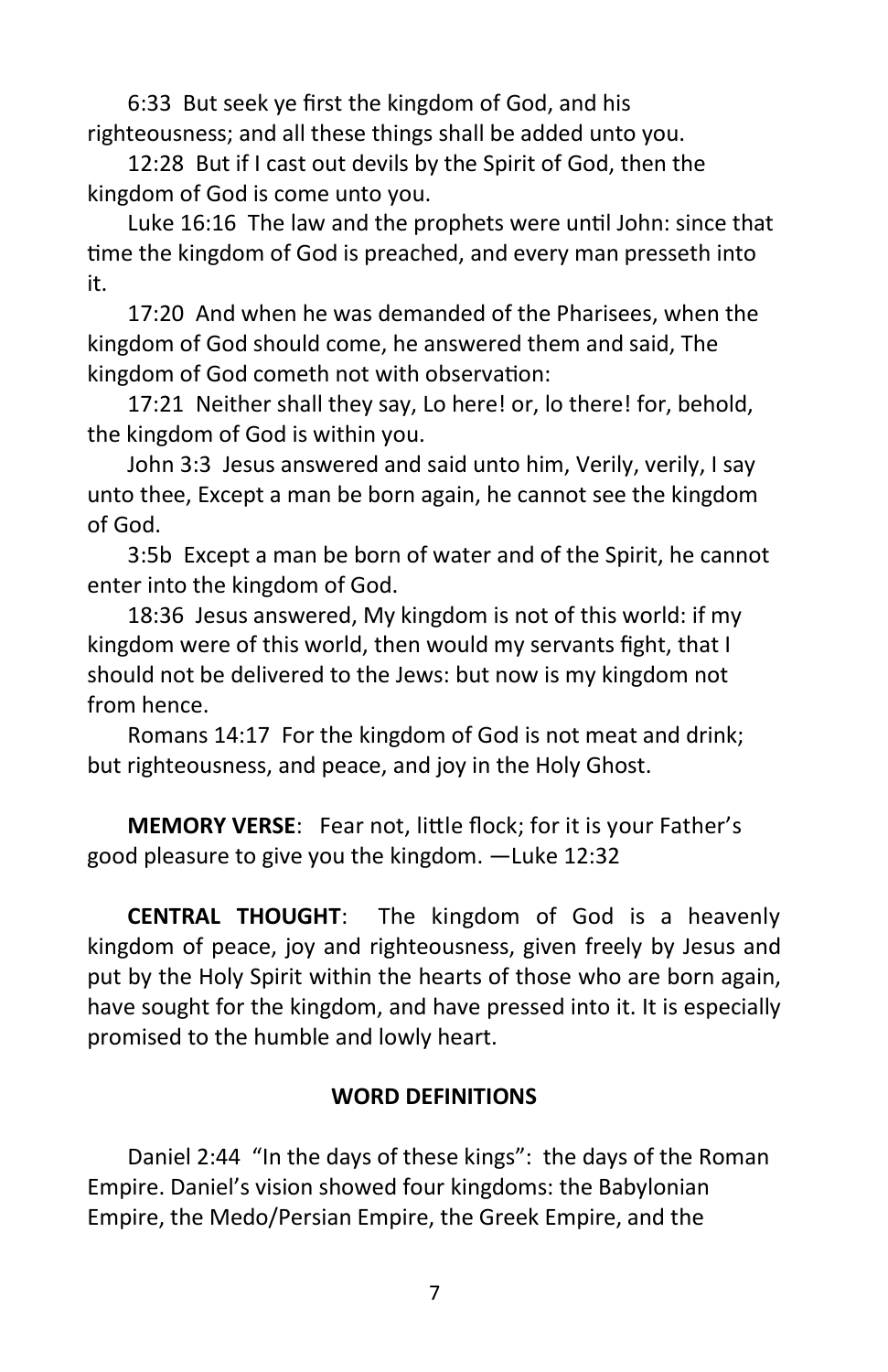Roman. During the Roman rule Jesus was born, fulfilled his earthly ministry, died, resurrected and ascended, and sent His Spirit into the church, establishing His kingdom that would never be destroyed.

Matthew 3:2 "The kingdom of heaven": The kingdom of heaven, the kingdom of God, the kingdom of Christ—all refer to the same thing: the sovereignty, authority, and rule of Christ in the heart of believers. "The dispensation of infinite mercy, and manifestation of eternal truth, by Christ Jesus, producing the true knowledge of God, accompanied with that worship which is pure and holy, worthy of that God who is its institutor and its object" (Adam Clarke, *Clarke's Commentary*). "Is at hand": approaches; is near; is about to be fully opened.

Matthew 6:33 "All these things": all the things that the nations of the world seek after—material comfort, wealth, financial security; food and clothing.

Luke 16:16 "Every man presseth into it": to use power to forcibly seize; laying hold of something with positive aggressiveness (*Helps Word Studies*).

Luke 17:20 "With observation": in such a manner that it can be watched with the eyes, i.e., in a visible manner (*Thayer's Greek Lexicon*).

John 3:3 "Born again": born from above; born afresh, anew. "He cannot see": cannot discern or perceive [the kingdom] because it is a spiritual, not worldly, kingdom; within the heart, and not outwardly visible to the eyes.

Luke 12:32 "Little flock": the little community—the inner circle—of disciples. "Few in number, when compared with the wicked of the world; and mean and despicable in the account of men; and little in their own eyes" (*Gill's Exposition of the Entire Bible*).

## **LESSON BACKGROUND**

When John the Baptist, and then Jesus, came preaching the "gospel of the kingdom," commanding the people to repent, they both used the same message: The kingdom of heaven is at hand. No doubt they were referring to the prophecy from Daniel about the everlasting kingdom that would be set up in the time of Roman rule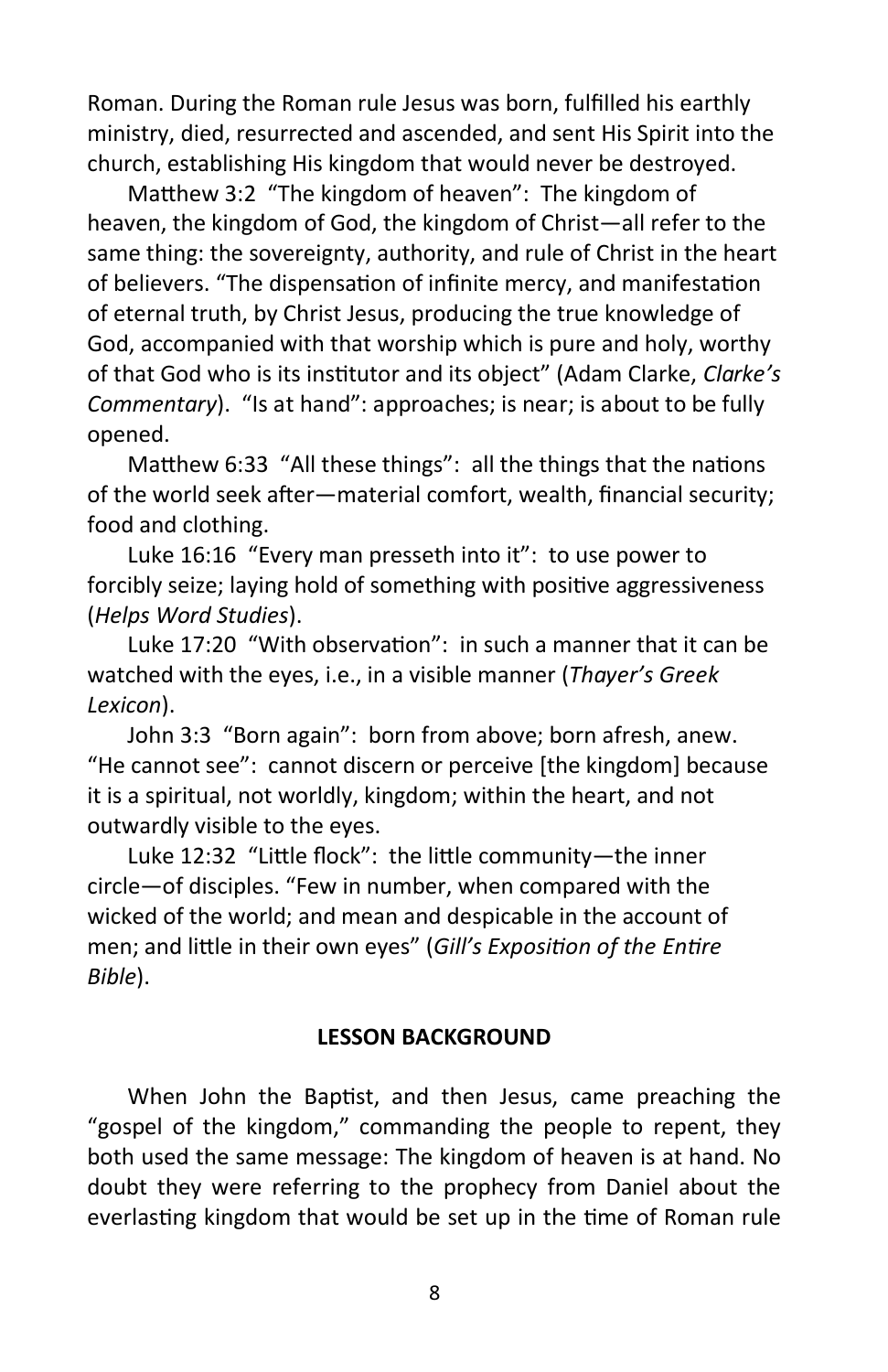and would be given to the saints of the Most High. John introduced it; Jesus then began to explain it and describe the conditions for receiving it. He spoke of the kingdom entering into a person and of a person entering into it. He said that we must seek it FIRST. He said that we couldn't see, perceive, or experience it unless we had experienced the new, spiritual birth. He gave numerous comparisons or similitudes of the kingdom through parables—a grain of mustard seed, a pearl of great price, a field of treasure, yeast hidden in bread dough, wise and foolish virgins, etc.

He spoke of it when referring to the power that delivered from devils. He pointed forward to the coming of the Holy Spirit at Pentecost, pinpointing the time and manner in which He would "set up" His kingdom. He also spoke of the kingdom in terms of the eternal, everlasting realm. But always, certain things are clear: it is not of this world, nor does it come with outward demonstration. It is within you.

Paul further told the Romans, it is not about physical food or drink; rather, it is righteousness, peace and joy in the Holy Spirit. He also told the Corinthians that the kingdom was not in word, but in power. Later to the Hebrews he wrote about receiving this kingdom which cannot be moved.

The special promise to the humble and lowly in spirit is that theirs—belonging to them, given freely to them, indwelling them—is this heavenly kingdom. It had been prepared for them from the foundation of the world. The rich, pompous, full-of-themselves, scornful, haughty people who neither sought for nor felt the need of this pearl of great price; who disregarded the needs of their fellow man and applauded themselves for their outwardly righteous appearance would have no part of it.

—Sis. Angela Gellenbeck

## **DISCUSSION:**

- 1. *When*: Jesus came and set up His kingdom during the reign of which earthly kingdom?
- 2. *Where*: Not of this world, not of flesh and blood, but the kingdom of God is
- 3. *How*: Explain the way you may enter the kingdom and the way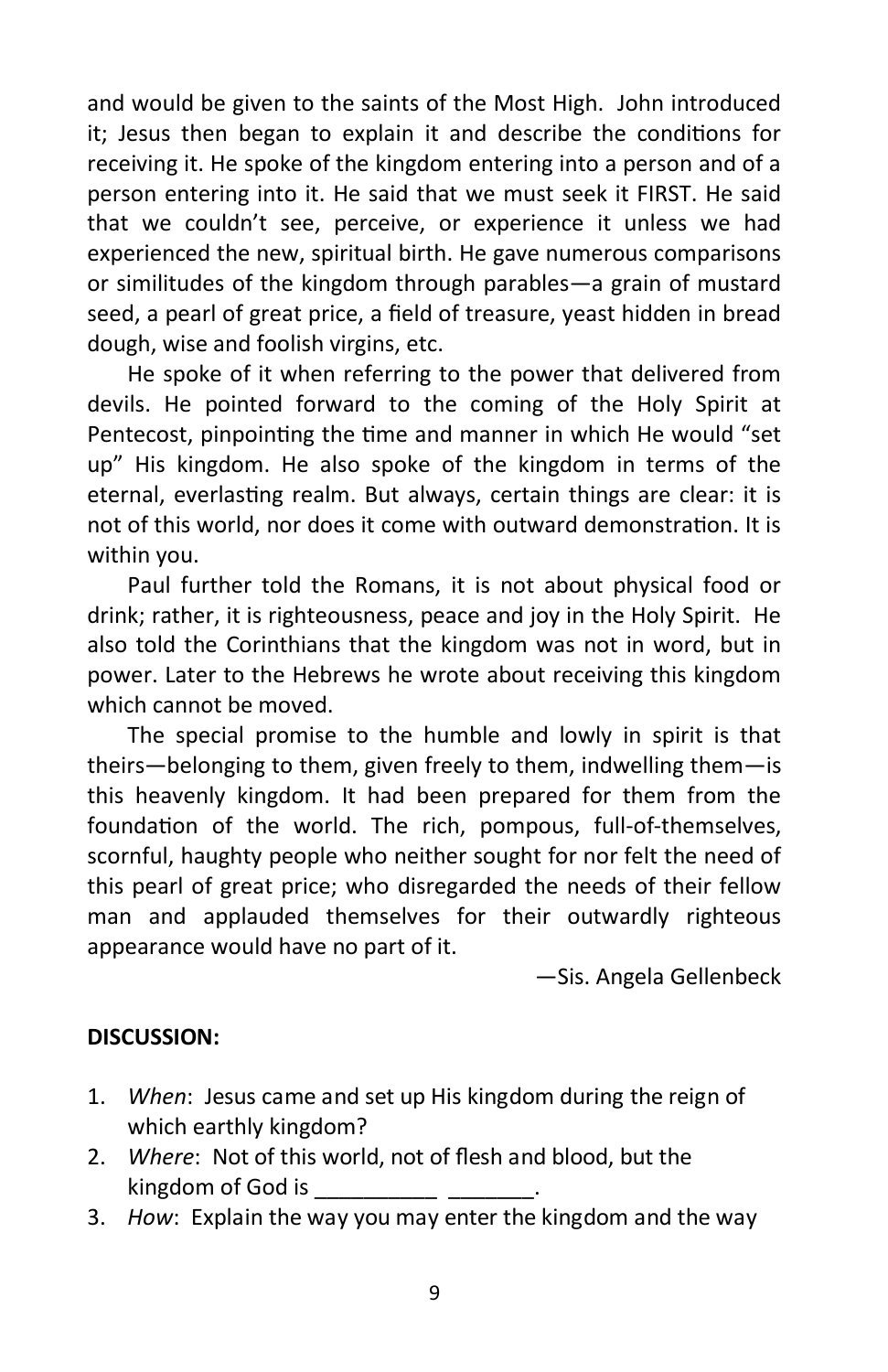the kingdom enters you.

- 4. *What*: Share some of the verses that explain what the kingdom of God is and what it is not.
- 5. *Who*: Describe the kind of person to whom the kingdom is given.

## **COMMENTS AND APPLICATION**

Jesus is teaching us what it means to be truly happy and blessed. But it seems that He pairs totally opposite ideas—we wouldn't think that having a lowly estimation of oneself or trembling with contrition and reverence at God's word would bring happiness. But the truly lowly person is given such a rich treasure. He is made partaker of all the greatness of the kingdom—grace to overcome weaknesses and sins, peace and joy right in the time of great distress and trouble, pure and holy fellowship with other saints of God, and a bright and glorious hope of eternal joy in the presence of God.

Though he may be destitute and needy in terms of this world's goods, afflicted and accused by satan, and ever aware of the weakness and neediness of his humanity; he can know and rejoice that, deep within, he possesses the true riches of faith, godliness, contentment, and wisdom.

—Sis. Angela Gellenbeck

## **REFLECTIONS**

In reflecting upon Luke 17:20-21 in our lesson, the words of Phillips Brooks came to my mind, as he expressed this truth so beautifully in verse three of the old familiar song, "O Little Town of Bethlehem."

"How silently, how silently, The wondrous gift is giv'n! So God imparts to human hearts, The blessings of His heav'n. No ear may hear His coming, But in this world of sin, Where meek souls will receive Him still, The dear Christ enters in."

 Without observation or outward show, Christ, the King of glory comes in spirit to the hearts of poor sinners who acknowledge their wretchedness and bow before Him in penitent contrition. As the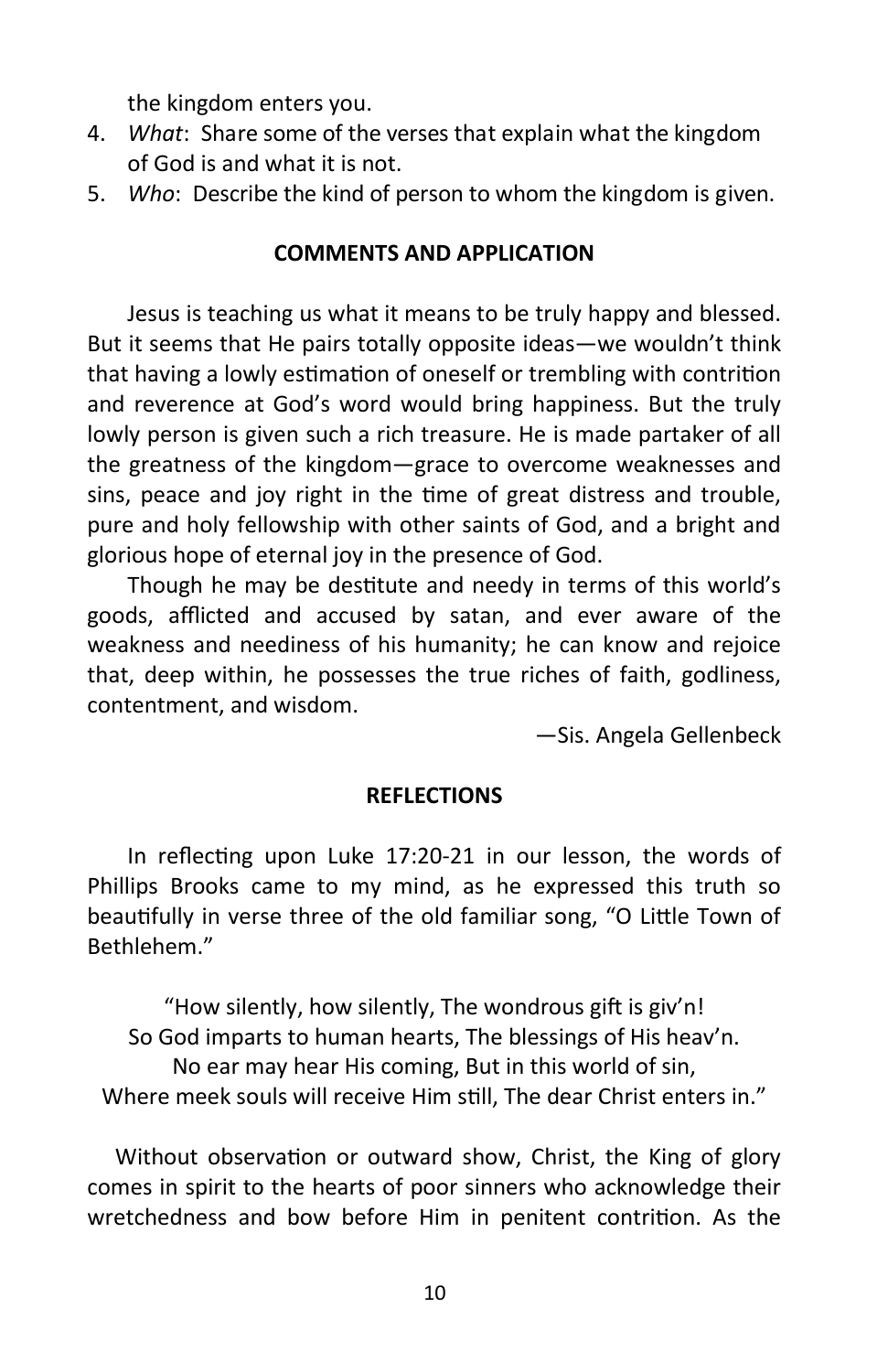Prince of Peace speaks peace to the troubled soul, the treasures of the kingdom begin to be unveiled as the inner man foretastes the realities of the heavenly realm. This is "the mystery which hath been hid from ages and generations, but now is made manifest to his saints: … which is Christ in you, the hope of glory" (Colossians 1:26- 27).

 This kingdom is now "at hand." Who would not want to humbly bow, meet the King's conditions, and receive it? Those who do enjoy a foretaste of heaven here in this life as well as the hope of eternal bliss hereafter; for this kingdom has no end!

—Bro. Harlan Sorrell

## **APRIL 16, 2017**

## **BLESSED ARE THEY THAT MOURN**

Matthew 5:4 Blessed are they that mourn: for they shall be comforted.

Luke 6:21b Blessed are ye that weep now: for ye shall laugh.

25b Woe unto you that laugh now! For ye shall mourn and weep.

Luke 7:37 And, behold, a woman in the city, which was a sinner, when she knew that Jesus sat at meat in the Pharisee's house, brought an alabaster box of ointment,

38 And stood at his feet behind him weeping, and began to wash his feet with tears, and did wipe them with the hairs of her head, and kissed his feet, and anointed them with the ointment.

39 Now when the Pharisee which had bidden him saw it, he spake within himself, saying, This man, if he were a prophet, would have known who and what manner of woman this is that toucheth him: for she is a sinner.

40 And Jesus answering said unto him, Simon, I have somewhat to say unto thee. And he saith, Master, say on.

41 There was a certain creditor which had two debtors: the one owed five hundred pence, and the other fifty.

42 And when they had nothing to pay, he frankly forgave them both. Tell me therefore, which of them will love him most?

43 Simon answered and said, I suppose that he, to whom he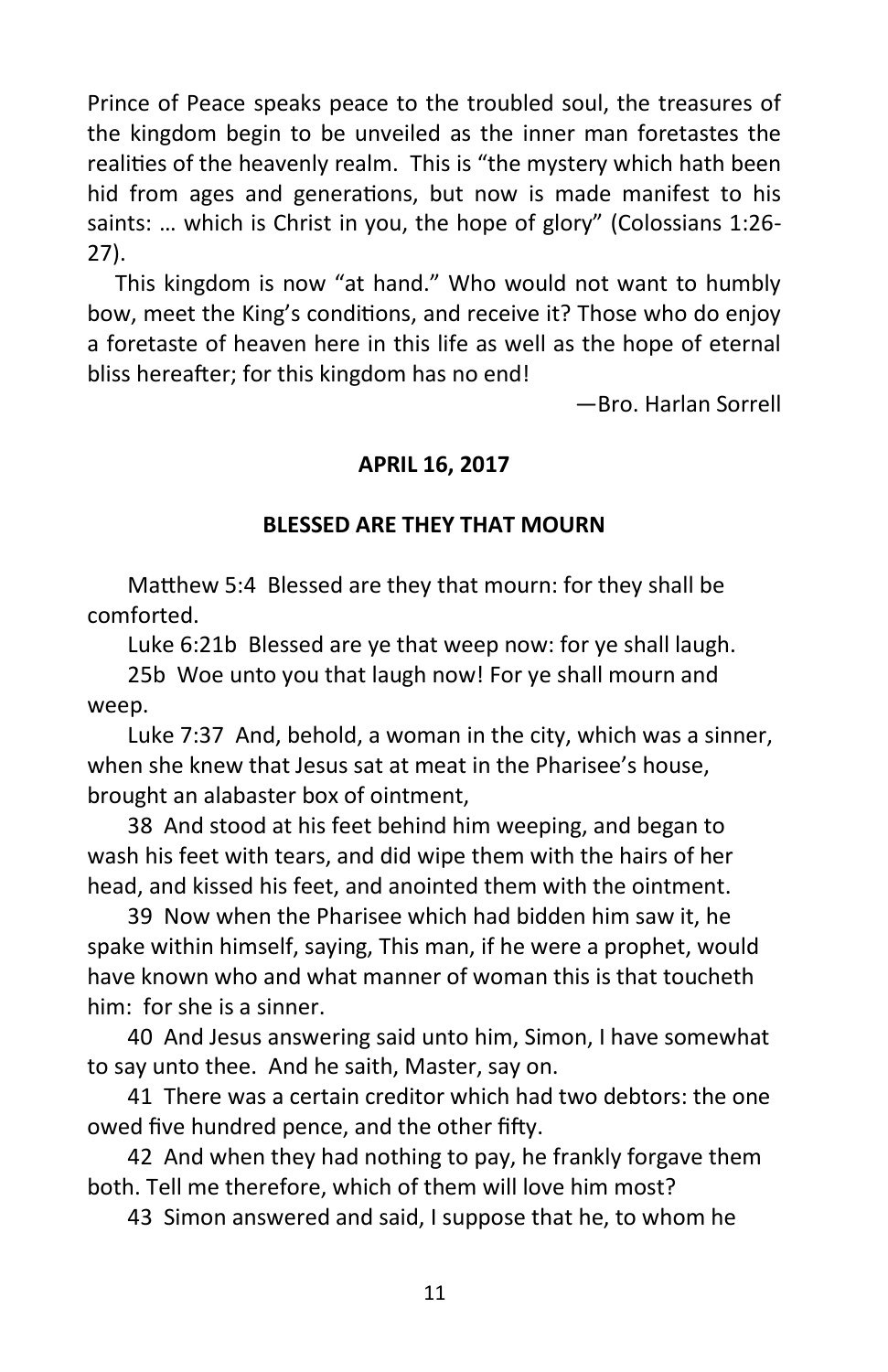forgave most. And he said unto him, Thou hast rightly judged.

44 And he turned to the woman, and said unto Simon, Seest thou this woman? I entered into thine house, thou gavest me no water for my feet: but she hath washed my feet with tears, and wiped them with the hairs of her head.

45 Thou gavest me no kiss: but this woman since the time I came in hath not ceased to kiss my feet.

46 My head with oil thou didst not anoint: but this woman hath anointed my feet with ointment.

47 Wherefore I say unto thee, Her sins, which are many, are forgiven; for she loved much: but to whom little is forgiven, the same loveth little.

48 And he said unto her, Thy sins are forgiven.

49 And they that sat at meat with him began to say within themselves, Who is this that forgiveth sins also?

50 And he said to the woman, Thy faith hath saved thee; go in peace.

II Corinthians 7:10 For godly sorrow worketh repentance to salvation not to be repented of: but the sorrow of the world worketh death.

11 For behold this selfsame thing, that ye sorrowed after a godly sort, what carefulness it wrought in you, yea, what clearing of yourselves, yea, what indignation, yea, what fear, yea, what vehement desire, yea, what zeal, yea, what revenge! In all things ye have approved yourselves to be clear in this matter.

**MEMORY VERSE:** Be afflicted, and mourn, and weep: let your laughter be turned to mourning, and your joy to heaviness. Humble yourselves in the sight of the Lord, and he shall lift you up.

 $-$ James 4:9-10

**CENTRAL THOUGHT:** The person who is truly blessed of God is the one who realizes his poor and needy condition before God; is truly contrite and sorrowful for his committed sins, sinful nature, weakness and inability to meet God's demands; and mourns, weeping genuine tears of regret and longing for God's forgiveness and fellowship. He then experiences the Lord drawing him near to Him, lifting him up and extending grace and forgiveness.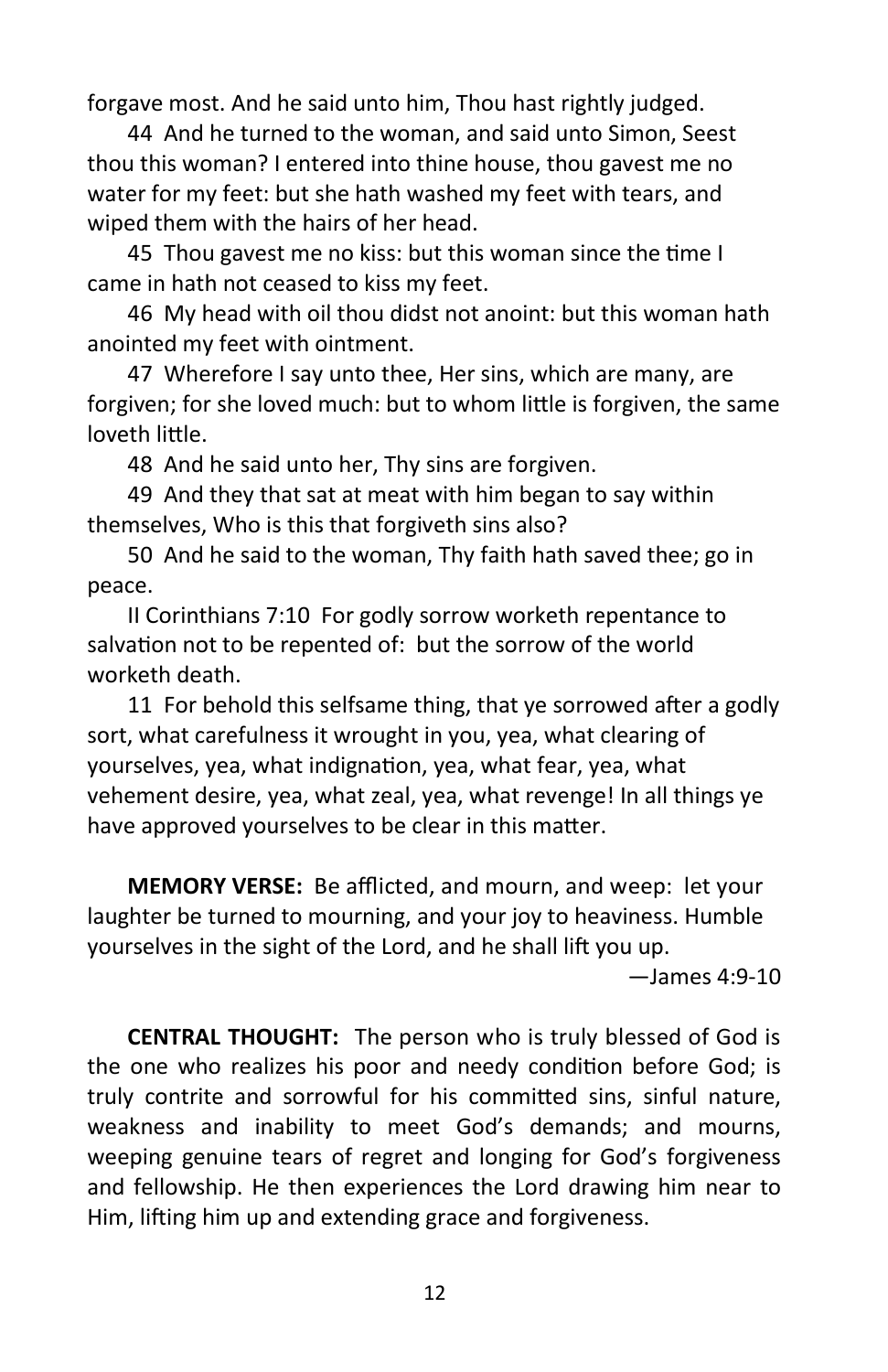Matthew 5:4 "Mourn": grieve; bewail; lament.

Luke 6:21b "Weep": mourn; lament; weep aloud, expressing uncontainable, audible grief.

Luke 7:37 "Sinner": devoted to sin; preeminently sinful; especially wicked.

Luke 7:42 "Frankly": freely; gratuitously; as an act of bounty.

II Corinthians 7:10 "Godly sorrow": distress; vexation; pain of body or mind; grief; "Heart sorrow that brings a person down" (*HELPS Word Studies*). "Sorrow which is after the will of God" (*Ellicot's Commentary*).

11 "Carefulness": speed; haste; diligence; earnestness; enthusiasm. "Clearing of yourselves": a plea; verbal defense; "A reasoned argument (defense) that presented evidence (supplied compelling proof)" (*HELPS Word Studies*). "Vehement desire": eager longing; strong desire; earnest, yearning affection. "Zeal": fervent eagerness; enthusiasm; burning emotion.

James 4:9 "Heaviness": "The word here rendered *heaviness*  occurs nowhere else in the New Testament. It means *dejection*; *sorrow*. It is not gloom, melancholy, or moroseness, but it is sorrow on account of sin" (*Barnes*).

## **LESSON BACKGROUND**

Today we focus on the second Beatitude, "Blessed are they that mourn," a close follow-up and response to the first Beatitude. "The one is the intellectual, the other the emotional aspect of the same thing. It is poverty of spirit that says, 'I am undone'; and it is the mourning which this causes that makes it break forth in the form of a lamentation—'Woe is me! for I am undone'" (*James-Fausset-Brown Commentary*).

The example that vividly describes this process is that of the sinful woman weeping at Jesus' feet. Being deeply convicted of her sin, she sinks in deep contrition, pouring out confession and a plea for pardon through her flowing tears. Her faith in Jesus as the Messiah and Son of God is expressed by the depth of her sorrow: she knows it is against God that she has sinned, and from Him only can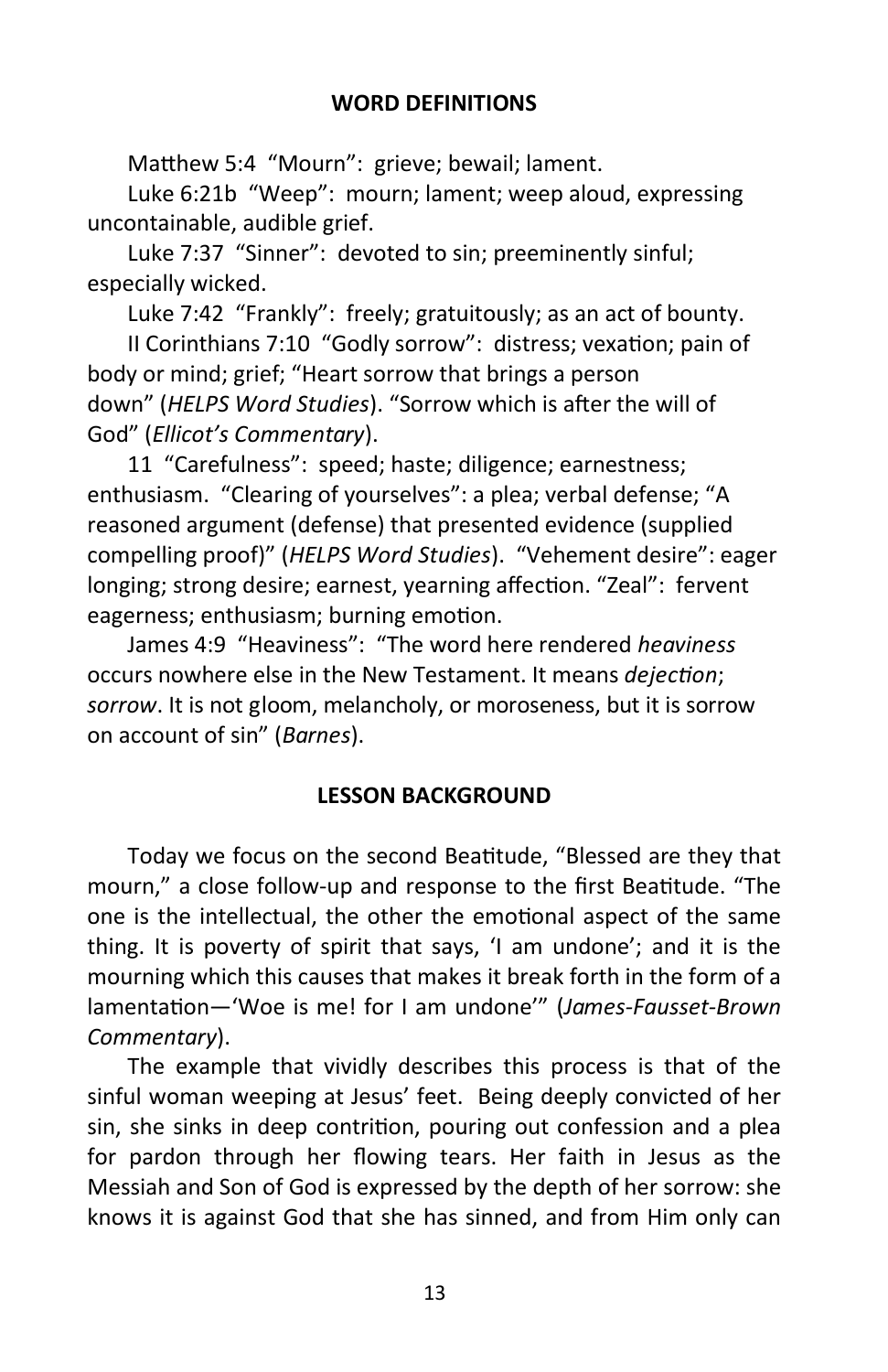she obtain forgiveness.

Such contrition can also be found in Old Testament examples: David, after he had sinned; Ezra, as he weeps for God's chastened exiles; Jeremiah and Daniel, also repenting for Israel, and Manasseh, a most wicked king who turned with genuine contrition away from his horrible sins and sought God for forgiveness. The prophet Joel called for national mourning and weeping because of Israel's sins.

In the case of the weeping woman, Jesus confirmed her sincere contrition and repentance by granting her comforting words of forgiveness. That is why, He explained to the Pharisee, she expressed so much love. She had, in faith, forsaken her wicked life and demonstrated assurance that He would forgive. "All true love to God is preceded in the heart by these two things—a sense of sin and an assurance of pardon" (*MacLaren's Expositions*).

Paul, writing to the Corinthians who had also sought forgiveness with true godly sorrow, commends the earnest, diligent manner they demonstrated, contrasting this with the kind of sorrow that the world often displays—remorse, despair, a broken heart, suicide none of them resulting in true repentance, or turning away from sin, but all leading to eternal death.

James seems to point back to Jesus' teachings as he instructs seekers to mourn and be afflicted. I am reminded of Solomon's observation about mourning and laughter. Sadness makes the heart better, he said (Ecclesiastes 7:2-4). Applying that to Jesus' true meaning and the "godly sorrow" and "heaviness" preached by the apostles helps us understand Solomon's words.

—Sis. Angela Gellenbeck

## **DISCUSSION:**

- 1. *Mourning or Laughter*: What is the significance of each of these in this context? Express the difference you sense between the two.
- 2. *She Loved Much*: What preceded this outpouring of love to the Savior?
- 3. *Godly Sorrow*: What proof does one give when he/she is truly contrite?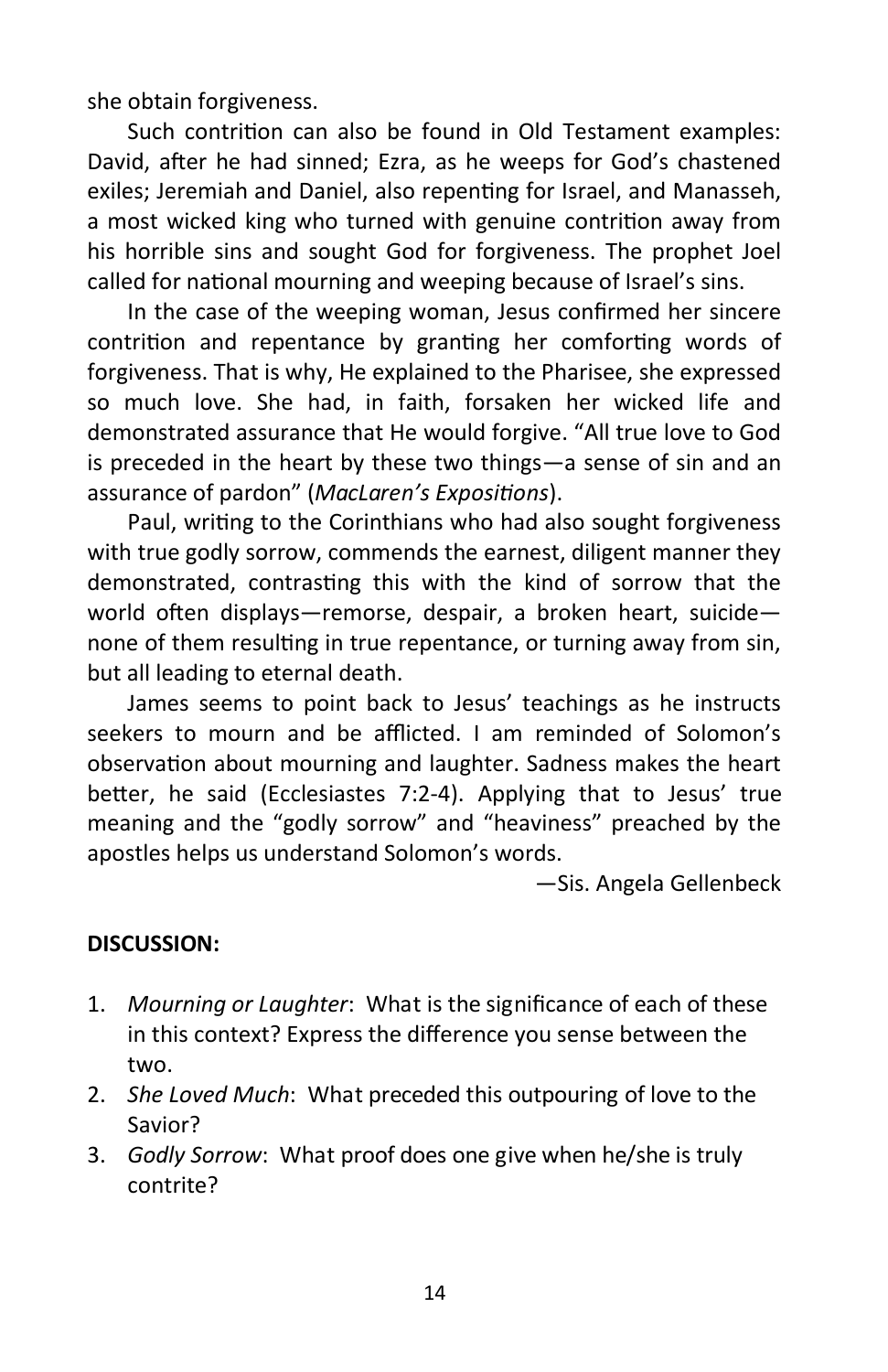## **COMMENTS AND APPLICATION**

*Godly sorrow*. I believe it is an attitude we should *keep* in our hearts before the Lord. Not that we are always sinning and repenting; rather, we are always recognizing how we depend upon the Lord to give us grace NOT to sin. We mourn our lack of wisdom, our insufficiency to meet the needs of others, our nothingness. Not that we go about in life with a long face. This is a grief that we keep before the Lord in private prayer. We rise with the comfort and strength that He has promised.

We also mourn before Him for the sins of those around us; for the lost sheep, the backsliders, for the world that needs a Savior. We mourn the distress and pain in people's lives that is a result of sin; sins of our nation that have plunged it into chaos and ruin—abortion, addiction, abuse, violence, dishonesty, greed, immorality. We mourn the decay of pure religion; the apostasy, the religious confusion and division. We weep for those who are disillusioned, hurt and wounded.

Then there is the sorrow and pain of life. We all experience it and we all have times of mourning. Although in context Jesus' words are primarily about the spiritual mourning of repentance, they may be applied in a healing way for all of the grief we bear. Truly, He bore our griefs and carried our sorrows. That is why His Spirit is called the *Comforter.*

*—*Sis. Angela Gellenbeck

## **REFLECTIONS**

Reflecting on the account of the penitent woman who demonstrated her great brokenness, I am reminded of the following heart-yearning cry, written by Fanny Crosby:

> Pass me not, O gentle Savior, Hear my humble cry; While on others Thou art calling, Do not pass me by.

> Let me at Thy throne of mercy, Find a sweet relief; Kneeling there in deep contrition, Help my unbelief.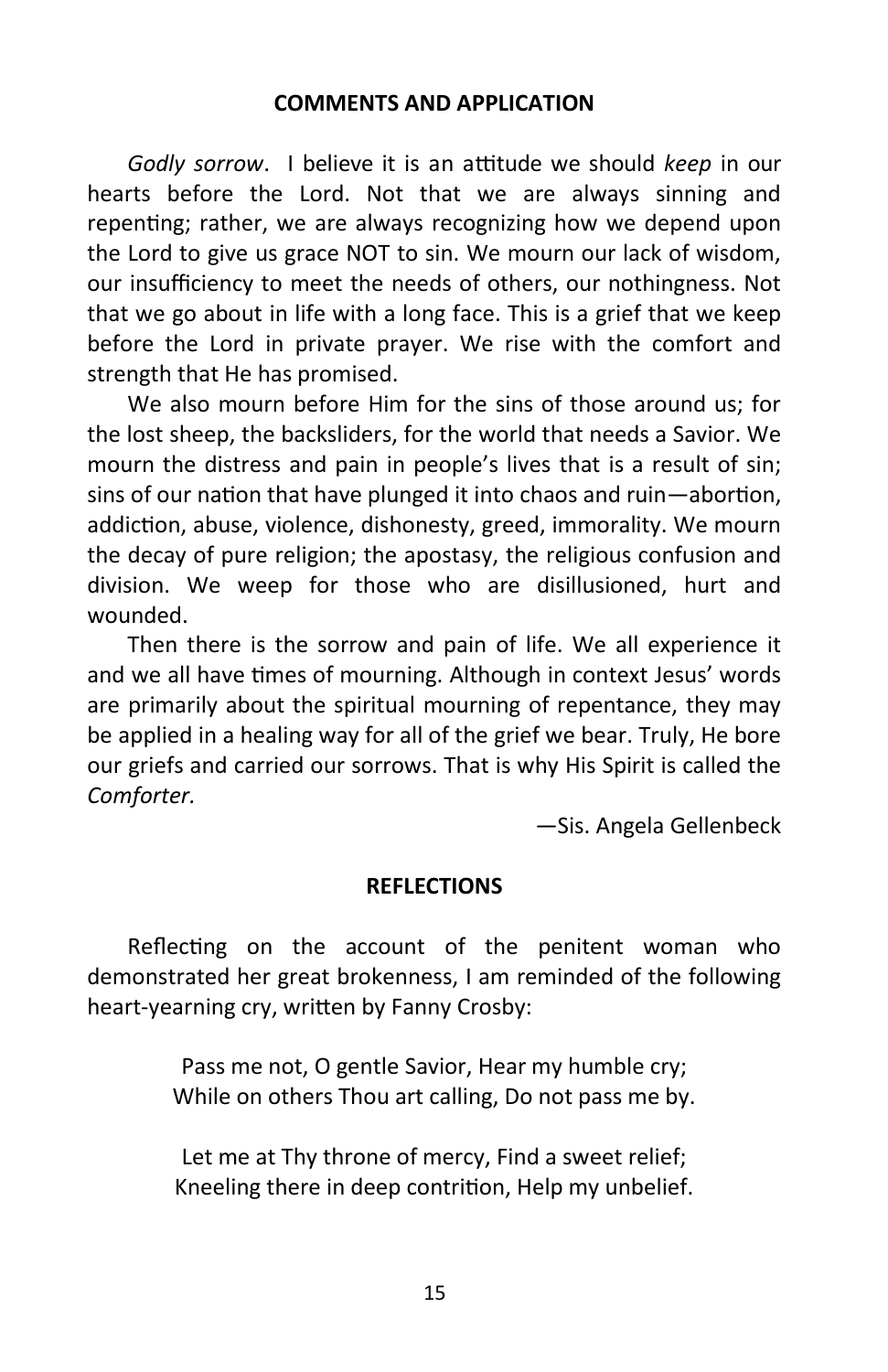She was inspired to write this song after hearing a penitent prisoner she had preached to say, "Good Lord, do not pass me by." This song captures the deep agony of spirit over sin, coupled with hope that every recipient of God's grace must have exhibited.

Christ's ministry is even yet a call to sorrow for our sins and to turn from them. He fills the penitent weeper with joy and laughter. Those who spurn his invitation, choosing to make merry outside of his offered grace, will be loaded down with the sorrows of sin in this life and the anguish and heart-wrenching wails throughout eternity's torments.

—Bro. Jeremy Booher

## **APRIL 23, 2017**

## **FOR THEY SHALL BE COMFORTED**

Matthew 5:4 Blessed are they that mourn: for they shall be comforted.

Luke 6:21b Blessed are ye that weep now: for ye shall laugh.

Psalm 30:2 O Lord my God, I cried unto thee, and thou hast healed me.

5 For his anger endureth but a moment; in his favour is life: weeping may endure for a night, but joy cometh in the morning.

Isaiah 12:1 And in that day thou shalt say, O Lord, I will praise thee: though thou wast angry with me, thine anger is turned away, and thou comfortedst me.

Isaiah 40:1 Comfort ye, comfort ye my people, saith your God

2 Speak ye comfortably to Jerusalem, and cry unto her, that her warfare is accomplished, that her iniquity is pardoned: for she hath received of the Lord's hand double for all her sins.

Isaiah 51:11 Therefore the redeemed of the Lord shall return, and come with singing unto Zion; and everlasting joy shall be upon their head: they shall obtain gladness and joy; and sorrow and mourning shall flee away.

12a I, even I, am he that comforteth you.

Isaiah 66:13 As one whom his mother comforteth, so will I comfort you; and ye shall be comforted in Jerusalem.

II Corinthians 1:3 Blessed be God, even the Father of our Lord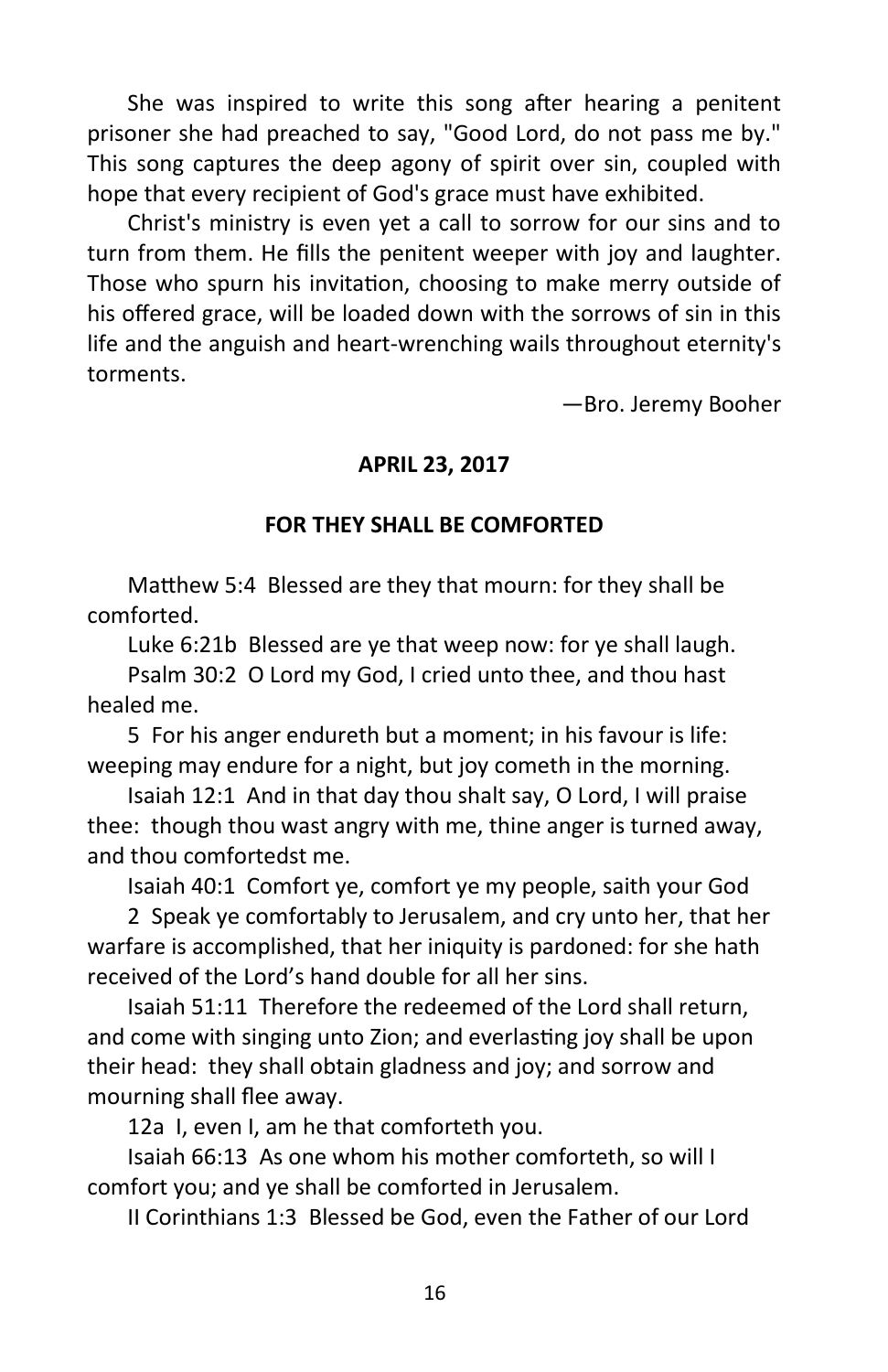Jesus Christ, the Father of mercies, and the God of all comfort;

4 Who comforteth us in all our tribulation, that we may be able to comfort them which are in any trouble, by the comfort wherewith we ourselves are comforted of God.

**MEMORY VERSE:** I will not leave you comfortless: I will come to you. —John 14:18

**CENTRAL THOUGHT:** Those who have mourned their sinful condition and wept in godly sorrow are promised the comfort of God's salvation, forgiveness, and abiding presence.

## **WORD DEFINITIONS**

Matthew 5:4 "Comforted": to call near; to call to one's side; to exhort, encourage; to refresh, cheer. In this case, the consolation (comfort) is given not in words but by the experience of a happier lot. (See also II Corinthians 1:3-4.)

Psalm 30:5 "Weeping may endure": may come to lodge, as a wayfarer or a guest for the night.

Isaiah 12:1 "Comfortedst": from a primitive root meaning *to sigh,* i.e. breathe strongly; by implication, to be sorry, i.e. (in a favorable sense) to pity or console; or (unfavorably) to avenge (oneself).

Isaiah 40:2 "Double for all her sins": Some commentators say this means a double punishment: the Jews were carried into Babylonian captivity and at the time of Jesus were in Roman captivity. But some interpret it to mean that God would give blessings double to the punishment. As this prophecy points directly to the message that John the Baptist brought to the Jews, preparing them for the Messiah, who would take away their sins AND baptize them with the Holy Spirit, many reformers apply this to the full gospel message of justification and sanctification. "Let the water and the blood from Thy wounded side which flowed, be of sin a *double cure*; save from wrath and make me pure" (*Rock of Ages*, by Augustus M. Toplady).

John 14:18 "Comfortless": bereaved; an orphan; fatherless; desolate.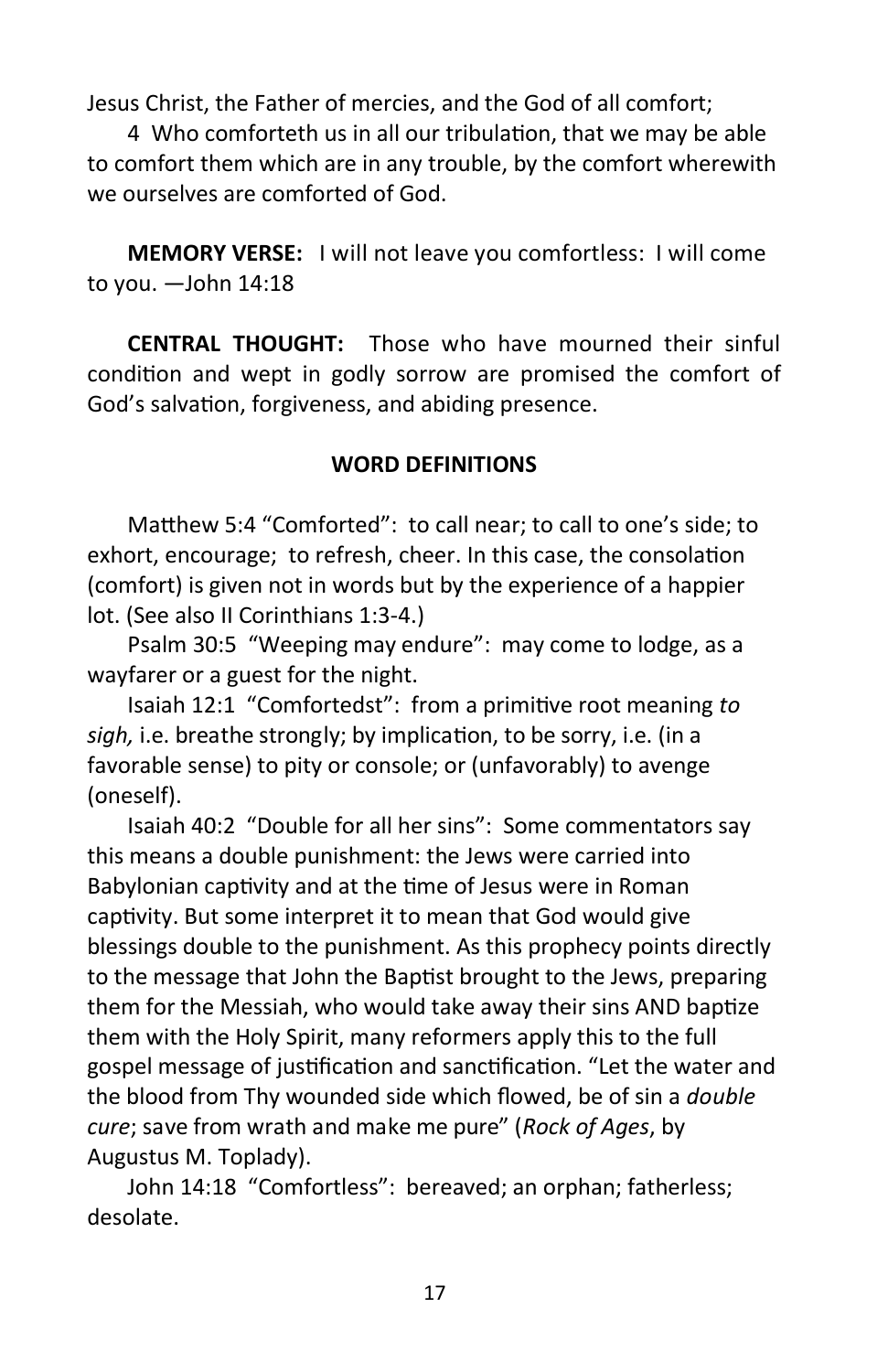Closely following and related to the first "Blessed," the second pronounces the blessing of the consolation of the Comforter for those who have seen their needy condition and cried out to God about it. The Psalmist and Isaiah both describe the condition of mourning before God when cognizant of His wrath toward our sin, and the comfort of His release and pardon. Isaiah goes further and points to Christ bringing a double solution to sin. The deep spiritual truths about what salvation will do in a man's life are later described in the other verses in Isaiah 40, 51, and 66. Going into the New Testament, the Greek word for *comfort* expands the meaning as it is applied to the Holy Spirit and His role of advocate, intercessor and helper.

—Sis. Angela Gellenbeck

## **DISCUSSION:**

- 1. *How Long*? How did the Psalmist contrast the time of weeping with the joy that came later?
- 2. *Speak Ye Comfortably*: With what message was the "Voice" to comfort God's people? Name the specifics.
- 3. *Double*: What does this mean when applied to salvation?
- 4. *A Word Picture*: According to Isaiah, what is the *manner* in which God comforts His people?
- 5. *How Much?* What words in II Corinthians describe the scope of God's comfort?
- 6. *His Promise*: In what condition did He promise *not* to leave us?

## **COMMENTS AND APPLICATION**

I'll never forget a message I heard at the graveside of a young husband suddenly taken from his family. The minister spoke of Mary and Martha who were grieving the death of their brother Lazarus. When Jesus came to the scene, Mary, silent and solitary, was grieving inside her home. After Jesus spoke with Martha, He asked for Mary. "The Master is come, and calleth for thee," Martha told Mary. The minister told the young widow, "Some day, in your grief,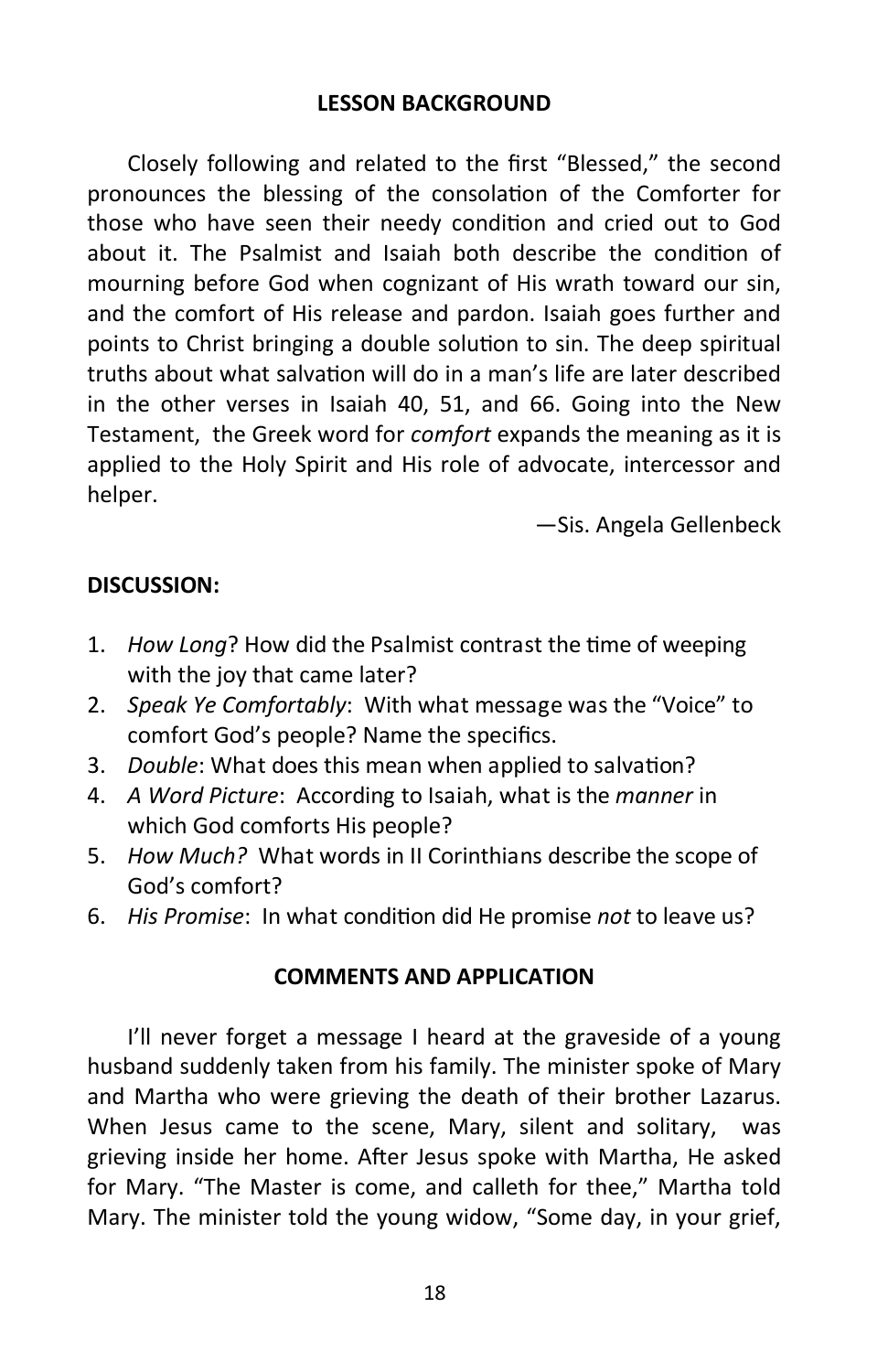Jesus is going to call you. He's going to come and call you to come close to Him."

That indeed is the deep meaning to the word "comfort." To call near. He will call us near unto Himself, and that is the ultimate comfort. What is so precious is HOW He comforts: as one whom his mother comforts. When I comforted my children in their little scrapes and heartaches, I took them up on my lap, in my arms, and held them close, soothing and wiping tears away.

When we are in sin we are far from God. Our sins have separated us from Him. "But now in Christ Jesus ye who sometimes were far off are made nigh by the blood of Christ" (Ephesians 2:13). Truly we can now rejoice and sing praise; we have been pardoned, our sins have been avenged by the blood of Jesus and we are no longer under His wrath. Sorrow, the night visitor, has taken his flight as the Sun of Righteousness arises in our hearts, and we are held closely, consoled and healed by His enfolding rays.

—Sis. Angela Gellenbeck

## **REFLECTIONS**

We've all seen the sad images of people rifling through debris after a natural disaster, trying to salvage and piece back together what's left of their homes and their lives. The things that were once of great value are gone. Photos and heirlooms, things that are irreplaceable, have been destroyed.

I can only imagine the sorrow that they experience. Their lives have been torn apart. What was once a place of comfort is now a place of despair. If we could translate this scene into the spiritual equivalent, we would see that sin has ravaged the lives of so many people. It's destroyed homes and torn families apart.

The regrets and disappointments of sin take their toll on our physical, spiritual and emotional life. "If only I had not done that." "If only I had listened." "If I knew then what I know now." Satan has the ability to blind our eyes to the consequences of our choices. We don't see the pain and heartache that our pursuit of sin brings to us and to those around us. But when the Lord, in his mercy, opens our eyes and we see the damage, we come to our senses and we are sorrowful.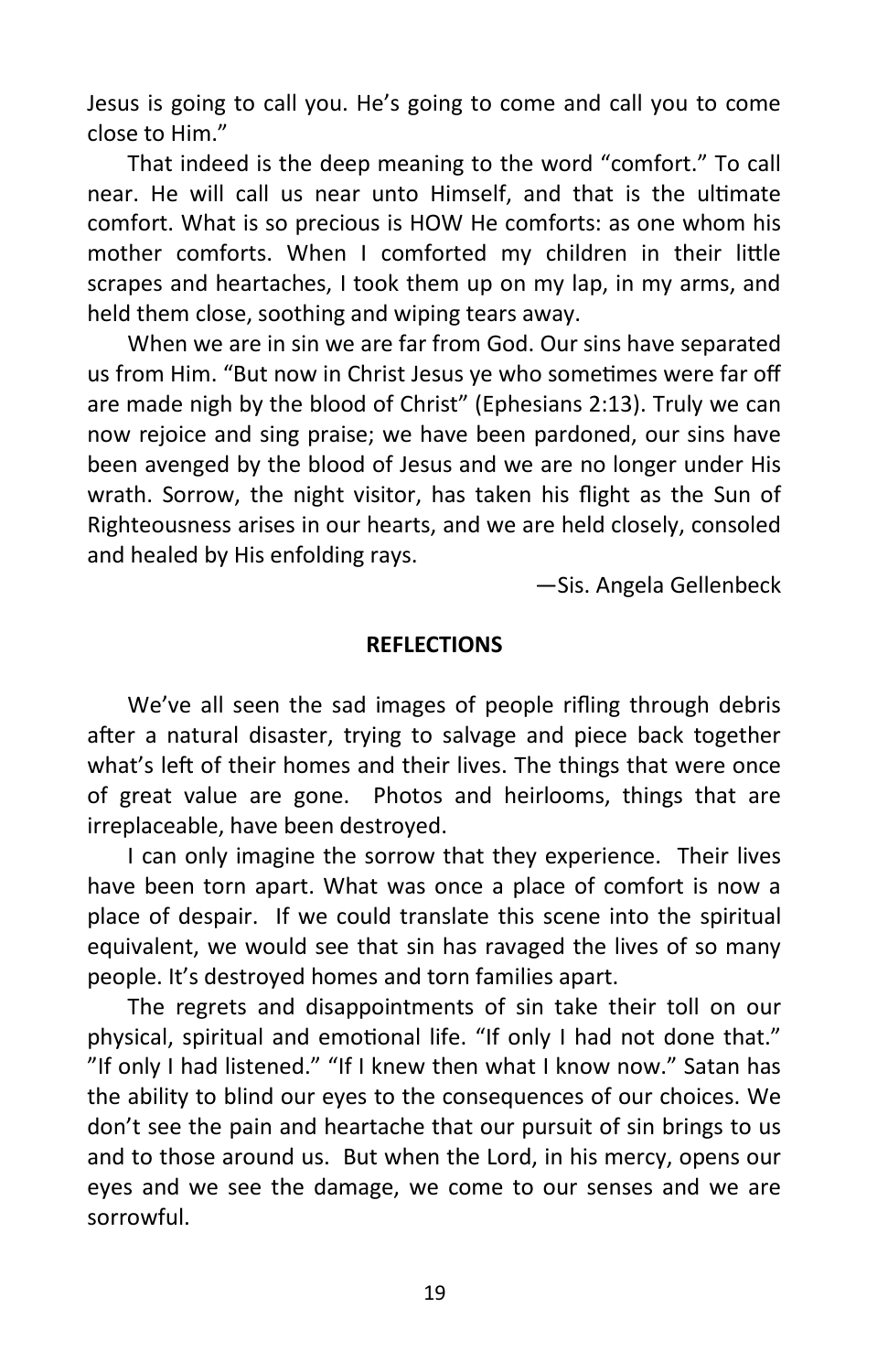As we sift through the destruction and try to piece back together what is left, we mourn. We mourn our loss of innocence and the wasted time and resources.

However, the good news is that there is help and there is hope. It is at these times that Christ who loves us comes to our rescue and provides comfort. Mourning is a healthy expression of loss and the scripture gives us a blessed promise—if we mourn, we SHALL be comforted.

—Bro. Darrell Johnson

## **APRIL 30, 2017**

## **BLESSED ARE THE MEEK**

Matthew 5:5 Blessed are the meek: for they shall inherit the earth.

Psalm 22:26 The meek shall eat and be satisfied: they shall praise the Lord that seek him: your heart shall live forever.

Psalm 25:9 The meek will he guide in judgment: and the meek will he teach his way.

Psalm 37:3 Trust in the Lord, and do good; so shalt thou dwell in the land, and verily thou shalt be fed.

9 For evildoers shall be cut off: but those that wait upon the Lord, they shall inherit the earth. (Also verse 34.)

11 But the meek shall inherit the earth; and shall delight themselves in the abundance of peace. (Also verses 18, 22, 29.)

Isaiah 29:19 The meek also shall increase their joy in the Lord, and the poor among men shall rejoice in the Holy One of Israel.

Isaiah 57:13b But he that putteth his trust in me shall possess the land, and shall inherit my holy mountain.

**MEMORY VERSE**: Seek ye the LORD, all ye meek of the earth, which have wrought his judgment; seek righteousness, seek meekness: it may be ye shall be hid in the day of the LORD'S anger. —Zephaniah 2:3

**CENTRAL THOUGHT:** Those who recognize their lowly position and mourn their sinful condition now cease to struggle or fight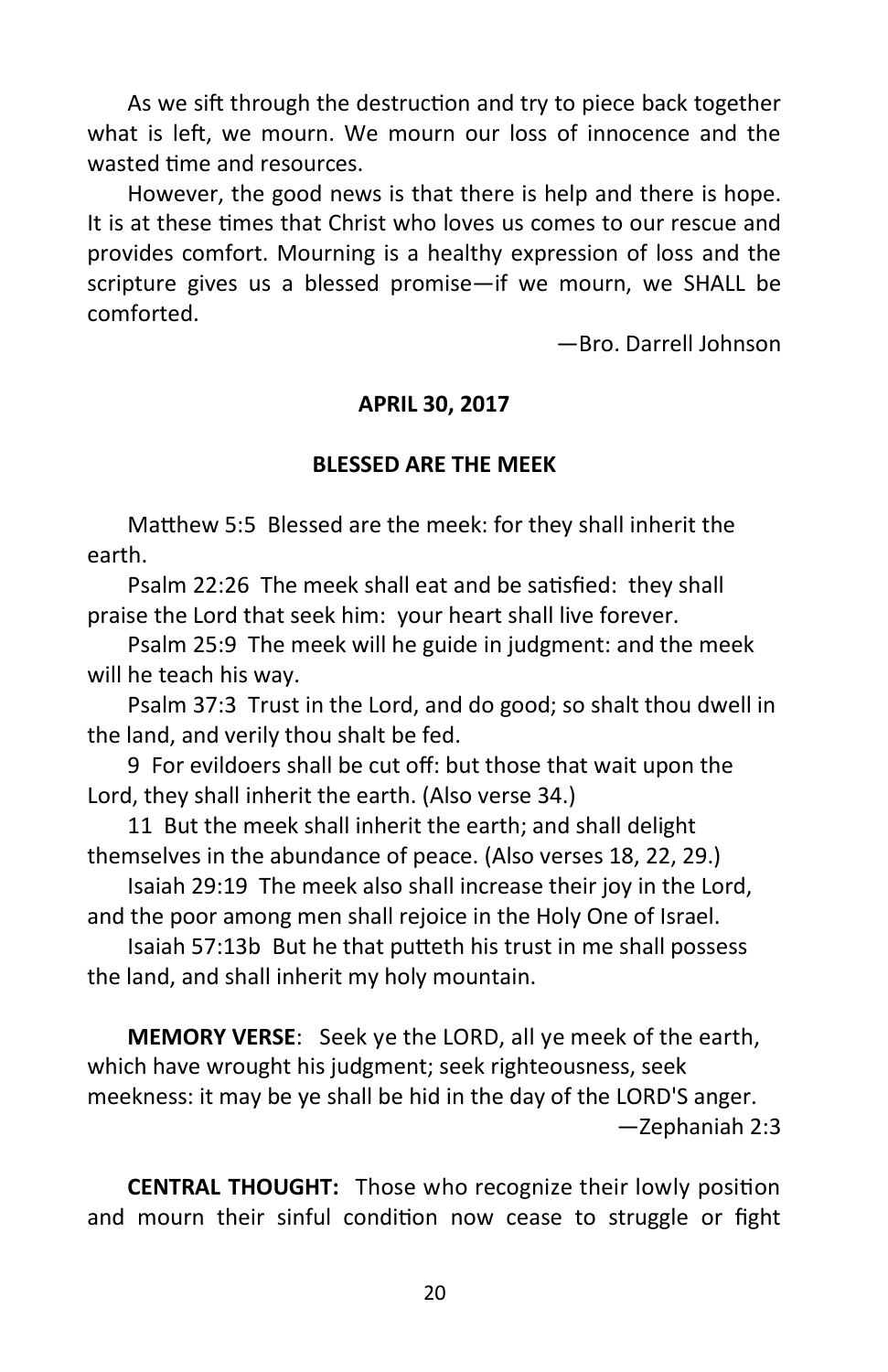against God, but accept His dealings without resistance and receive His Word and His Will. They also forbear and accept injuries, provocations or insults from others patiently, forgiving and restoring their fellow man. These shall inherit the spiritual land of promise conquest and victory in the Holy Spirit.

## **WORD DEFINITIONS**

Matthew 5:5 "Meek": mild; gentle. "Earth": land; the land of promise which was given to the children of Israel, and which pointed forward to the spiritual land of conquest—the promise of the Holy Spirit.

Psalm 22:6 "Meek": poor; afflicted; humble.

Psalm 25:9 "Judgment": justice; here the word refers to His eternal law of ordinances.

Psalm 37:9 "Inherit": take possession of.

11 "Peace": completeness; soundness; welfare; prosperity; peace.

## **LESSON BACKGROUND**

The promise given by Jesus to those who would gladly receive His Word (James 1:21), yield themselves to Him without resistance and show a mild, gentle and forgiving nature to those around them was a familiar concept given in the Psalms and prophets. Psalm 37 shares the thought several times, describing a person who trusts in the Lord to give him what he needs, waits patiently on the Lord to supply, and lives righteously, quietly, and with mercy and generosity. Can you see an allusion to Abraham's mild manner with Lot when he gave Lot choice of "the land?" He trusted in God to provide what was best for him, did not strive for his "rights," and meekly let Lot choose what looked like the best territory. Stepping away from that encounter, we see God coming to him with a big smile and a big surprise. "Abraham, you didn't insist on the best and the biggest, and now just look what I have for you" (Genesis 13:8-18 and 22:16-18).

His promise to Abraham and to his posterity was way more than literal territory; the New Testament writers clearly point to the promise of life in the Holy Spirit—the kingdom of God—as being the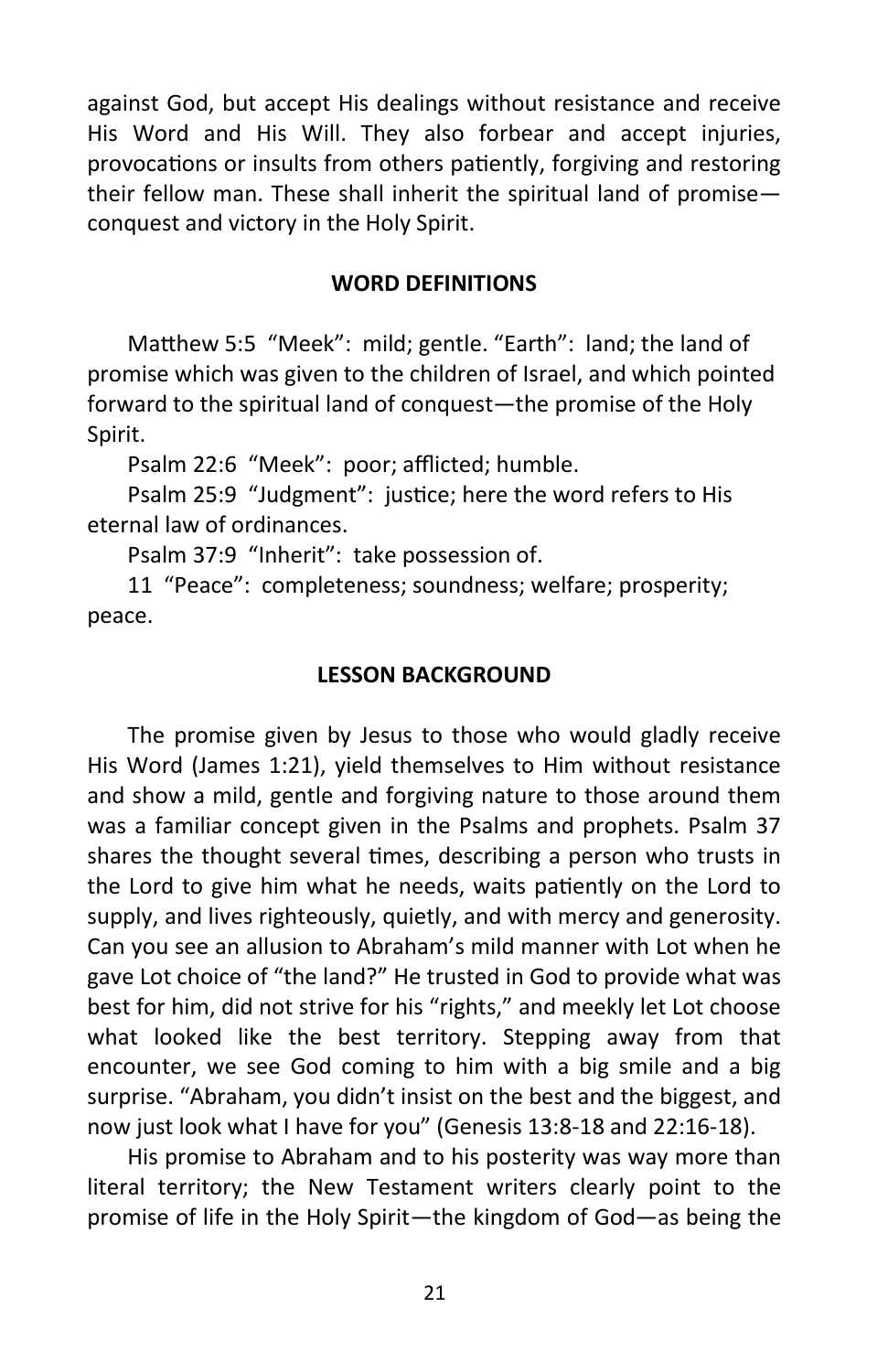true inheritance given to those who by faith are the posterity of Abraham. (See Luke 1:72-75, Romans 4, Galatians 4 and Hebrews 11.) I see an allusion to the prophecy given to Daniel here as well. The saints—the holy people—would possess the kingdom; all the greatness and dominion of it would be given to them (Daniel 7:22- 27).

What are the elements of this inheritance? Spiritual satisfaction and fullness, joy and praise, guidance and instruction, provision and peace.

See how closely this thought follows the first two "Blesseds"? The kingdom of heaven, the comfort of forgiveness and presence of the Holy Spirit, and the spiritual inheritance of the promise of the Father—all are the precious possessions of the humble, contrite and meek individual. This is why he or she is truly happy and blessed.

## **DISCUSSION:**

- 1. *The Meek:* What type of person does this word describe?
- 2. *Teachable:* What kind of person does God teach His way?
- 3. *Inheritance:* What does God promise to those who wait upon the Lord?
- 4. *Fulfillment:* To which promises and prophecies can we see allusions in this passage, and to whom were they each made?

## **COMMENTS AND APPLICATION**

Jesus' teaching of the Beatitudes leads us into the simple but complete plan of salvation. The steps He describes are very important. A religion that leaves out any of these steps is not pure religion nor true salvation. Repentance, contrition, humbling oneself, loathing and forsaking one's sin, meekness—all are unpopular themes in today's "feel-good" preaching. Conviction. The mourner's bench. These things were familiar in the past, but are not very welcome today. But God has not changed nor have His requirements.

The solution to many a spiritual problem can be found right here. I have yet to see someone rise up from praying at the altar for salvation and *keep saved* who was not properly convicted of their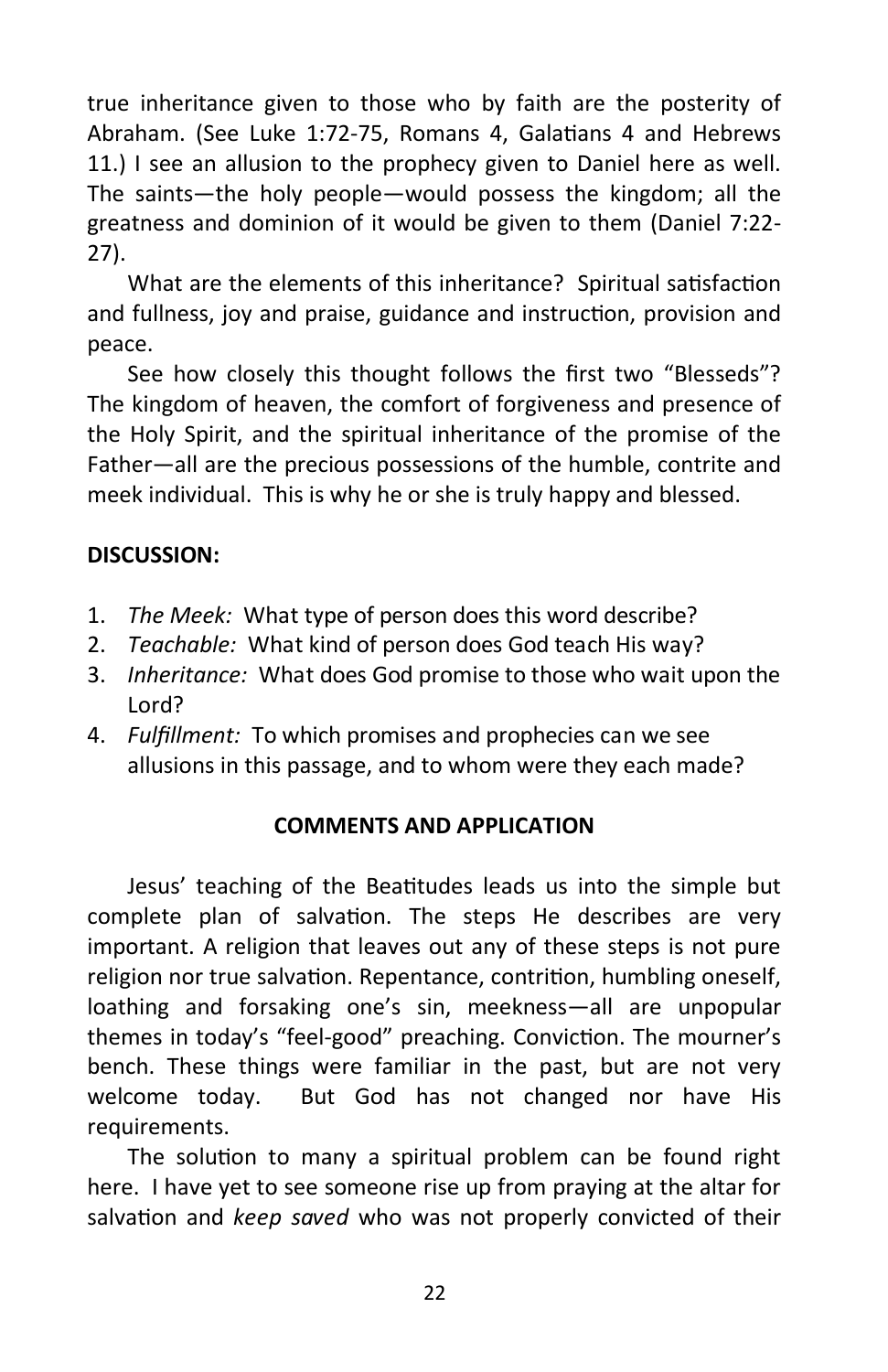sinfulness, contrite about it, ready to forsake it, and totally willing to meekly accept God's way in his or her life.

Meekness is the way to victory all along the Christian way. In marriage, in the neighborhood, in the workplace, and in the congregation, we gain spiritual ground when we quit defending ourselves (and thus keep ourselves from being offended), quit insisting on our own way and arguing for our own rights, and instead choose the gentleness and mildness of our Savior when dealing with confrontation.

—Sis. Angela Gellenbeck

## **REFLECTIONS**

In Matthew Henry's commentary it reads, "*The meek are those who quietly submit themselves to God, to His Word and to His Rod; who follow His directions and comply with His designs and are gentle to all men; who can bear provocation without being inflamed by it; are either silent or return a soft answer; who can show their displeasure when there is occasion for it without any Indecencies; who can be cool when others are hot; and in their patience keep possession of their own souls. They are the meek, who are rarely and hardly provoked, but quickly and easily pacified; and who would rather forgive twenty injuries than revenge one, having the rule of their own spirits."*

Dear ones, when we have *salt* working in our lives, the attributes of meekness will be there also. Wanting our way all the time, being impatient, pushy, demanding it to go "this way or else—" these are signs of the carnal man still alive in our life. Too often the carnal man comes out in the heat of the moment and blurts out things we are ashamed of later.

Abraham's attitude as a "man of faith" came out as he and his nephew, Lot, a "man of sight," were discussing who could take this or who would take that. A man of faith can always depend on God to give the best.

Lord, help us to be more like You!

—Bro. James Bell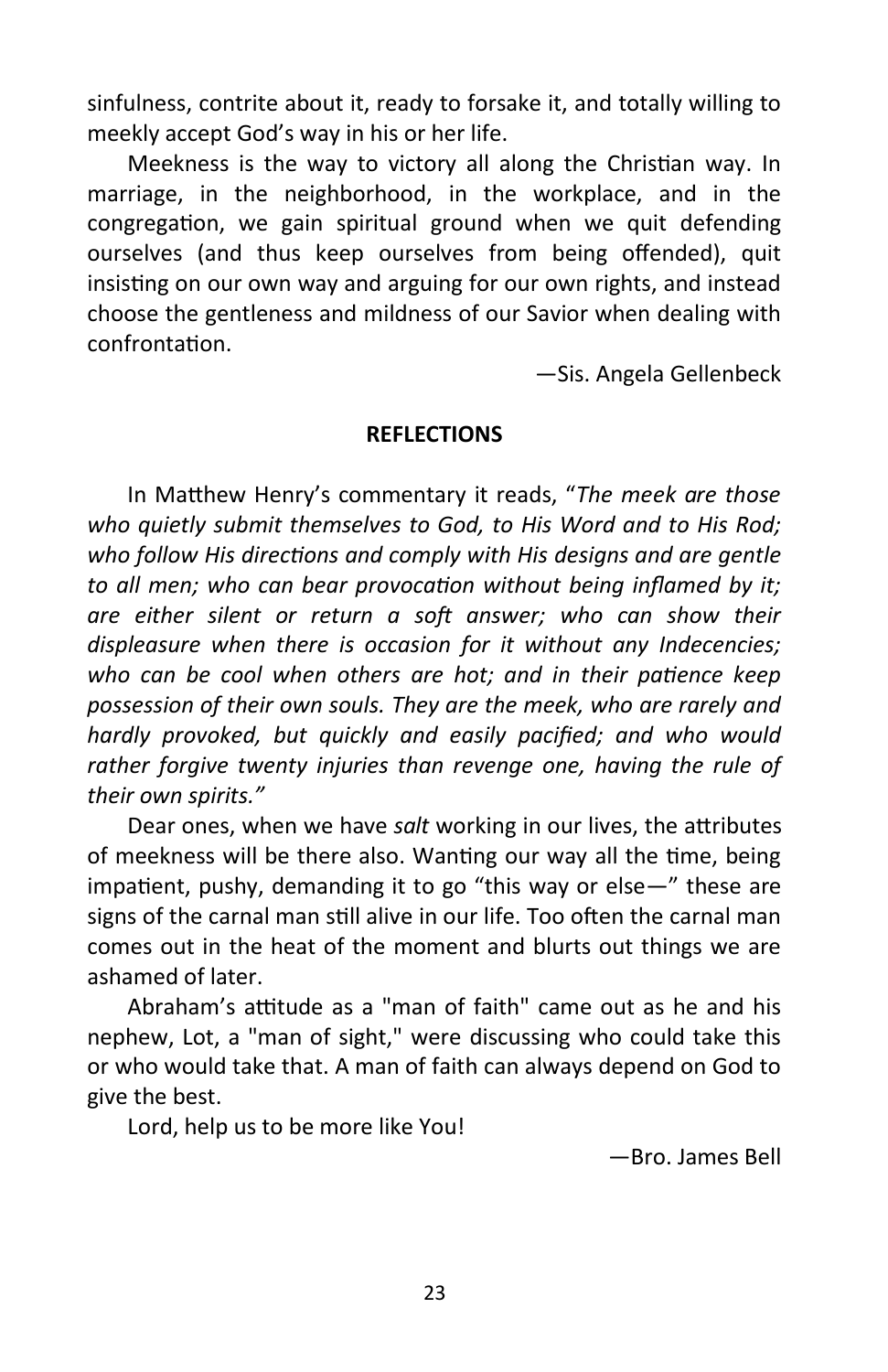## **MAY 7, 2017**

## **BLESSED ARE THEY WHICH DO HUNGER AND THIRST AFTER RIGHTEOUSNESS: FOR THEY SHALL BE FILLED**

Matthew 5:6 Blessed are they which do hunger and thirst after righteousness: for they shall be filled.

Luke 6:21a Blessed are ye that hunger now: for ye shall be filled.

Psalm 36:8 They shall be abundantly satisfied with the fatness of thy house; and thou shalt make them drink of the river of thy pleasures.

Psalm 107:9 For he satisfieth the longing soul, and filleth the hungry soul with goodness.

Isaiah 44:3 For I will pour water upon him that is thirsty, and floods upon the dry ground: I will pour my spirit upon thy seed, and my blessing upon thine offspring:

55:2 Wherefore do ye spend money for that which is not bread? and your labour for that which satisfieth not? hearken diligently unto me, and eat ye that which is good, and let your soul delight itself in fatness.

Luke 6:25a Woe unto you that are full! for ye shall hunger.

Proverbs 27:7 The full soul loatheth an honeycomb; but to the hungry soul every bitter thing is sweet.

Revelation 3:17 Because thou sayest, I am rich, and increased with goods, and have need of nothing; and knowest not that thou art wretched, and miserable, and poor, and blind, and naked.

**MEMORY VERSE:** And the Spirit and the bride say, Come. And let him that heareth say, Come. And let him that is athirst come. And whosoever will, let him take the water of life freely.

—Revelation 22:17

**CENTRAL THOUGHT:** Jesus pronounces a blessing on those who continually hunger and thirst for righteousness and a woe on those who are full—spiritually stuffed with the things of this world that do not satisfy, but lull the mind into a dangerous, false security. For those who recognize their need and earnestly seek Him, He promises true satisfaction.

24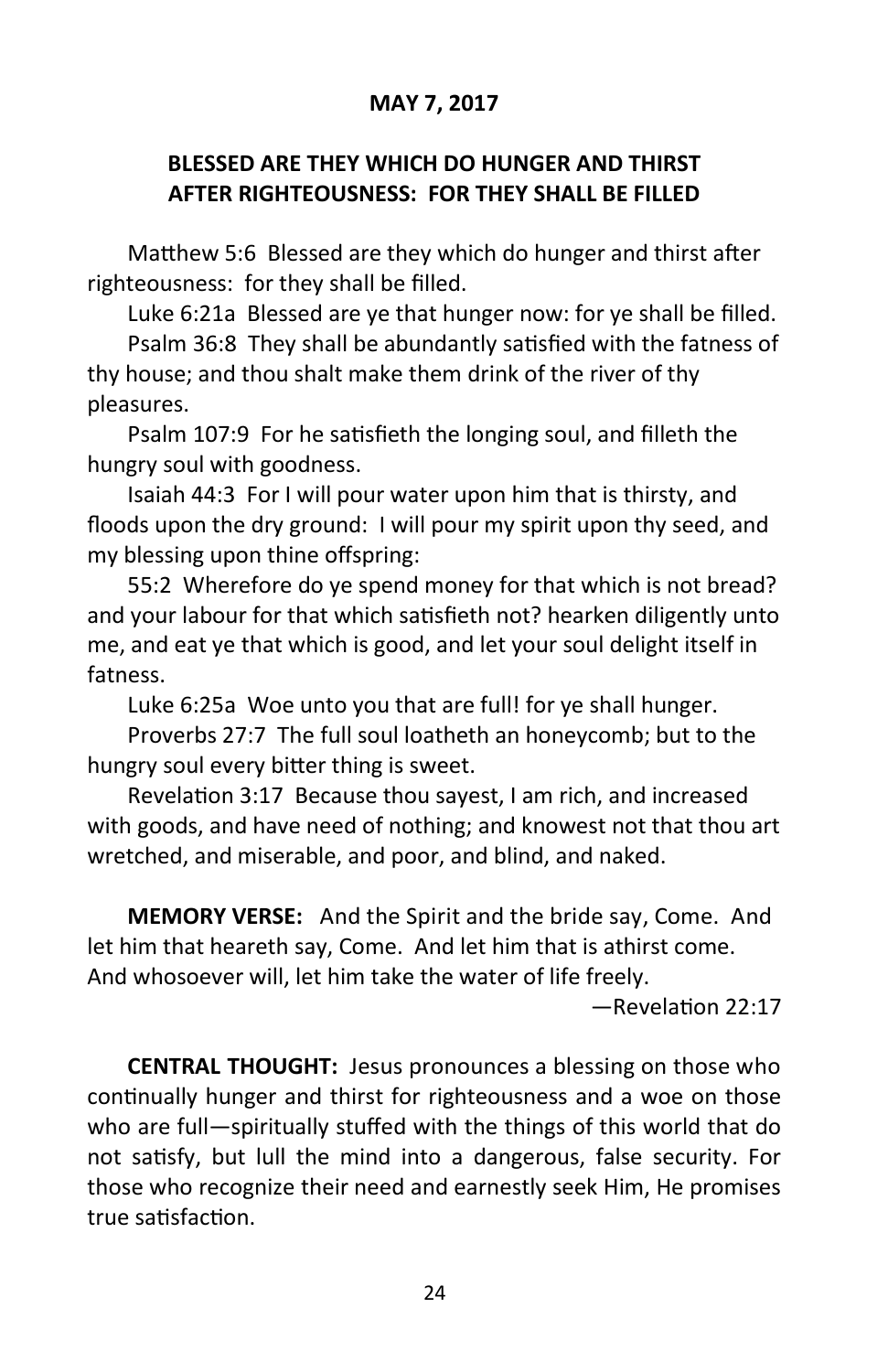Matthew 5:6 "Hunger": to be needy; famish; pine; to crave ardently, to seek with eager desire. "Thirst": to desire earnestly; to painfully feel the want of, and eagerly long for, those things by which the soul is refreshed, supported, strengthened. (*Thayer's Greek Lexicon*). "Righteousness": justice; justness; divine approval. "What is deemed right by the Lord (after His examination), i.e. what is approved in His eyes" (*HELPS Word Studies*). "Filled": satisfied; supplied with food in abundance.

Psalm 36:8 "Abundantly satisfied": saturated; drenched; soaked. "Fatness": abundance; luxuriance; figurative of spiritual blessing. "River": torrent; rushing stream. "Thy Pleasures": dainties; delights; the Hebrew word is *eden.*

Psalm 107:9 "Satisfieth": sated; have one's fill. "Goodness": pleasant; beautiful, agreeable to the senses.

Luke 6:25 "Full": satiated; satisfied; there is also a reference to being *inflamed* or *swollen.*

Proverbs 27:7 "Loatheth": reject; trample; tread down. "Honeycomb": dripping, flowing honey from the comb.

## **LESSON BACKGROUND**

Throughout the scriptures the contrasts between these two opposites*, full* and *hungry*, are often given. Israel was warned by God in Moses' last message (Deuteronomy 8:10) that after being prosperous in the Canaan land they would become so full that they would forget the Lord. Also (Deuteronomy 32:15), He described their rejection of Him because of worldly fullness, or fatness, as someone literally kicking Him away. In the Psalms we often read of the men of this world who were prosperous, had more than the heart could wish; men who had their portion in this life (chapters 10, 17, and 73). The writer in Proverbs 30 requests to be neither poor nor rich. When rich—full—he feared he would deny the Lord and question His existence. Ezekiel spoke of one of the sins of Sodom being *fullness of bread* (Ezekiel 16:49). The idea of being *full* always goes hand in hand with pride, scornfulness, unbelief, and merciless abuse of the "poor."

To the contrary, as we have learned in previous lessons, the man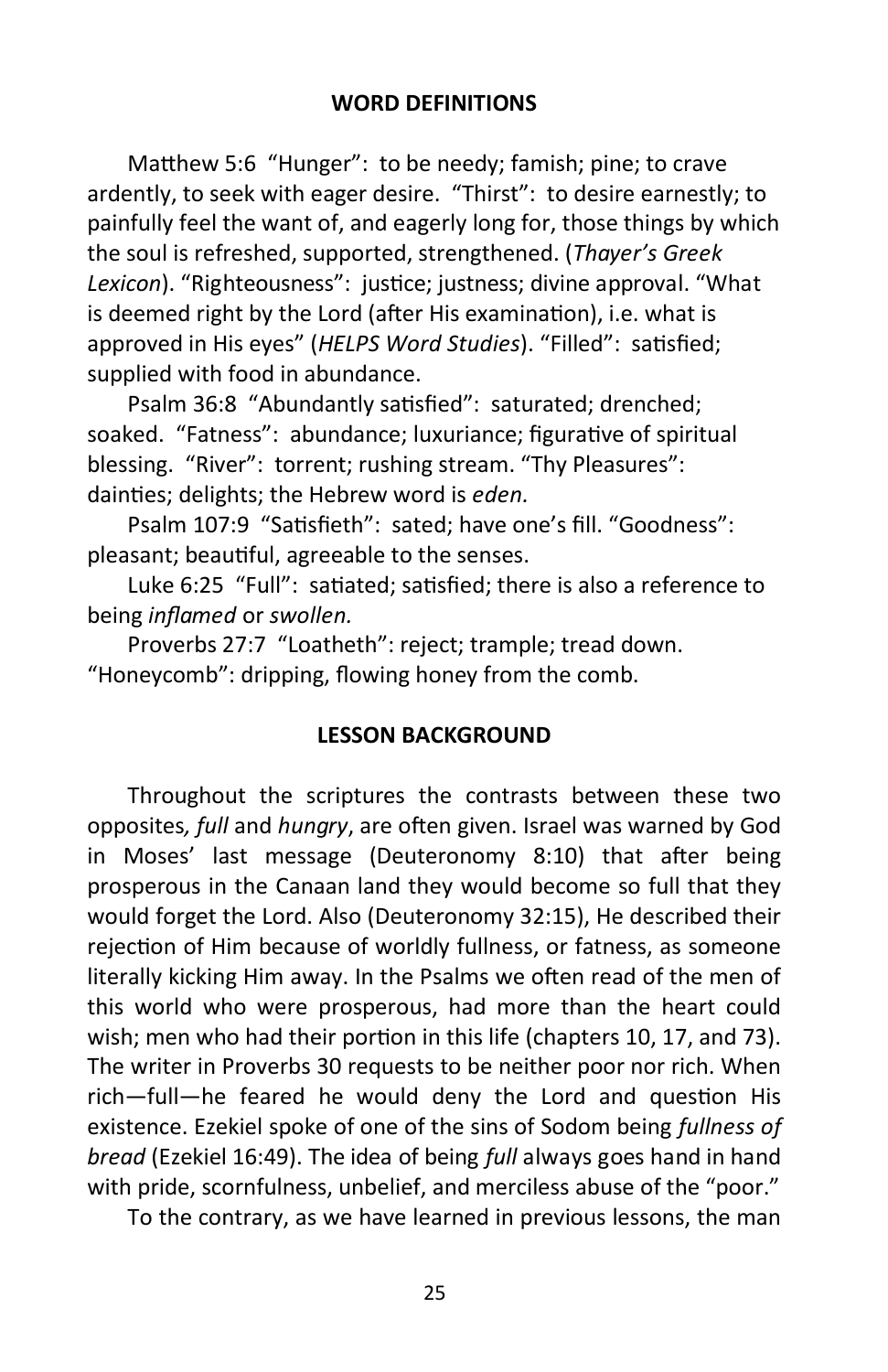or woman to whom God would draw near is the one who is poor and needy in his or her own estimation; a person who follows that sense of loss or need with tears of repentance and mournful seeking. People who humble their hearts to meekly accept whatever comes from God's hand, sweet or bitter. And in this verse, they actively hunger, which expresses itself in ardent desire and earnest seeking.

To these souls the Lord promises full satisfaction. We have included different scriptures from the Old and New Testaments to give a word picture of the full extent of that satisfaction; words like *fatness*, *torrents*, *Eden*, *delights*, *beautiful*, *sated*, *abundantly satisfied.* 

The verse from Isaiah offers a clue as to the source of this river of satisfaction: "I will pour my spirit." The promises in the previous "Blesseds" have been all about God's comfort and His kingdom righteousness, peace and joy *in the Holy Ghost*; and the land of conquest—victory and rest through the life *of the Spirit*. It is no surprise then that the answer to our hunger and thirst for righteousness is to be found right here. *In the Holy Spirit*. "*In thy presence is fullness of joy*" (Psalm 16:11).

## **DISCUSSION:**

- 1. *Thirsty*: Tell what are we to hunger and thirst for and give its definition.
- 2. *Filled*: Share your favorite Scripture promise that guarantees this experience.
- 3. *Full*: What are the things that would make us so full we would reject the Lord's abundance?

## **COMMENTS AND APPLICATION**

"That which satisfieth not." Can it be that we would actually spend our time, labor and resources seeking for that which does not really satisfy our souls? And what would the "woe" be to those of us who are "full"? Who laugh now? Who are rich? Jesus said that our consolation would only be for now. Earthly, temporal, fleeting. He said we would hunger—later. When it's too late. When our chance is gone. He said we would weep. Oh, and with the weeping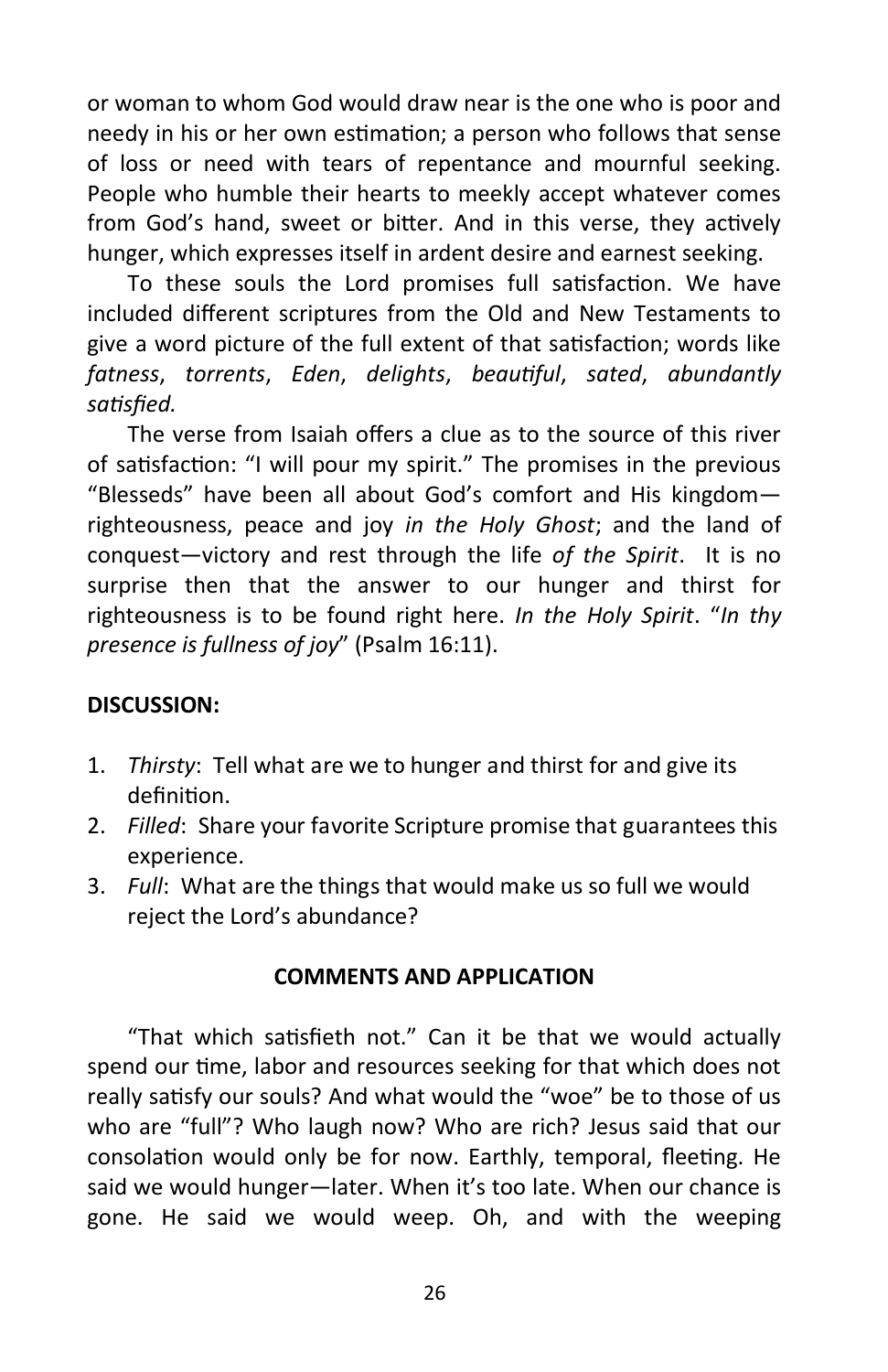accompanied by gnashing of teeth for eternity!

What if we did hunger and thirst for righteousness—for Divine approval—as people do who hunger for worldly fame and recognition, or to be beautiful, or stylish, or cool! What if we sought after it as earnestly as people do who have financial security as their goal in life? Or a certain exotic car, a home to "wow" their guests, a luxury vacation?

I've often wondered just how far into the heights and depths of God we would go if we went at it just like that. I do know this. The more I hunger and seek, the dearer and richer salvation, the presence of God, the Word of God becomes.

I don't want to eke out an existence at the side of a stagnant, muddy pond when Jesus promises I can be filled by floods— TORRENTS—of the living water of righteousness.

—Sis. Angela Gellenbeck

#### **REFLECTIONS**

Scanning through the grocery store aisle, one can find many choices of power foods to eat: whey powders to increase strength, nutrient bars to sustain energy levels, protein shakes to curb appetites and the list goes on. One is reminded of the wonderful manna that the Lord provided to the children of Israel for forty years. This manna was the perfect food for the multitude. It contained the exact amount of calories, vitamins and minerals that the people of God needed. This was a power food that kept the body healthy and disease free.

Over time, however, the children of Israel became a discontented and complaining lot and desired meat. The Lord sent them their desires (quail three feet deep!) and it caused sickness in their bodies and ultimate death.

In John 6:31, Jesus explained to His disciples that He was that manna come down from heaven. What a blessing to be daily fed by the Word of God—the sustaining food for our soul! We need never be sick, as this manna has the perfect amount of nutrients to bring health to our soul. But sadly, there is a spirit of discontent, just as in the days of the Israelites. The gluttony of souls who lust after the things of the world bring on spiritual affliction and eventual death.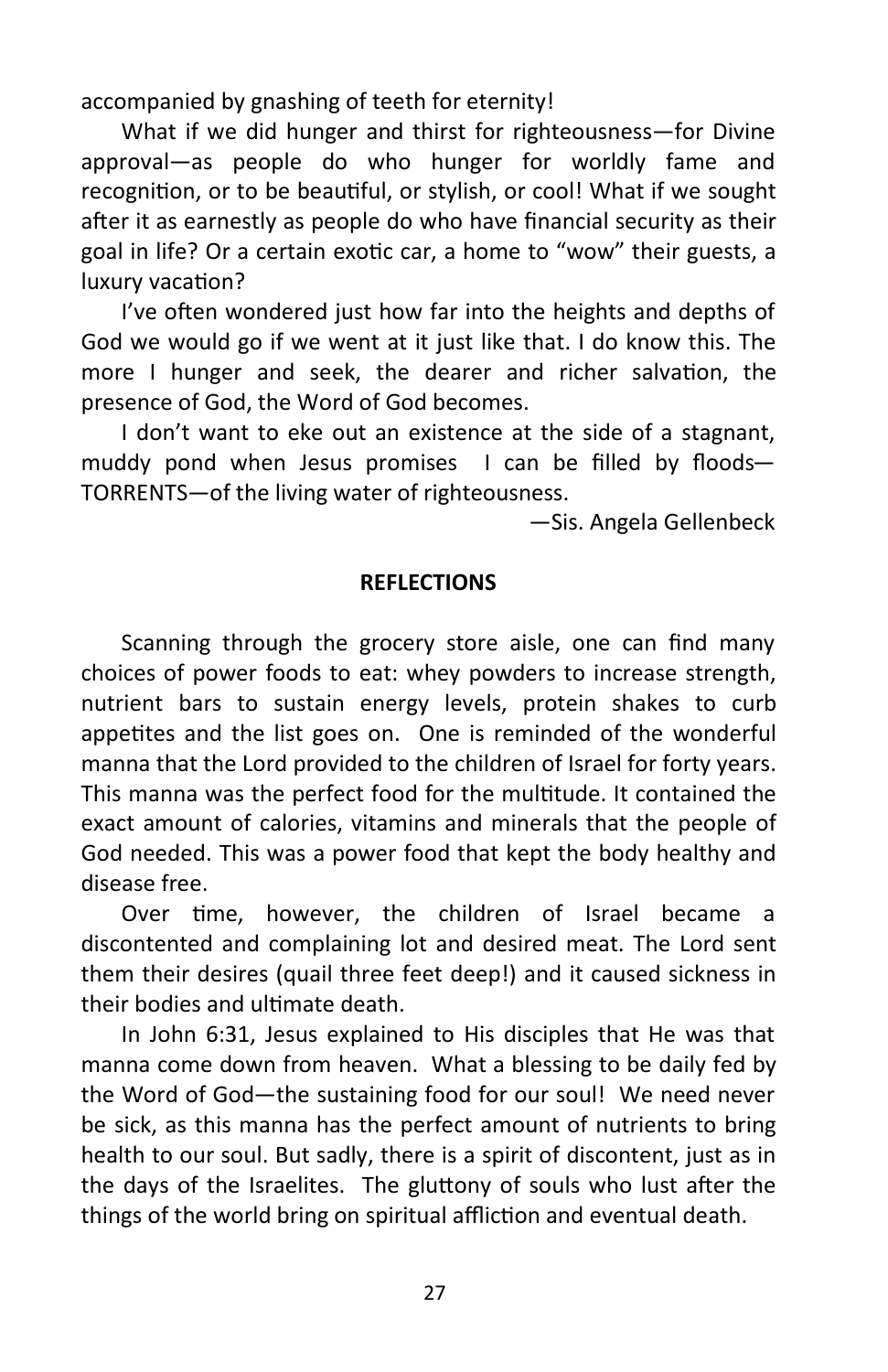Let us be challenged to find delight in the daily spiritual manna given by the hand of God. It will sustain us, it will strengthen us and it will keep us from harm. May we too say, as the disciples did, "Lord, evermore give us this bread."

—Sis. LaDawna Adams

## **MAY 14, 2017**

## **BLESSED ARE THE MERCIFUL, FOR THEY SHALL OBTAIN MERCY**

Matthew 5:7 Blessed are the merciful: for they shall obtain mercy.

Matthew 12:7 But if ye had known what this meaneth, I will have mercy, and not sacrifice, ye would not have condemned the guiltless. (Also Matthew 9:13.)

Luke 6:36 Be ye therefore merciful, as your Father also is merciful.

Psalm 103:8 The Lord is merciful and gracious, slow to anger, and plenteous in mercy.

11 For as the heaven is high above the earth, so great is his mercy toward them that fear him.

17a But the mercy of the Lord is from everlasting to everlasting upon them that fear him.

Micah 7:18 Who is a God like unto thee, that pardoneth iniquity, and passeth by the transgression of the remnant of his heritage? He retaineth not his anger for ever, because he delighteth in mercy.

Proverbs 3:3 Let not mercy and truth forsake thee: bind them about thy neck; write them upon the table of thine heart.

11:17 The merciful man doeth good to his own soul: but he that is cruel troubleth his own flesh.

James 2:13 For he shall have judgment without mercy, that hath shewed no mercy; and mercy rejoiceth against judgment.

**MEMORY VERSE:** Therefore turn thou to thy God: keep mercy and judgment, and wait on thy God continually. —Hosea 12:6

**CENTRAL THOUGHT:** The truly happy person, and the one God blesses, is one who is a lover of mercy, values the mercy God has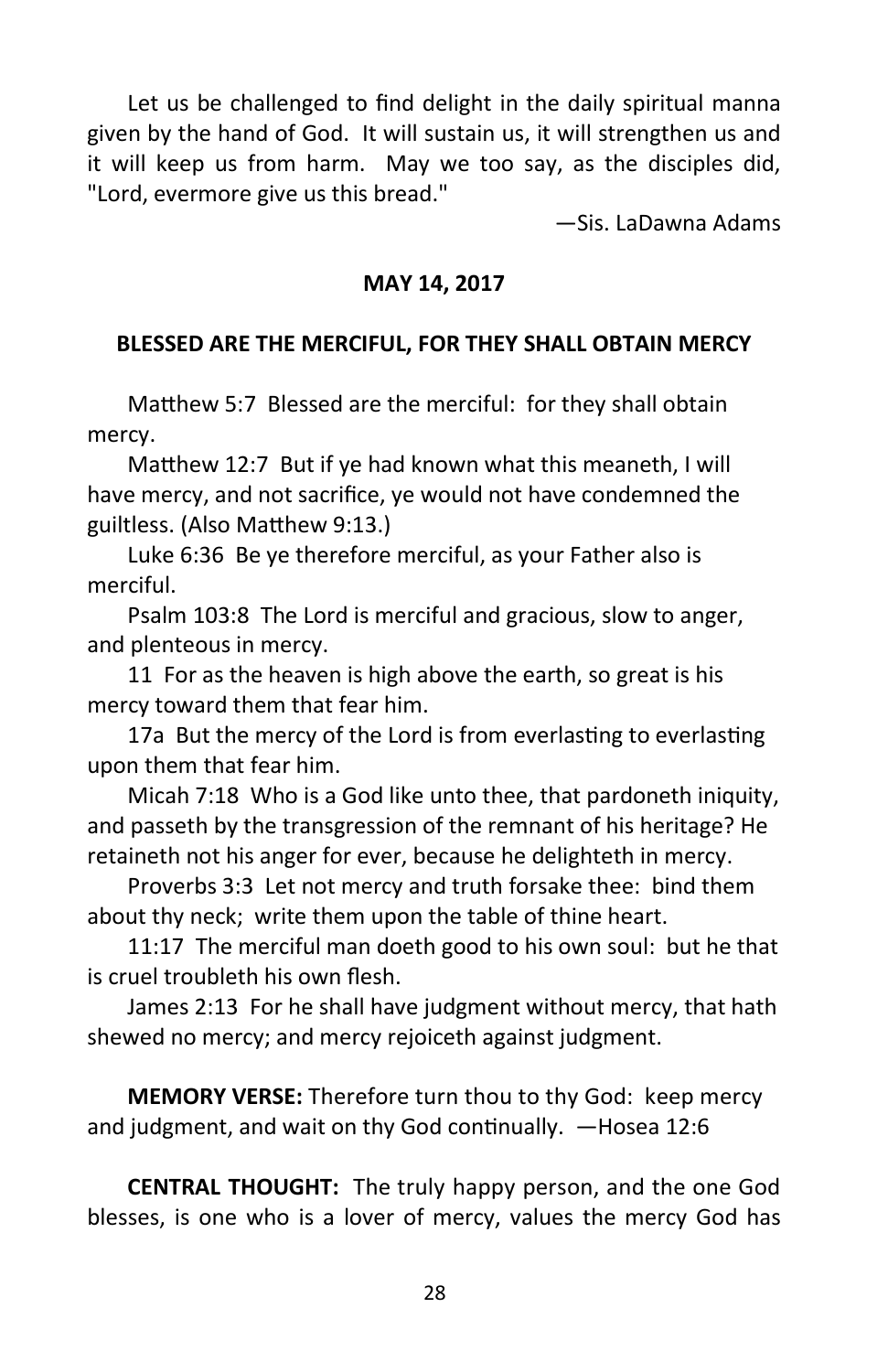shown him, seeks to show mercy to every person, and keeps a merciful spirit and attitude at all times and to every creature.

## **WORD DEFINITIONS**

Matthew 5:7 "Merciful": full of pity and actively compassionate. "The merciful are those who, through brotherly love, account another person's misery their own; who weep over the calamities of others; who, out of their own property, feed the hungry and clothe the naked; who admonish those that are in error, inform the ignorant, pardon the offending; and who, in short, use their utmost endeavours to relieve and comfort others" (*Erasmus*)*.*

Matthew 12:7 "I will have mercy and not sacrifice": A quote from Hosea 6:6 meaning, "I am more pleased with acts of benevolence and kindness than with a mere external compliance with the duties of religion" (*Barnes Notes on the Bible*). Jesus didn't oppose sacrifices or do away with God's law, but when a rite became more important than doing good to someone, it was actually an abuse to God's law, not an obedience.

Micah 7:18 "A God": literally, a *mighty* God. "Passeth by the transgression": pass over iniquities, or forgive. "A form of speech used amongst us when we promise not to pursue an offence, or not to exact the punishment of it, or as if we either saw it not, or voluntarily winked at it, being resolved that we would not make it a cause of quarrel or breach" (*Matthew Poole's Commentary*).

Proverbs 3:3 "Mercy": favor, kindness, love. "Bind them about thy neck: write them upon the table of thine heart": outward exhibition and inward possession. Mercy and truth are ornaments of character. The "table" meant the heart as *a writing tablet*, where God inscribes His truth, to be copied into the character.

James 2:13: "Judgment without mercy": a principle repeated in Proverbs 21:13 and II Samuel 22:26-27, that a person will be judged by pure justice without a mixture of mercy; the converse to Matthew 5:7. "Mercy rejoiceth against judgment": mercy is superior to judgment; mercy triumphs over judgment.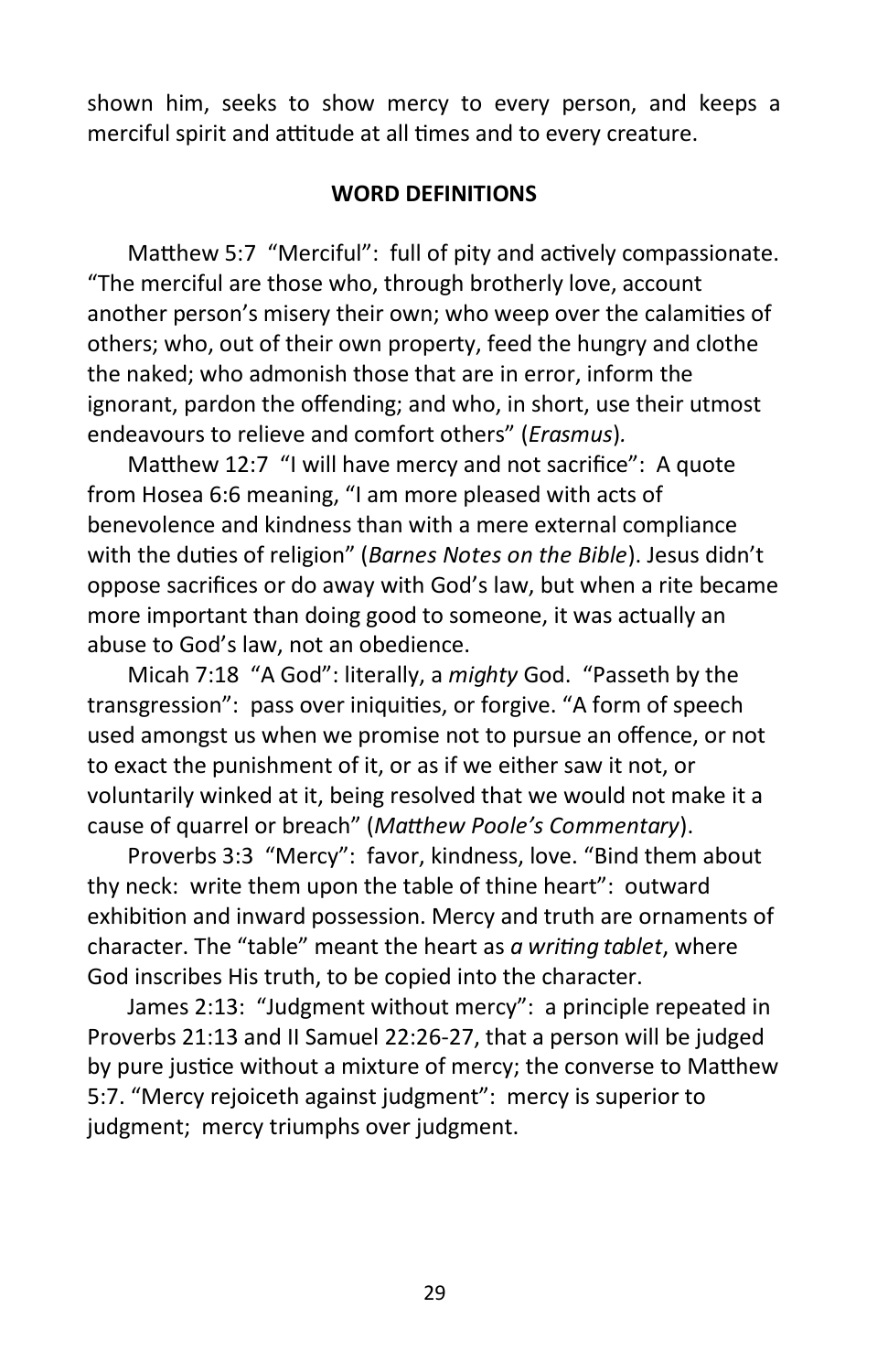Truly, the background of a lesson on mercy is the whole history of God's merciful dealings with the Jews, a stiff-necked, hardhearted, backsliding, and unbelieving people. Throughout God's law are commands as to the merciful treatment of others. Notable acts of God's mercy are in every book of the Bible.

To get a proper idea of the standard to which we should attain in being merciful, we chose verses to remind us of the length, breadth, width, and height of God's mercy on the Israelites, the Gentiles, and on us today. His mercy is everlasting. It's higher than the measureless span between earth and sky. It forgives and pardons and forgets.

The verses in Proverbs remind us to not just display mercy on the outside, but embed it in our very heart, mind and nature. We should *breathe* it out of us. We are also reminded here and in James that cruelty, the opposite of mercy, will come right back and bite us if we allow it in our lives.

The memory verse tells us to turn to God (when *we* are in need), keep mercy (toward those who are needy of *our* forgiveness and acts of compassion), and wait on Him—lean on Him, attend unto Him, look to Him to supply. He truly is the source of all mercy.

—Sis. Angela Gellenbeck

## **DISCUSSION:**

- 1. *Don't Forget*: What guarantee has God placed on being merciful?
- 2. *Greater Than*: What does God desire more than "religious" duties or rituals?
- 3. *Just Like Our Father*: List examples in Scripture that show us HOW God is merciful. What is the measure of His mercy?
- 4. *His Heart Revealed*: What does God delight in?
- 5. *Same As*: What is the true gauge of the mercy or judgment that will be given us, both now, from others in this life, and from God at the final judgment?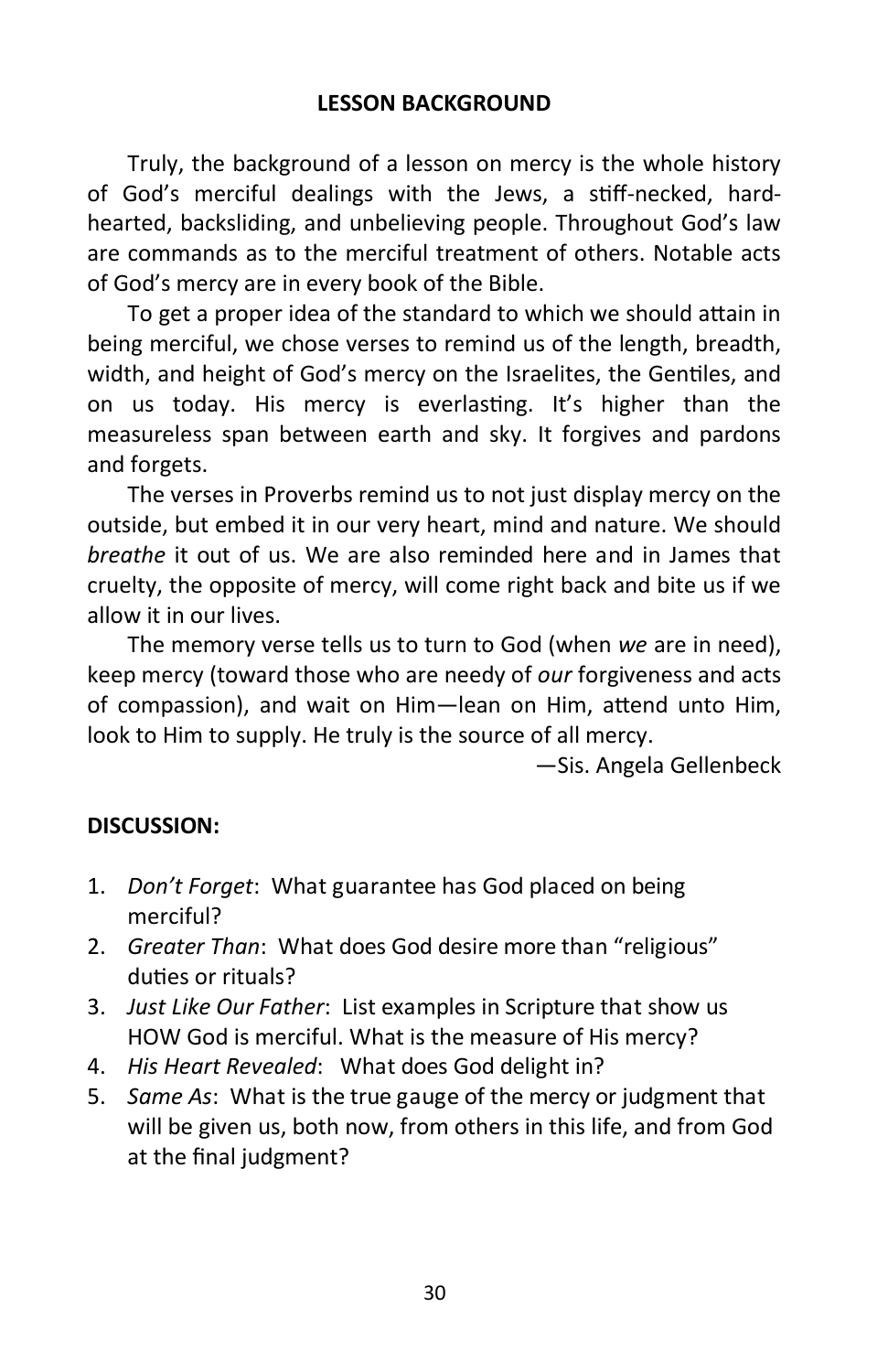## **COMMENTS AND APPLICATION**

We spoke in an earlier lesson of the worldly fullness that makes us proud in our own selves and scornful of others. Therein is the root of all unmercifulness. We don't recognize the dire need we had of mercy so we don't know how to show it to others. We can live in our own little bubble of prosperity and be totally clueless to the hurt and pain around us. We don't do deeds of compassion because we *don't see the need*. We can speak words that inflict pain and anger and not even know it.

Just the introduction of this thought, "As your Father is merciful," should send us scurrying back to the first Beatitudes, and to repeat the steps again: *Be humble; recognize your own need. Mourn and weep over it. Meekly acquiesce to God's will and way and to the hurts from others. Ardently desire and earnestly seek for true righteousness.* The capability to show mercy can only come after we have thus prepared our hearts.

—Sis. Angela Gellenbeck

#### **REFLECTIONS**

"If the Lord is merciful, gracious, tender, kind, etc., toward us, it is that we may be merciful, gracious, tender and kind to others. We must be merciful and tender to our companions and children. We must be merciful to each other as brothers and sisters, and especially should the ministers of the gospel be men and women of 'tender mercy.' Oh, how we fail to hold up Christ to this world when we get our hearts set on the judgment side of the gospel to the exclusion of mercy, and pour out the Word only from a legal standpoint. The real judgments must be rendered without compromise; but in mercy. I feel sure that there are dear souls who are themselves groping in awful darkness, simply because they are not merciful to others. If a person shows judgment without mercy, he will surely receive judgment without mercy, and get to a place where he realizes that he is an object of great mercy before he can get clear.

 "One night one of my little children accidentally got into trouble. It told its mother and me at once. It was only an accident and I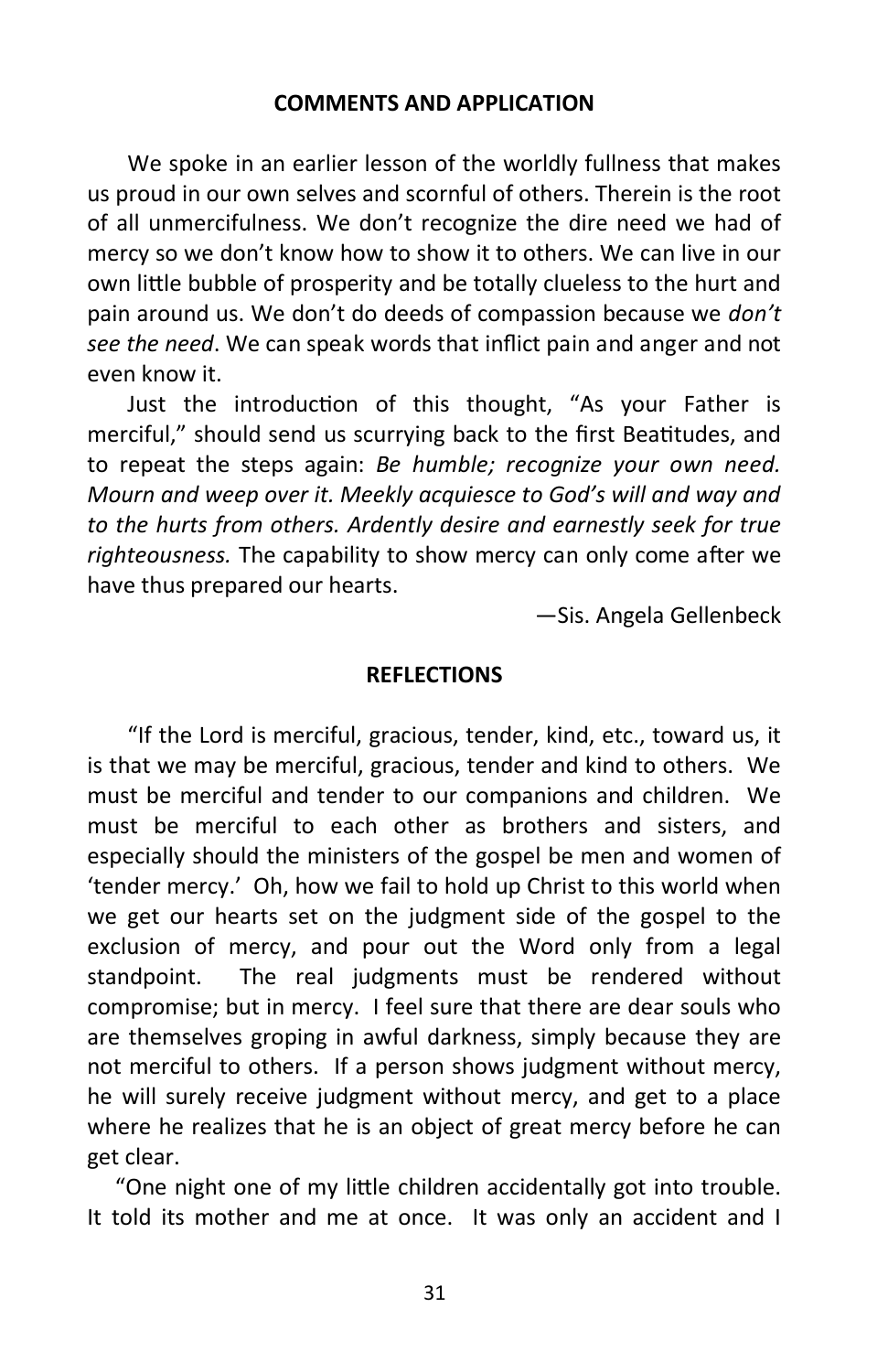should have comforted the child and encouraged it to be more careful next time, but I did not. I rather chided or upbraided the child, which only added grief to the trouble, and the child went off to bed sobbing until it fell asleep with a very sad heart. I did not begin to feel any sting of conscience just then, or at least not much. The next day I started for a point about three hundred miles distant. I stopped over in a large city where an incident occurred which placed me in a position with God similar to that in which the child had been with me. Distress and sorrow began to get hold of my soul. Oh how Satan did harass my soul! The dear Lord seemed to say so gently to my soul, 'Have I not dealt with you as you did with your child? Did you not withhold comfort when it was within your power to give it? Why will you seek my smiles and not grant them to your child?' And at this James 2:13 flashed into my soul with new meaning to me, also 'Blessed are the merciful: for they shall obtain mercy.' I humbled my heart all I could before God, and I wrote to my child and all the family that knew I had not borne my child's troubles and asked their forgiveness."

 "The dear Lord came to my rescue in the right time, and now I thank God for the chastening, realizing that we are all made of the same clay, and are objects of mercy. 'Put on therefore, as the elect of God, holy and beloved, bowels of mercies …' (read Colossians 3:12  $-14$ )."

> —From *The Gospel Trumpet*, December 20, 1906, page 4, article *Mercy*, by J. L. Green —Edited and abridged by Bro. Harlan Sorrell

## **MAY 21, 2017**

## **BLESSED ARE THE PURE IN HEART, FOR THEY SHALL SEE GOD**

Matthew 5:8 Blessed are the pure in heart: for they shall see God.

Psalm 24:3 Who shall ascend into the hill of the Lord? or who shall stand in his holy place?

4 He that hath clean hands, and a pure heart; who hath not lifted up his soul unto vanity, nor sworn deceitfully.

5 He shall receive the blessing from the Lord, and righteousness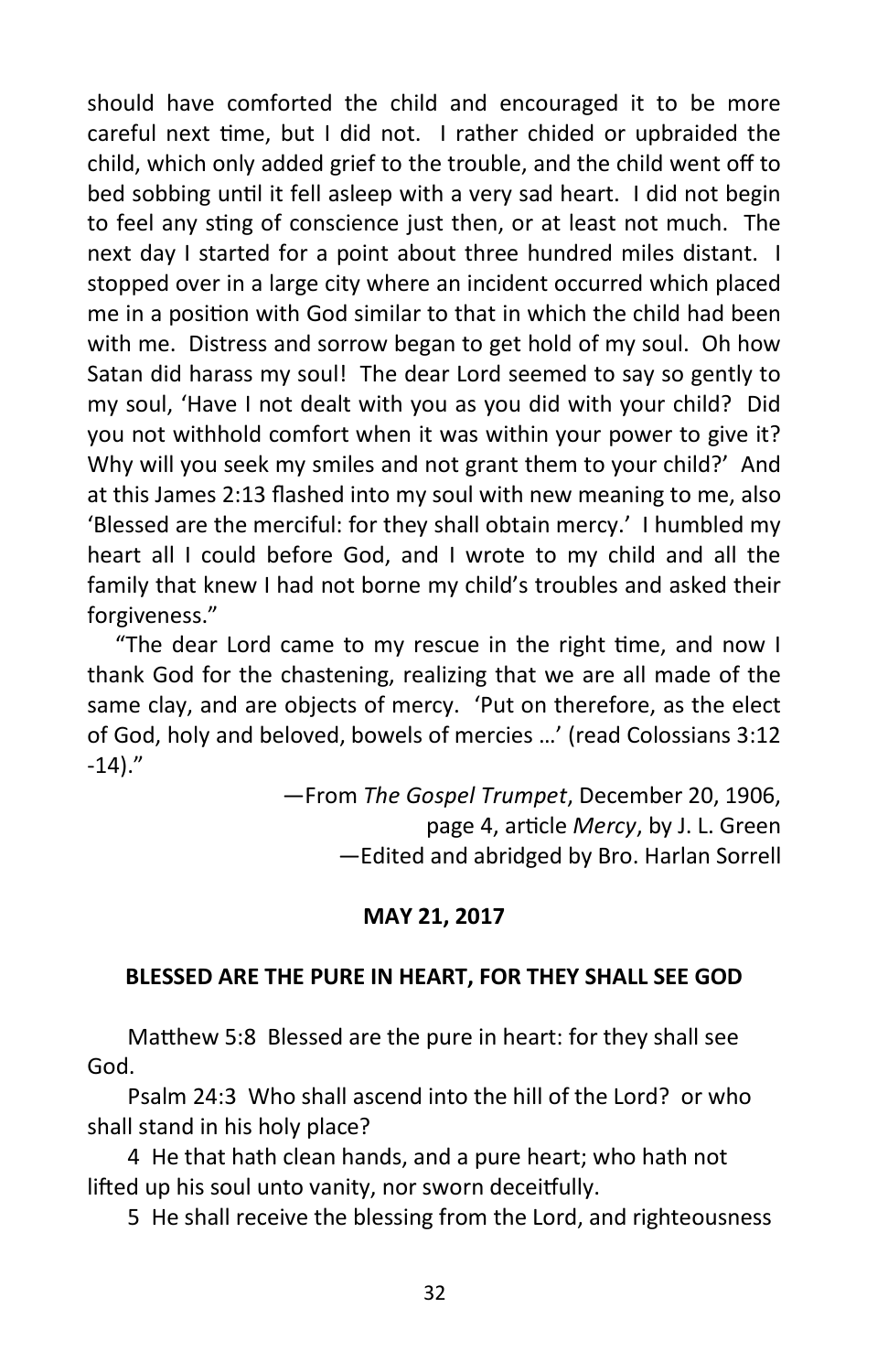from the God of his salvation.

Matthew 6:22 The light of the body is the eye: if therefore thine eye be single, thy whole body shall be full of light.

23 But if thine eye be evil, thy whole body shall be full of darkness. If therefore the light that is in thee be darkness, how great is that darkness!

James 4:8 Draw nigh to God, and he will draw nigh to you. Cleanse your hands, ye sinners; and purify your hearts, ye double minded.

Hebrews 10:22 Let us draw near with a true heart in full assurance of faith, having our hearts sprinkled from an evil conscience, and our bodies washed with pure water. (Also Hebrews 9:14.)

Hebrews 12:14 Follow peace with all men, and holiness, without which no man shall see the Lord:

I John 3:2 Beloved, now are we the sons of God, and it doth not yet appear what we shall be: but we know that, when he shall appear, we shall be like him; for we shall see him as he is.

3 And every man that hath this hope in him purifieth himself, even as he is pure.

6 Whosoever abideth in him sinneth not: whosoever sinneth hath not seen him, neither known him.

**MEMORY VERSE:** And the Lord thy God will circumcise thine heart, and the heart of thy seed, to love the Lord thy God with all thine heart, and with all thy soul, that thou mayest live.

—Deuteronomy 30:6

**CENTRAL THOUGHT:** The blessed life of seeing the Lord—by the spiritual eye through faith here in this life and then "face to face" in the Resurrection—comes to those whose hearts have been made clean through Jesus' blood and have a single, wholehearted love for God, untainted by sin, guile, or worship of any other god.

## **WORD DEFINITIONS**

Matthew 5:8 "Pure in heart": clean; unstained; guiltless; upright; unmixed; without undesirable elements; moral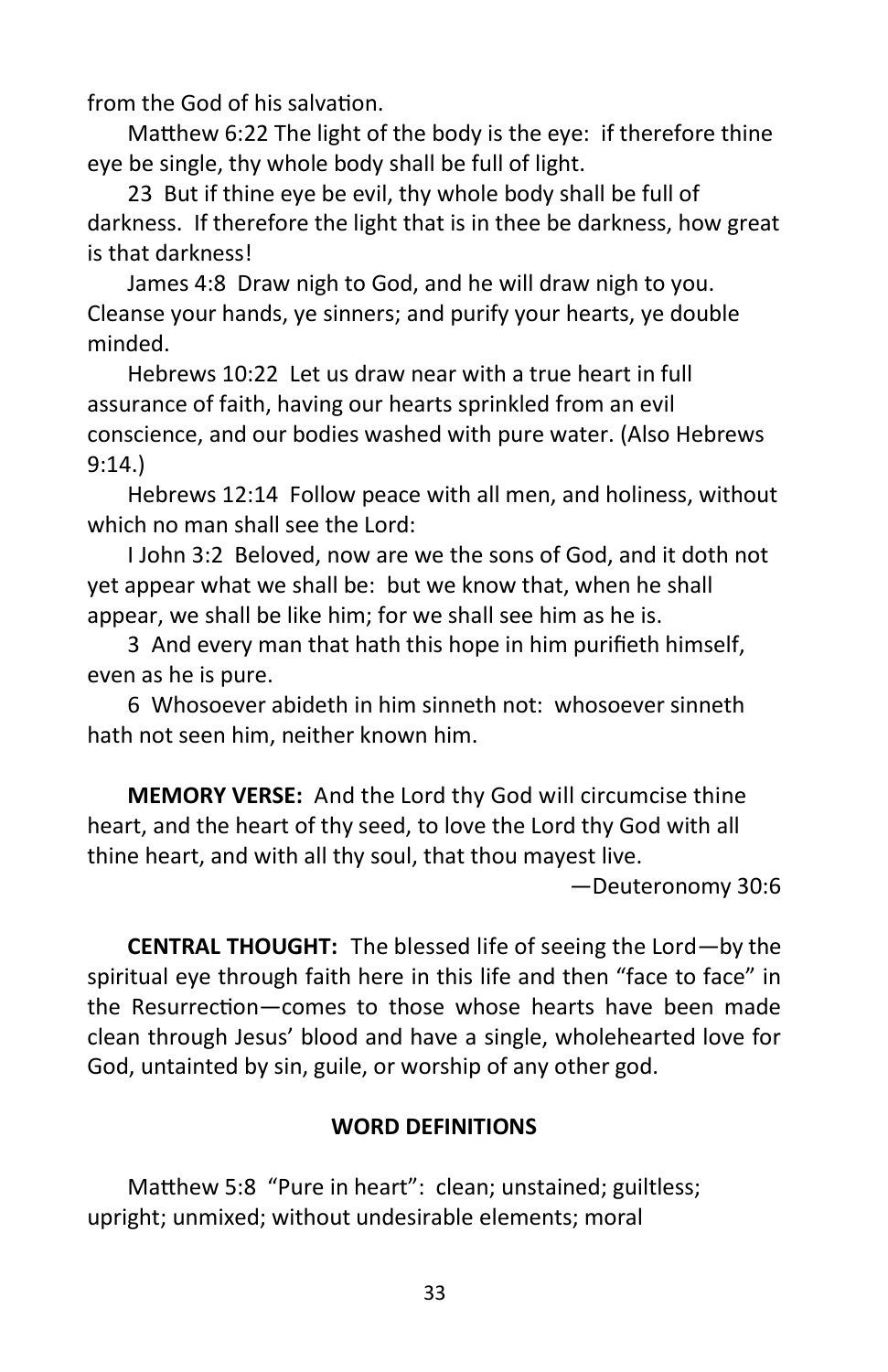blamelessness of the inner life; clean because of being purged by God; free from contaminating influences. "See God": "Through purity, singleness of mind, they are qualified for seeing, knowing, truly conceiving God and all that relates to the moral universe. It is the pure in heart who are able to see and say that 'truly God is good' (Psalm 73:1) and rightly to interpret the whole phenomena of life in relation to Providence. 'They shall see,' says Jesus...He means the pure are the men who see; the double-minded, the two-souled (James 1:8) man is blind…" (*Expositor's New Testament*). "This is a Hebraism, which signifies, 'possess God, enjoy his felicity': as *seeing* a thing, was used among the Hebrews for *possessing* it" (Adam Clarke, *Clarke's Commentary*).

Psalm 24:3 "The hill of the Lord": literally, Mount Zion, where was the temple, the place where God dwelt; spiritually, the Church, which is the Zion where He dwells today. "His holy place": the holy of holies, where was His Shekinah presence. It typified the church, the hearts of believers where His Spirit now dwells. "The men who shall stand as courtiers in the palace of the living God are not distinguished by race, but by character; they are not Jews only, nor Gentiles only, nor any one branch of mankind peculiarly, but a people purified and made meet to dwell in the holy hill of the Lord" (*The Treasury of David*).

Psalm 24:4 "Who hath not lifted up his soul unto vanity": one who has not devoted himself to the worship of an idol or set his affections on the vain things of this world. He sets his heart on that which is real and true.

Matthew 6:22 "Single": unfolded, single –"literally, 'without folds,' referring to a single (undivided) focus, i.e. without a (secret) 'double agenda' which prevents an over-complicated life (becoming needlessly distracted)" (*HELPS Word Studies*).

James 4:8 "Double-minded": of two souls, or two selves; wavering; vacillating (in opinion or purpose) like a spiritual schizophrenic.

## **LESSON BACKGROUND**

One who has recognized his low estate, cried to God about it, laid down his defenses and accepted God's way, sought earnestly for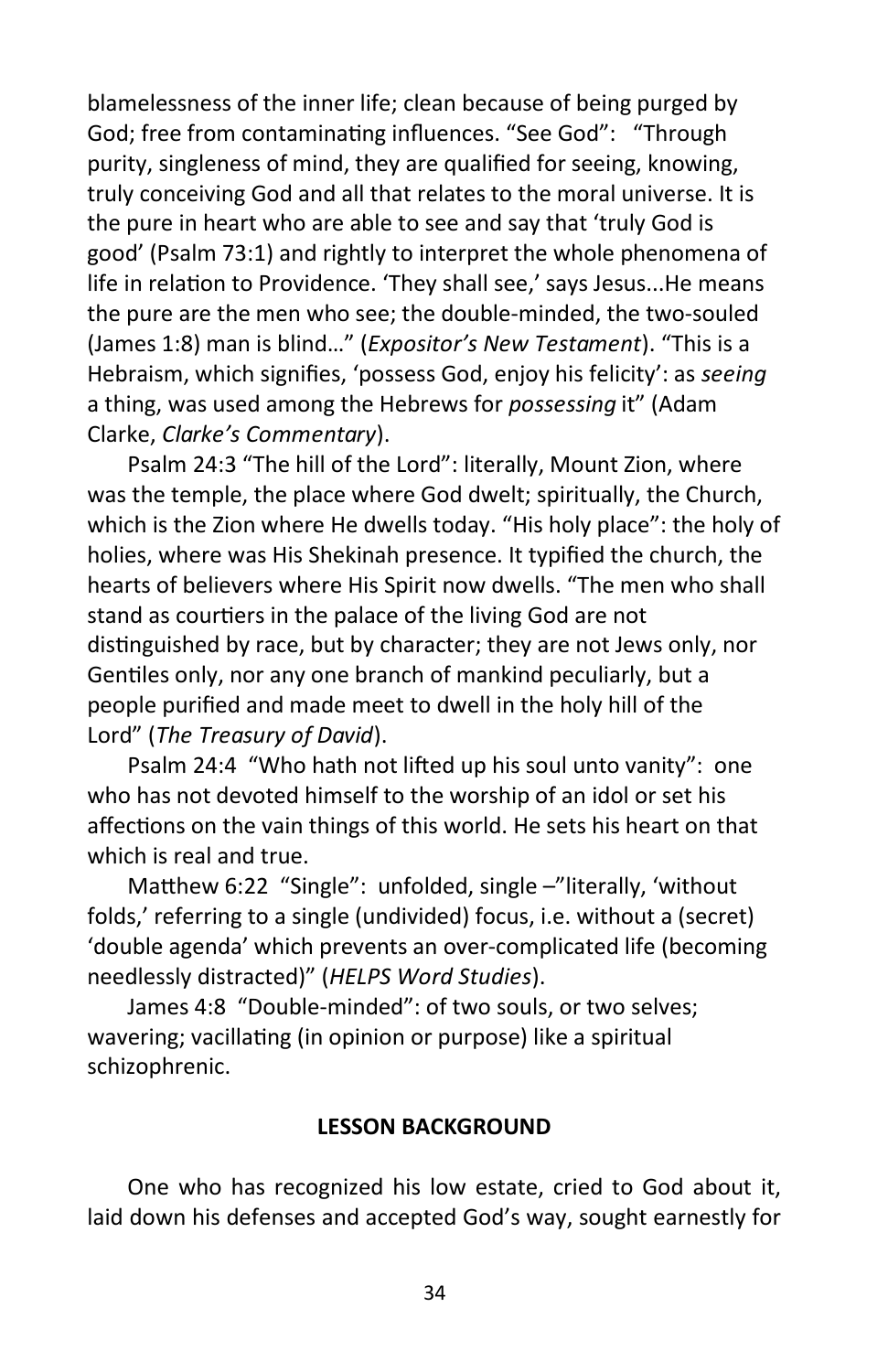righteousness, and endeavored to be gentle and full of compassion and mercy toward his fellow is also happy and blessed because God has accomplished and is maintaining an inner purification of his heart. He recognizes that outward righteousness is of no avail, and it is for true holiness and purity that he seeks. A special blessedness comes from the ability he is given to see, perceive and know, and possess God in his life.

Speaking in prophecy, in Psalm 24 and in a parallel passage, Psalm 15, David named this quality of purity of heart as the qualification for dwelling in God's presence.

Purity of heart is also closely connected with another concept that of having a single heart, or a single eye, again referring to spiritual vision or perception. Jesus, when bringing this thought in the Sermon, also mentioned the negative implication. Not having a single eye, but having a divided focus, causes blindness, or darkness. James continues the thought as he charges, "Purify your hearts, ye double-minded." John also mentions *seeing God* when he writes about purity from all sin.

The Hebrews writer alludes to the sanctuary, or holiest place of which David prophesied, reiterating the concept of a true heart and holy life being the requirement for dwelling there. "Let us draw near." It's in the holy place, the secret place, that we see His face and experience His nearness. Sin separates, but a heart made pure is privileged to be drawn in close. He also emphasized, "Without holiness no man shall see the Lord."

Our memory verse is a promise from the covenant God made with the children of Israel; a second covenant given after the one He made in Horeb. In it He repeated the stern warnings He had given them if they forsook Him and the blessings that were promised if they were obedient. This promise put a deeper spiritual meaning to an ordinance that to them was only physical. It dealt with their heart. Later in the New Testament, Paul gave the Roman Christians (Romans 2:28-29) a description of a "true" Israelite: one whose heart had been circumcised, or made pure. He promised spiritual life, and thank God, by the blood of His Son, He delivered on His promise.

—Sis. Angela Gellenbeck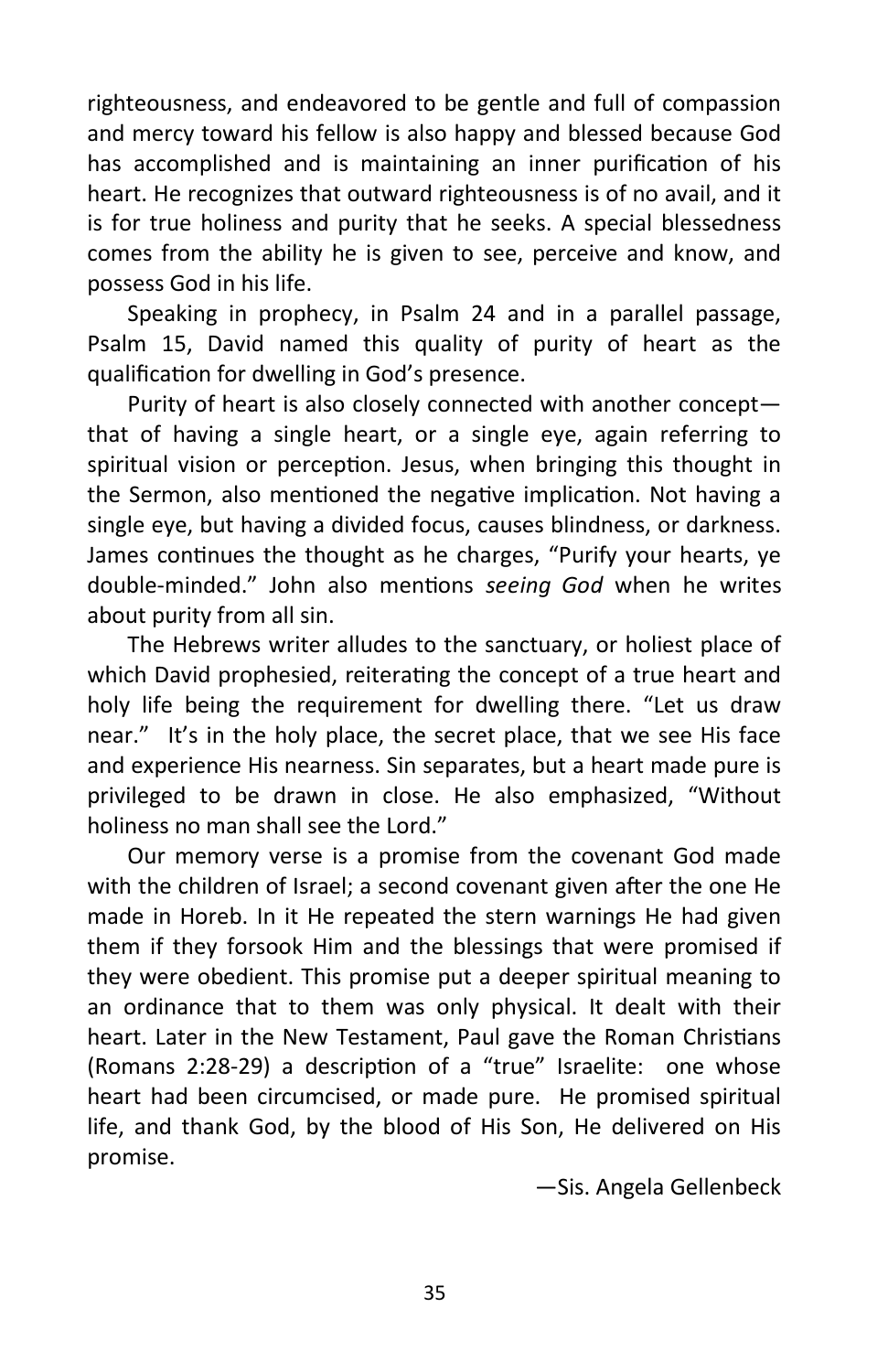## **DISCUSSION:**

- 1. *Who:* What kind of person shall see God and stand in His holy place?
- 2. *Vision*: What kind of eye allows for good vision? Which causes blindness? How does this connects with "a pure heart?"
- 3. *A Pure Heart*: What brings that about? Give a Scripture.
- 4. *Seeing God*: Explain how we see God now and how it will be when He comes again.

## **COMMENTS AND APPLICATION**

Our lesson so clearly points out that it takes a pure heart to really see the Lord; both now and after this life. But what does it mean to see Him? One scripture tells us, "Every eye shall see him." Even those who pierced Him will see Him. However, our text lets us know that there is something special for the pure in heart. We sing a song that says:

"Dwelling in the secret place, where I see my Father's face, I have found a heavenly refuge and my troubles cease."

There is special vision for the pure in heart, of "seeing Him Who is invisible"; of seeing God everywhere, in all things, in all circumstances. We see Him in the storm. We see Him in His Word. He is revealed in the common things of everyday life. We see Him in His people and in the outstretched, yearning hands of the minister delivering his burden to the lost souls. There may be special times of need where we are given a vision, a revelation, a dream. This is only "in part." We know it is "through a glass darkly."

But then—oh, then, it will be "face to face." What will it be, when we see Him AS HE IS? How many songs have been written to describe the glory of that day? One of my favorites is:

> "Oh, I want to see Him, look upon His face. There to sing forever of His saving grace. On the streets of glory, let me lift my voice. Cares all past, Home at last, ever to rejoice."

> > —Sis. Angela Gellenbeck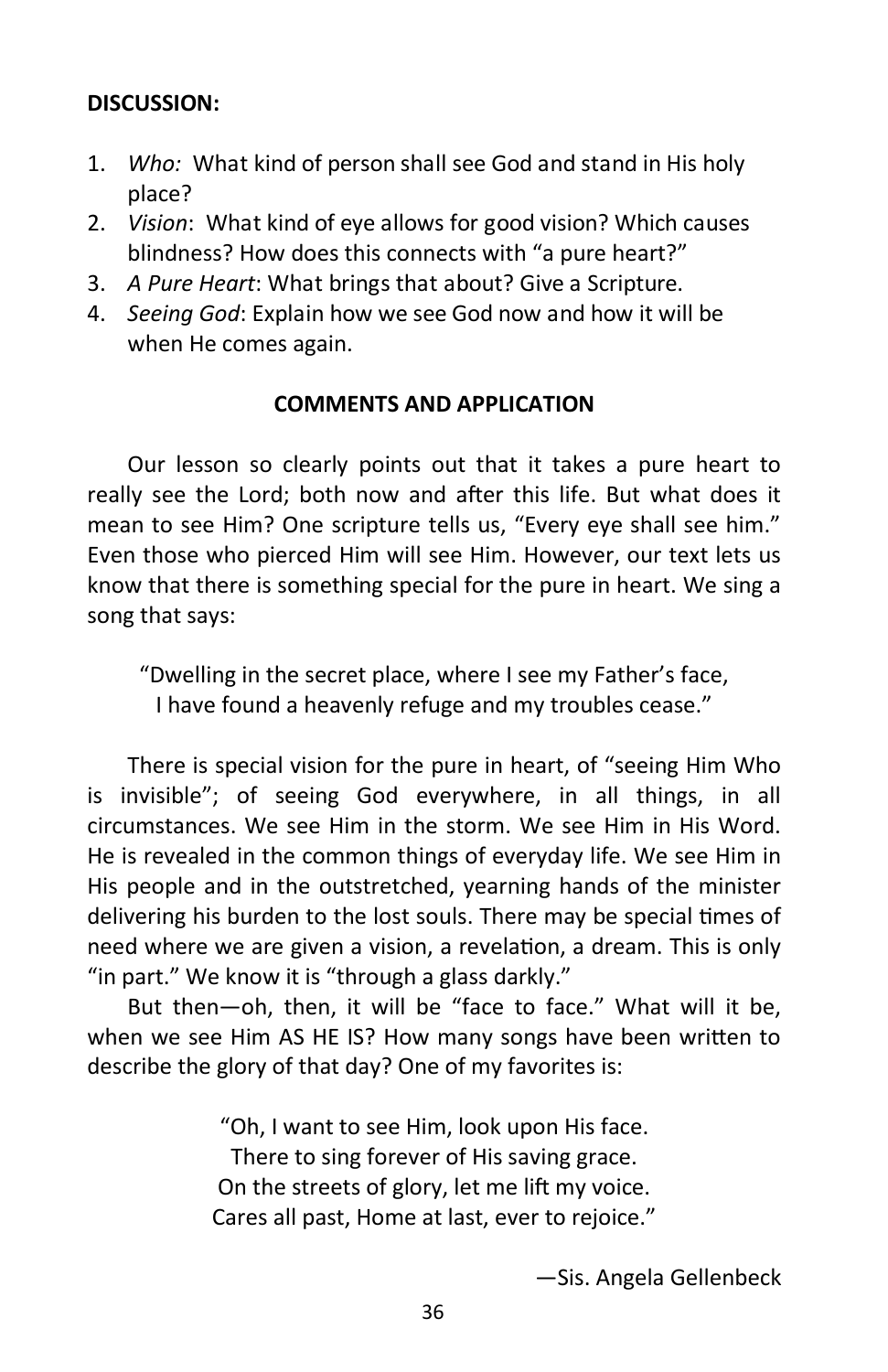## **REFLECTIONS**

What a blessing it is to be ever receiving new insights of God's character as He continues to help us purify our hearts and natures by His shed blood. We are exhorted to "keep thy heart with all diligence."

So long as we keep our desires fully in check to the wooing of His Holy Spirit, and let Him weigh us by His word, our eye will remain single and our body full of light. But, if we consistently resist admonition from God's word or the Holy Spirit, our eye of light turns to darkness, which in turn blinds our entire spiritual body. It's amazing how quickly a simple intentional twist of a scriptural application plunges the once honest soul into darkness.

Physically, some of us have experienced a parallel occurrence of blurred double vision peppered with sparkles and floating spots brought on by a dizzy migraine or by inflamed optic nerves. This disruption of visual focus disables us from driving and performing most tasks to the point we find it even hard to focus mentally. In this disoriented condition, we lose the distinction between objects being viewed.

Those who resist the gentle Holy Spirit and the revealings of the spotlight of God's Word, will lose distinction between right and wrong. The bright sparkles will cause evil to appear as new light, and the floating spots will blur truth and right into insensible vagueness.

In summary, those who draw back become spiritually disoriented and fall headlong into Satan's delusions. Thankfully, the pure in heart will never be subjected to this self-wrought darkness.

—Bro. Jeremy Booher

## **MAY 28, 2017**

## **BLESSED ARE THE PEACEMAKERS, FOR THEY SHALL BE CALLED THE CHILDREN OF GOD**

Matthew 5:9 Blessed are the peacemakers: for they shall be called the children of God.

Mark 9:50 Salt is good: but if the salt have lost his saltness, wherewith will ye season it? Have salt in yourselves, and have peace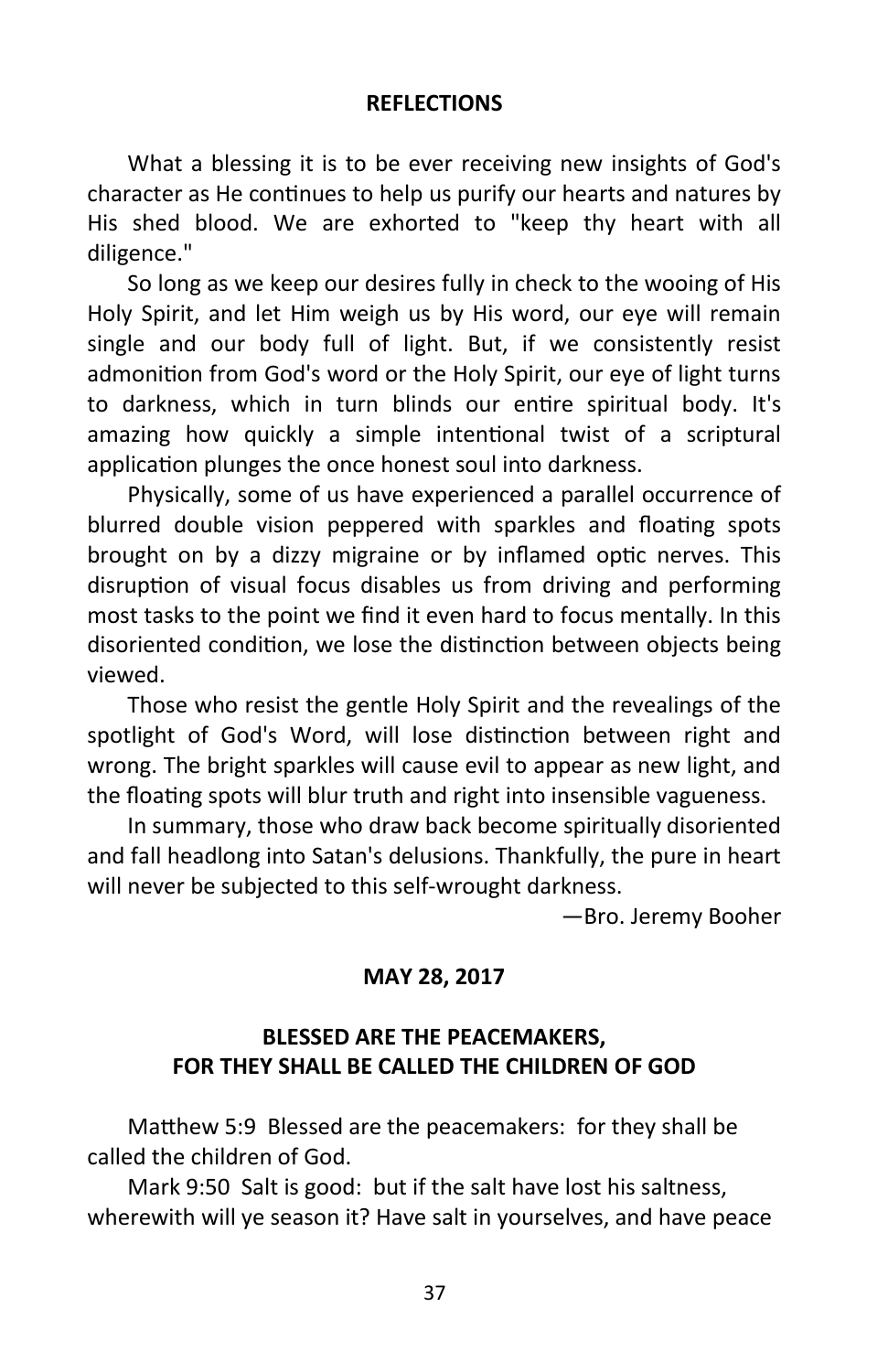one with another.

Luke 6:35 But love ye your enemies, and do good, and lend, hoping for nothing again; and your reward shall be great, and ye shall be the children of the Highest: for he is kind unto the unthankful and to the evil.

Romans 12:18 If it be possible, as much as lieth in you, live peaceably with all men.

Romans 14:17 For the kingdom of God is not meat and drink; but righteousness, and peace, and joy in the Holy Ghost.

18 For he that in these things serveth Christ is acceptable to God, and approved of men.

19 Let us therefore follow after the things which make for peace, and things wherewith one may edify another.

I Corinthians 14:33 For God is not the author of confusion, but of peace, as in all churches of the saints.

Ephesians 5:1 Be ye therefore followers of God, as dear children;

2 And walk in love, as Christ also hath loved us, and hath given himself for us an offering and a sacrifice to God for a sweetsmelling savour.

Philippians 2:3 Let nothing be done through strife or vainglory; but in lowliness of mind let each esteem other better than themselves.

II Timothy 2:24 And the servant of the Lord must not strive; but be gentle unto all men, apt to teach, patient,

Hebrews 12:14 Follow peace with all men, and holiness, without which no man shall see the Lord.

**MEMORY VERSE:** But the wisdom that is from above is first pure, then peaceable, gentle, and easy to be intreated, full of mercy and good fruits, without partiality, and without hypocrisy. And the fruit of righteousness is sown in peace of them that make peace.

—James 3:17-18

**CENTRAL THOUGHT:** A peacemaker enjoys the truly happy and blessed life of being called and known as a true child of God. He imitates His Father in showing love, mercy, forgiveness, making and restoring peace, and in all matters treating everyone with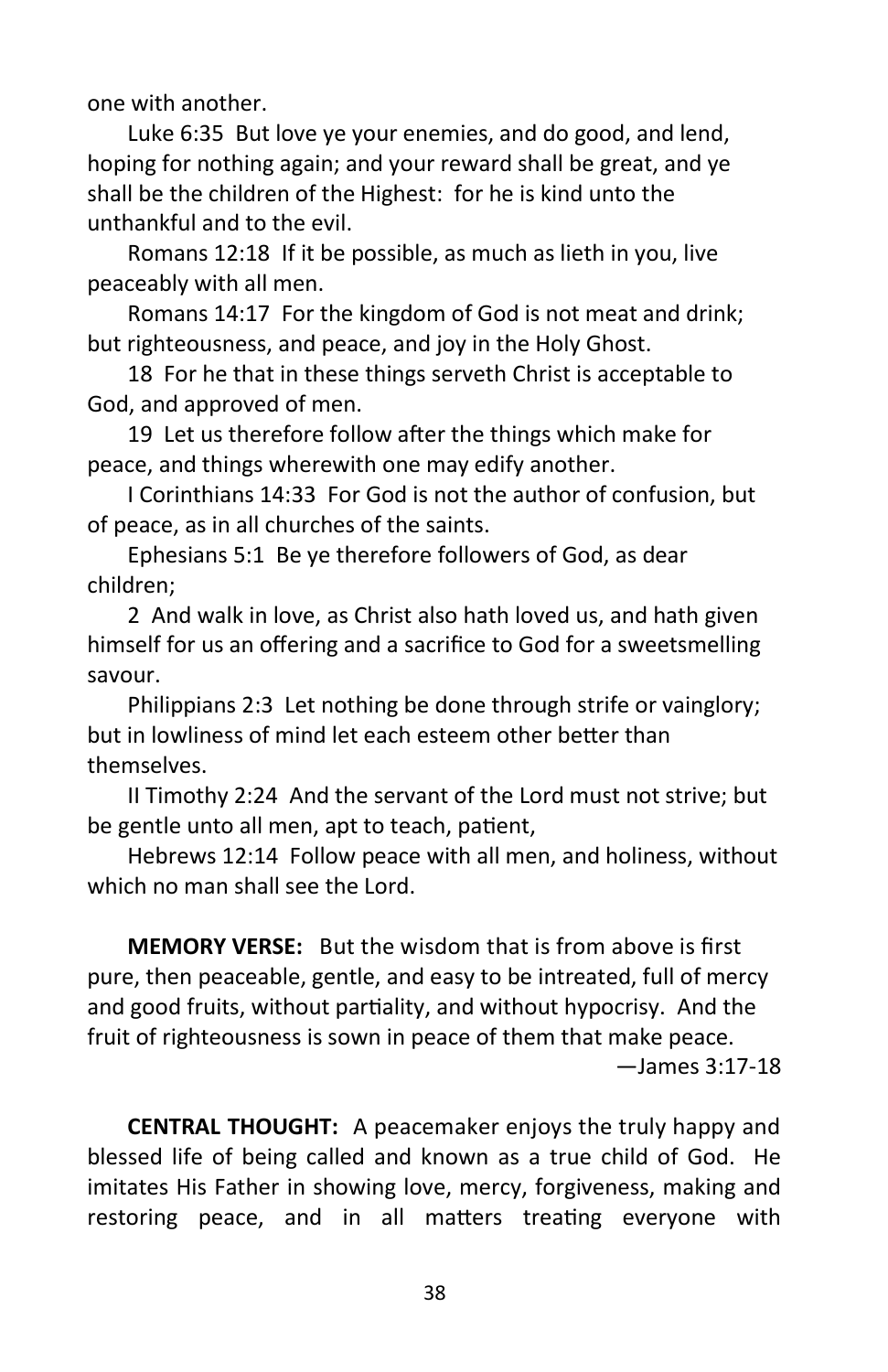gentleness, impartiality, and genuine humility and wisdom.

## **WORD DEFINITIONS**

Matthew 5:9 "Peacemakers": connecting into one—a more energetic term than just "peaceable." "The founders and promoters of peace are meant; who not only keep the peace, but seek to bring men into harmony with each other. Tyndale renders, 'the *maintainers* of peace'" (*Vincent Word Studies*). "A peace-maker is a man who, being endowed with a generous public spirit, labors for the public good, and feels his own interest promoted in promoting that of others: therefore, instead of fanning the fire of strife, he uses his influence and wisdom to reconcile the contending parties, adjust their differences, and restore them to a state of unity" (Adam Clarke, *Clarke's Commentary*). "One who makes peace by reconciling parties that are at variance" (*Webster's 1828 Dictionary*).

Mark 9:50 "Salt": "[Salt] possesses a strongly preservative property, and hence it became an emblem of incorruption and purity, as well as of a perpetual covenant—a perfect reconciliation and lasting friendship" (*Jamieson-Fausset-Brown Bible Dictionary*). "From its antiseptic and savoury qualities, salt became the symbol of hospitality, friendship, durability, fidelity" (*Elliot's Commentary for English Readers*). "Peace": to be at peace; to cultivate or keep peace; to bring to peace (same definition in Romans 12:18 and James 3:17).

Romans 14:19 "Peace": from a word which means to join; tie together into a whole.

Ephesians 5:1 "Followers of God": imitators of God.

Philippians 2:3 "Strife": the seeking of followers; mercenary (for gain) self-seeking; rivalry; carnal ambition; feud; faction.

II Timothy 2:24 "Strive": engage in battle; fight; contend; dispute.

James 3:17 "Without partiality": does not make a difference (discrimination or distinction) where it is not necessary; is not a respecter of persons; does not harshly esteem one in preference to others.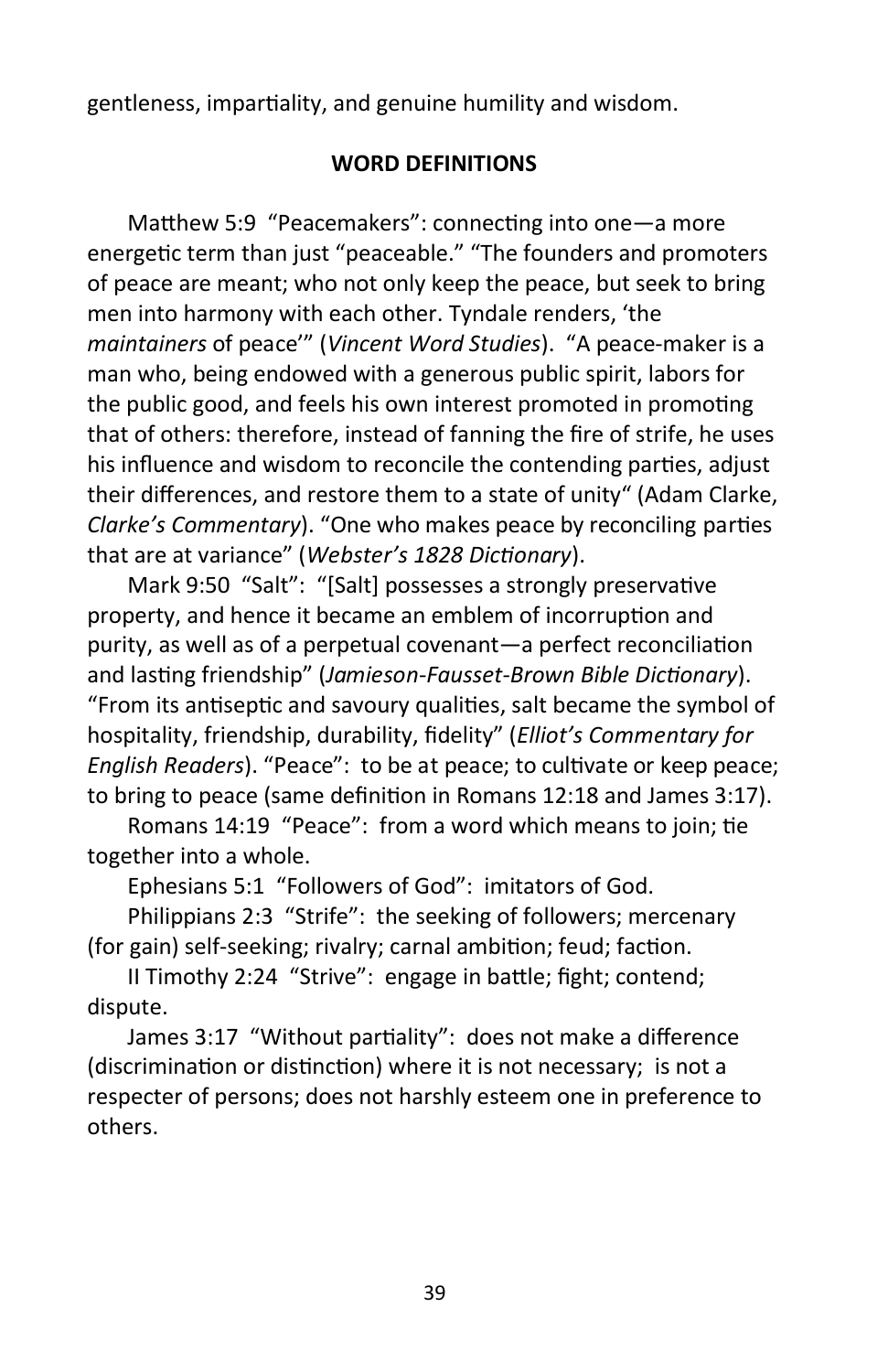Jesus was on a mission to rescue and redeem His lost sheep; those of the house of Israel and all of mankind. He was building His church—all who would believe and receive Him—a body of people whom He would indwell; to live, move, and love through them. He had now introduced them to the blessed life of the kingdom. He had shown them how to enter, and that by being humble, contrite, meek, merciful, hungry for righteousness, and pure and simple in heart they could be blessed by the comfort, fullness, victory, power and authority of His kingdom, shed abroad in their hearts by the Holy Spirit. Now we come to this. As sheep among wolves He was sending them forth. By loving one another, they would be identified. By meekness they would prevail. Not just by being quiet and peaceable, but by actively seeking peace and reconciliation, they would actually conquer the world. Could they have known—could they have seen, that where these principles would rule in the hearts and lives of men, women, boys and girls, nothing could be more beautiful, more prosperous, or more productive.

Strife and bloodshed would continue in hearts who did not bow to Christ, and sadly, among those whose religion was in name only. The world would be full of it. But wherever there was a little flock where His Spirit ruled, there was peace. His people would be imitators of the Father Who gave His only Son to bring salvation. They would sacrifice themselves, lay down their lives, and give up their own ways to make peace.

This is how the early church operated. Two totally different cultures, the Jews and the Gentiles, were coming together and worshipping together. There were growing pains, there were differences, and there were struggles, but the testimony of even their enemies was that they loved one another.

The verses in our lesson are given by Jesus and the disciples as commandments to the early church. As we consider their admonitions and the meanings of the different words, let us be convicted in our own hearts to live the message out in our lives, so that in our time, in our day, we will be known as true children of God, the people who make peace.

—Sis. Angela Gellenbeck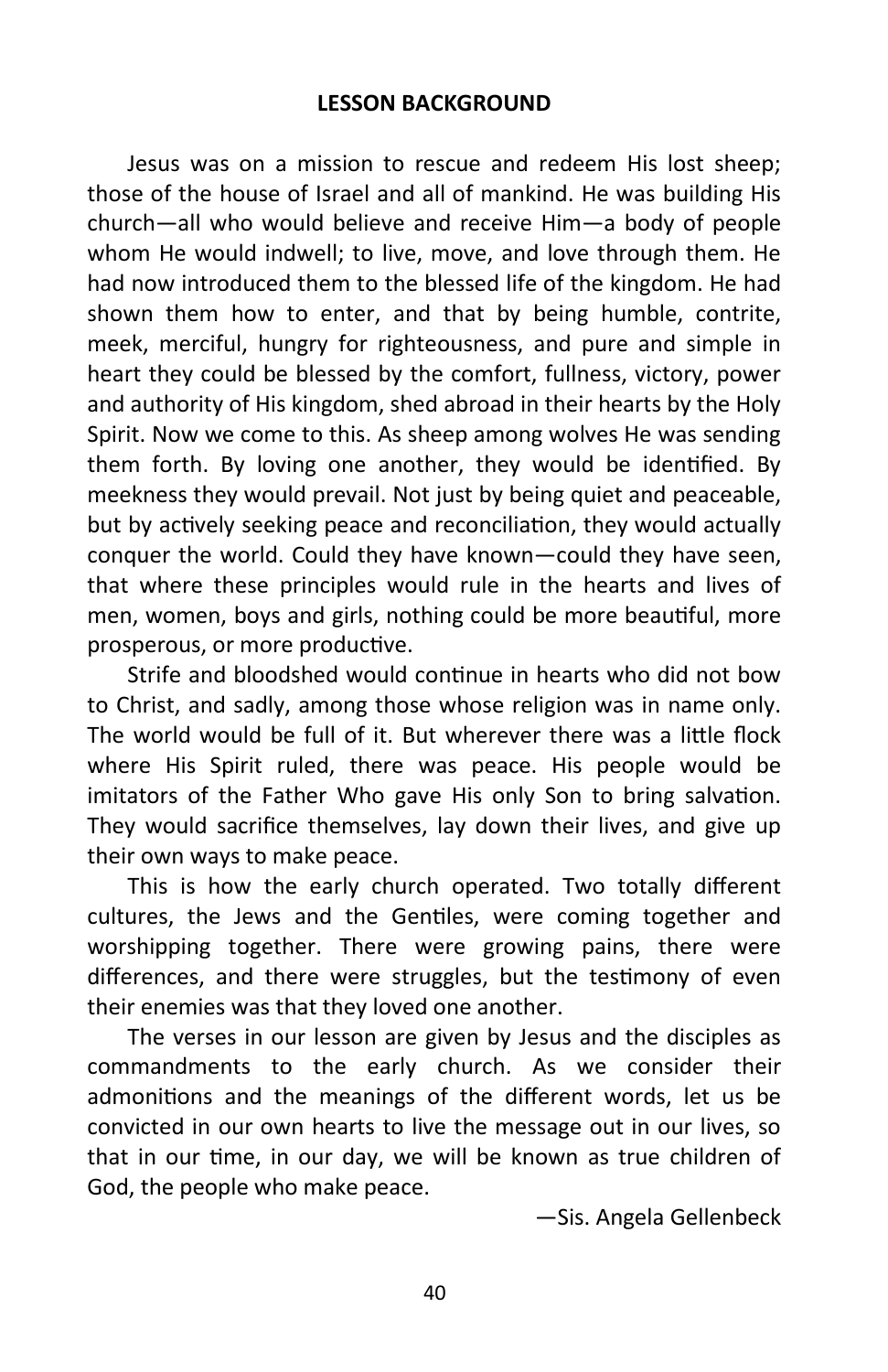## **DISCUSSION:**

\_\_\_\_\_\_\_\_\_\_\_.

- 1. *Peacemaker*: Give the definition of this word; explain how it is different than just being peaceable.
- 2. *Salt*: Share what spiritual characteristic this might mean.
- 3. *Children of Your Father*: Express the quality of heart and action that confers this particular title upon believers.
- 4. *Pursuit*: What two things should we follow after, as members together of Christ's church?
- 5. *Dear Children*: Give the definition of "followers of God."
- 6. *Prohibited*: What did Paul command the Philippians and Timothy not to do?
- 7. *Harvest of Righteousness*: This fruit may only come from those who \_\_\_\_\_\_\_\_\_\_\_\_\_\_ \_\_\_\_\_\_\_\_\_\_\_\_\_\_ and sow \_\_\_\_

## **COMMENTS AND APPLICATION**

This seems to me to be the peak verse in the beatitudes. The previous verses lead upward, as steps, to this important call. If ever there was a time in our generation for being peacemakers, surely it is now. This is the hallmark of true Christianity; this is our identity; the litmus test, if you will, of our genuineness. "Either you *is*, or you *ain't*."

Actively pursuing peace in our relationships, seeking God for wisdom to negotiate and defuse volatile situations, doing what it takes—spending time, practicing self denial, establishing communication—to restore broken trusts: this is our call, and this is what it takes to imitate our Father.

Jesus made peace "through the blood of his cross." It's going to be the cross that unites us. Always. I've observed through the years that when professing Christians discard the cross from their lives and begin to unite with the world, they begin to sow the seeds of discord among the brethren, something God said that He "hates."

When professing saints leave their "first love" and lose that lowly estimation of themselves; cease to be contrite, tenderhearted, meek and merciful; no longer keep themselves pure from all fleshly agendas and ulterior motives, nor hunger for true righteousness, but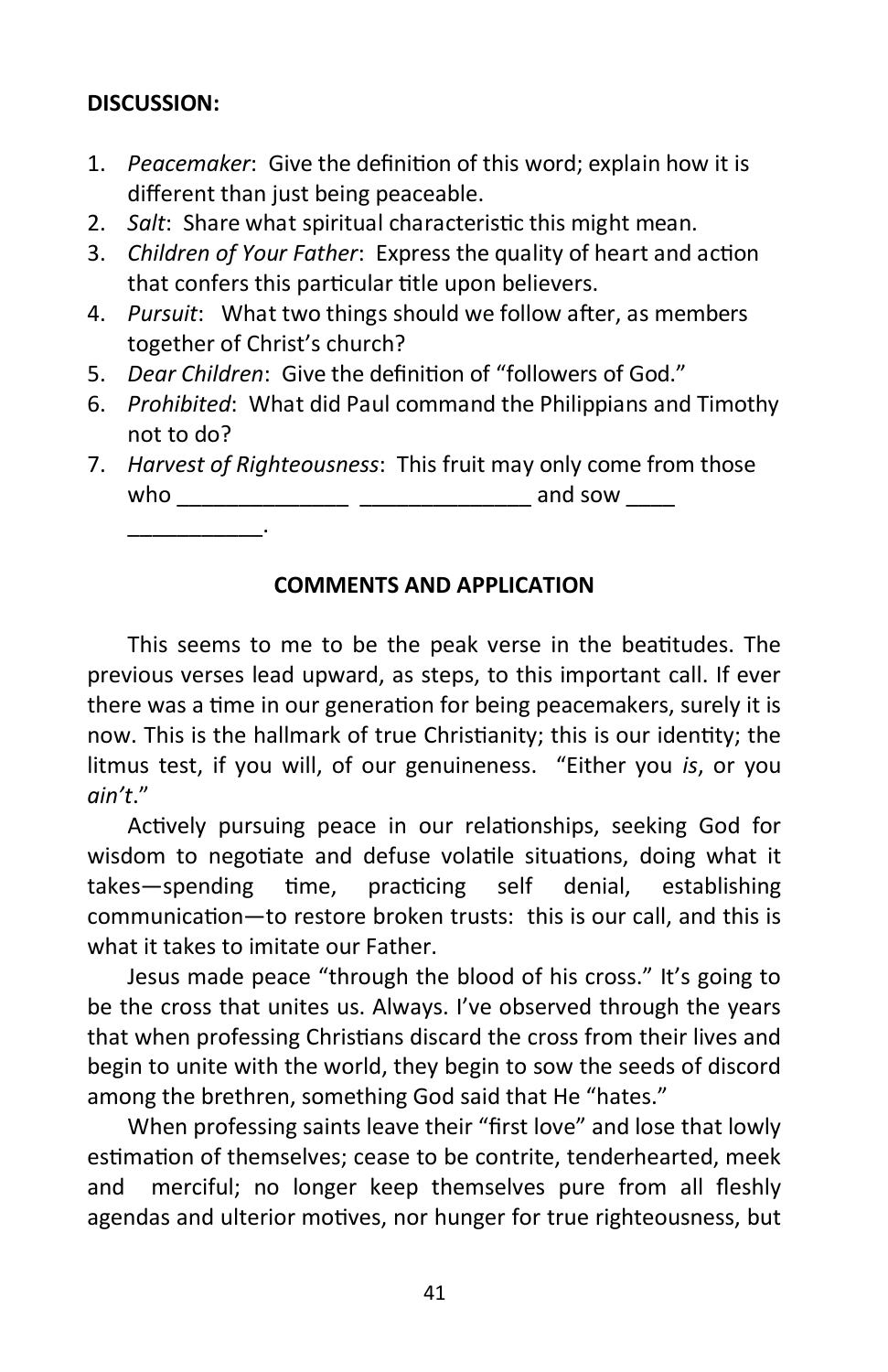establish their own righteousness; they also cease from sowing seeds in peace and instead sow discord. They fail to actively make peace.

Seeds are little things. It's the little things—sometimes a single word or deed or an accumulation of them—that make or break the relationship. What are things we can do today to make peace? It's time for that conversation.

—Sis. Angela Gellenbeck

## **REFLECTIONS**

The word peacemaker infers that there is a conflict and that the maker of peace has power to calm the situation and unite the opposing parties.

We live in a world of discord. Us against them. One party pitted against another. Though we may not often realize it, we all possess the power individually and collectively to make peace. We can create an atmosphere of unity in our homes and in our spheres of influence simply by the words we speak or the words we chose not to speak.

*A soft answer turns away wrath but grievous words stir up anger.*  Our words are powerful. They can make peace or create war. They can calm a volatile situation or escalate it. How many lives have been taken based on words spoken?

If people could learn to rule their tongues, the surge of violence would swiftly abate. It's the words that we speak that give rise to hatred and strife. It is also the words that we speak that can calm and soothe.

But in order to rule the tongue, you must first conquer the heart and that takes the power of God. We have power over Satan because of the Word of God. And we have peace because of the power of the Word.

Jesus showed us that it takes power not to speak when we are being wronged. Silence can be a most effective ally in making peace. We must learn to use it to its full advantage. We must know when to speak and when to be silent. We must seek the Lord for wisdom to choose our words carefully. For therein lies the blessedness of a peacemaker.

—Bro. Darrell Johnson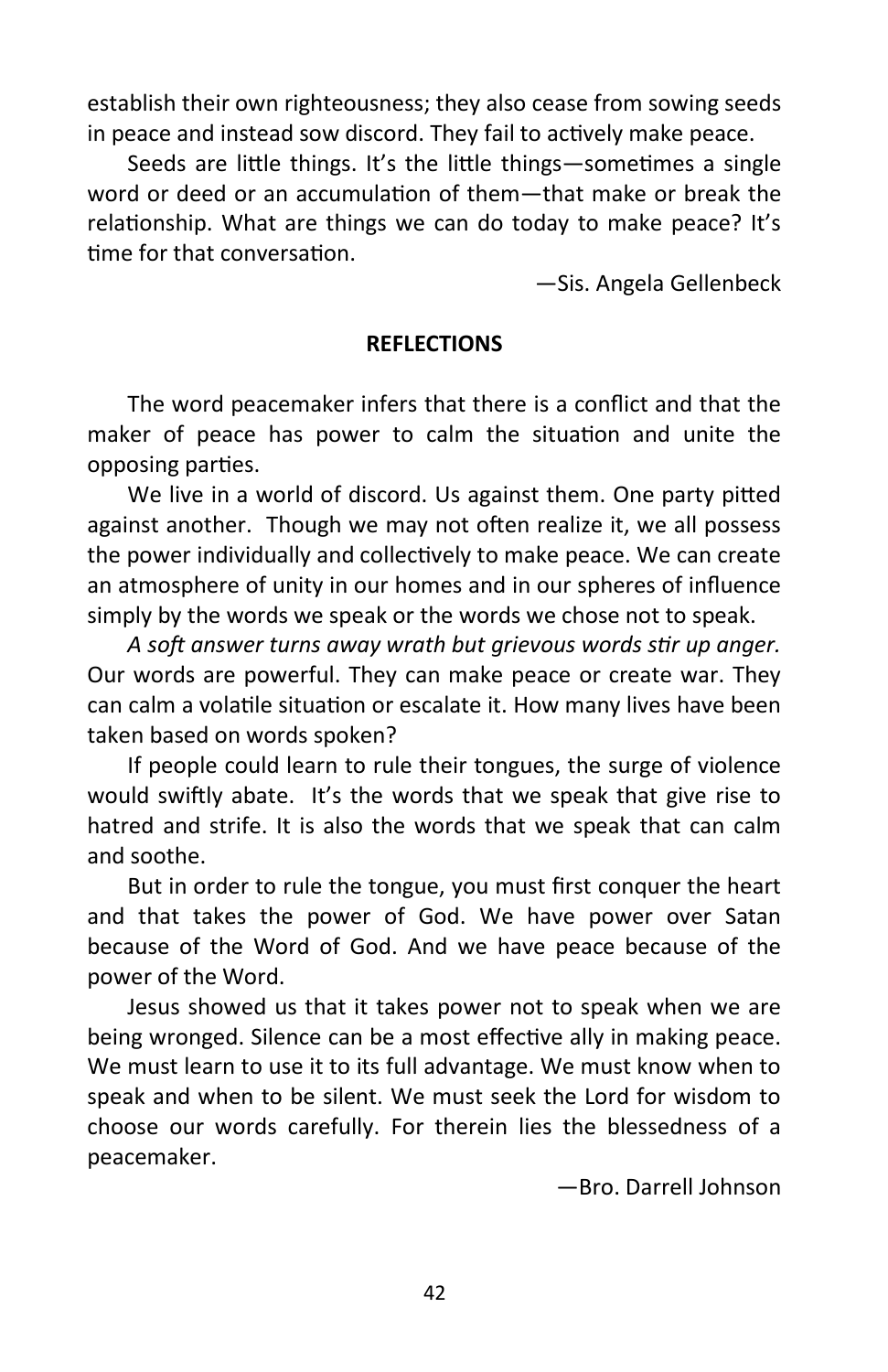## **JUNE 4, 2017**

## **BLESSED ARE THEY WHICH ARE PERSECUTED FOR RIGHTEOUSNESS SAKE**

Matthew 5:10 Blessed are they which are persecuted for righteousness' sake: for theirs is the kingdom of heaven.

11 Blessed are ye, when men shall revile you, and persecute you, and shall say all manner of evil against you falsely, for my sake.

12 Rejoice, and be exceeding glad: for great is your reward in heaven: for so persecuted they the prophets which were before you.

Luke 6:22 Blessed are ye, when men shall hate you, and when they shall separate you from their company, and shall reproach you, and cast out your name as evil, for the Son of man's sake.

Luke 12:4 And I say unto you my friends, Be not afraid of them that kill the body, and after that have no more that they can do.

5 But I will forewarn you whom ye shall fear: Fear him, which after he hath killed hath power to cast into hell; yea, I say unto you, Fear him.

John 15:18 If the world hate you, ye know that it hated me before it hated you.

19 If ye were of the world, the world would love his own: but because ye are not of the world, but I have chosen you out of the world, therefore the world hateth you.

John 16:2 They shall put you out of the synagogues: yea, the time cometh, that whosoever killeth you will think that he doeth God service.

I Peter 4:14 If ye be reproached for the name of Christ, happy are ye; for the spirit of glory and of God resteth upon you: on their part he is evil spoken of, but on your part he is glorified.

15 But let none of you suffer as a murderer, or as a thief, or as an evildoer, or as a busybody in other men's matters.

**MEMORY VERSE:** Yet if any man suffer as a Christian, let him not be ashamed; but let him glorify God on this behalf.

—I Peter 4:16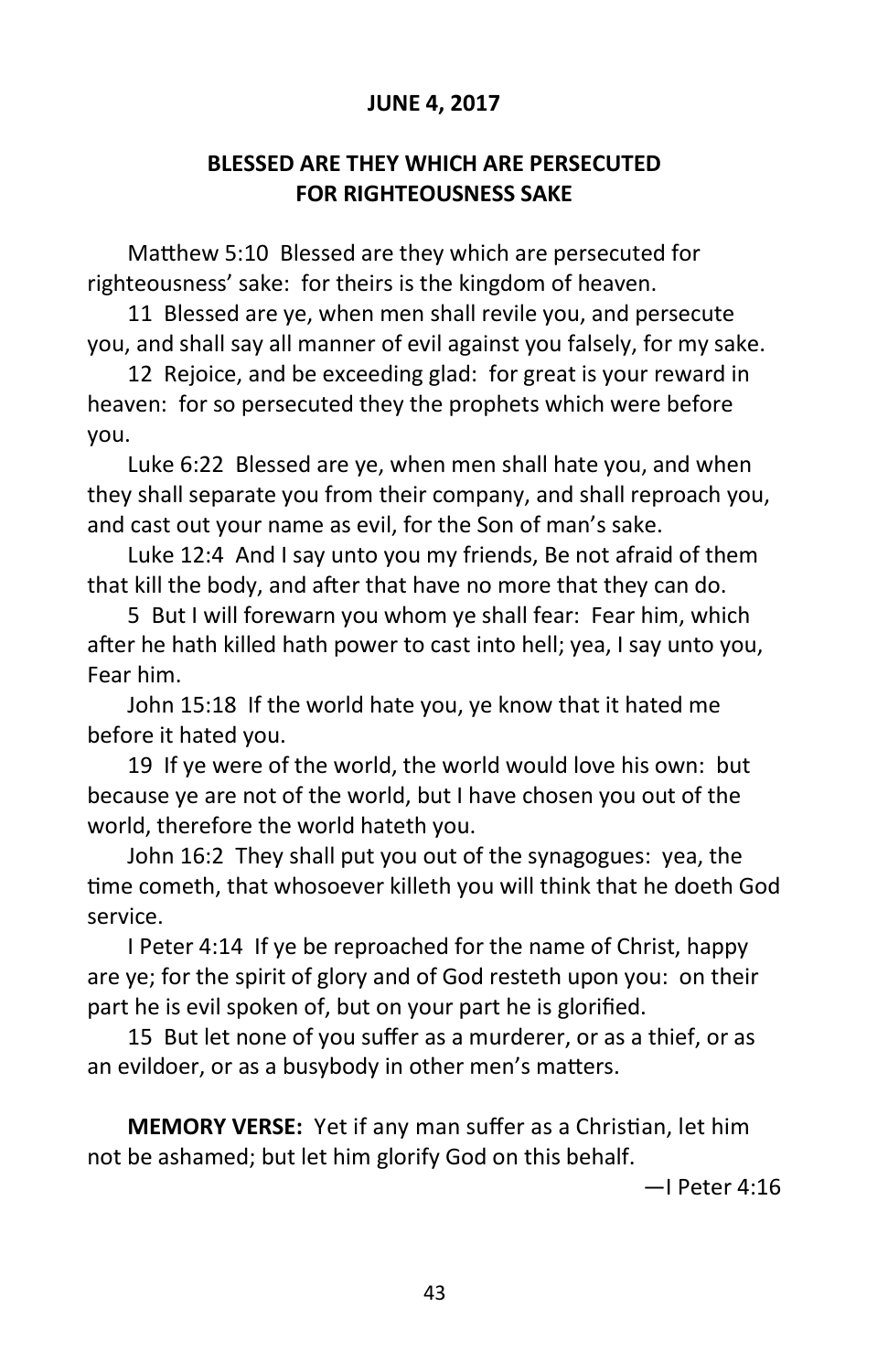**CENTRAL THOUGHT:** The truly happy and blessed person who is lowly, meek, and merciful, because he has the power and glory of the kingdom of heaven within, will be able to rejoice even in the time of persecution and suffering for the kingdom's sake.

## **WORD DEFINITIONS**

Matthew 5:11 "Revile" and I Peter 4:14 "Reproached": defame; rail at; chide; taunt; mock; insult; cast blame. "Persecute": put to flight; pursue; aggressively chase; hunt down.

## **LESSON BACKGROUND**

"Take, my brethren, the prophets, who have spoken in the name of the Lord, for an example of suffering affliction, and of patience" (James 5:10). "For so persecuted they the prophets…" (Matthew 5:12). The children of Israel were greatly afflicted by the Egyptians; David was hunted and nearly killed by Saul; Abel was killed by his own brother, Cain, because his works were righteous. As David wrote, "The wicked watcheth the righteous, and seeketh to slay him" (Psalm 37:32).

We can read of Zechariah (2 Chronicles 24:21), Elijah and the other prophets in the time of Ahab (I Kings 18:4), Jeremiah (Jeremiah 11:21), Isaiah (said to have been killed by Manasseh), Daniel, and "others" (Hebrews 11:36-38), who were either censored, forbidden to prophesy, struck in the face, thrown to the lions, imprisoned, tortured or killed. The patient endurance, meekness, trust in God, courage and the solid integrity of these men of God speaks volumes both of the power and grace of God.

—Sis. Angela Gellenbeck

## **DISCUSSION:**

- 1. *The Brotherhood of Sufferers*: Share stories of martyrs which challenge you and give you courage.
- 2. *Attitude:* How do the Beatitudes give the suffering Christian grace and fortitude?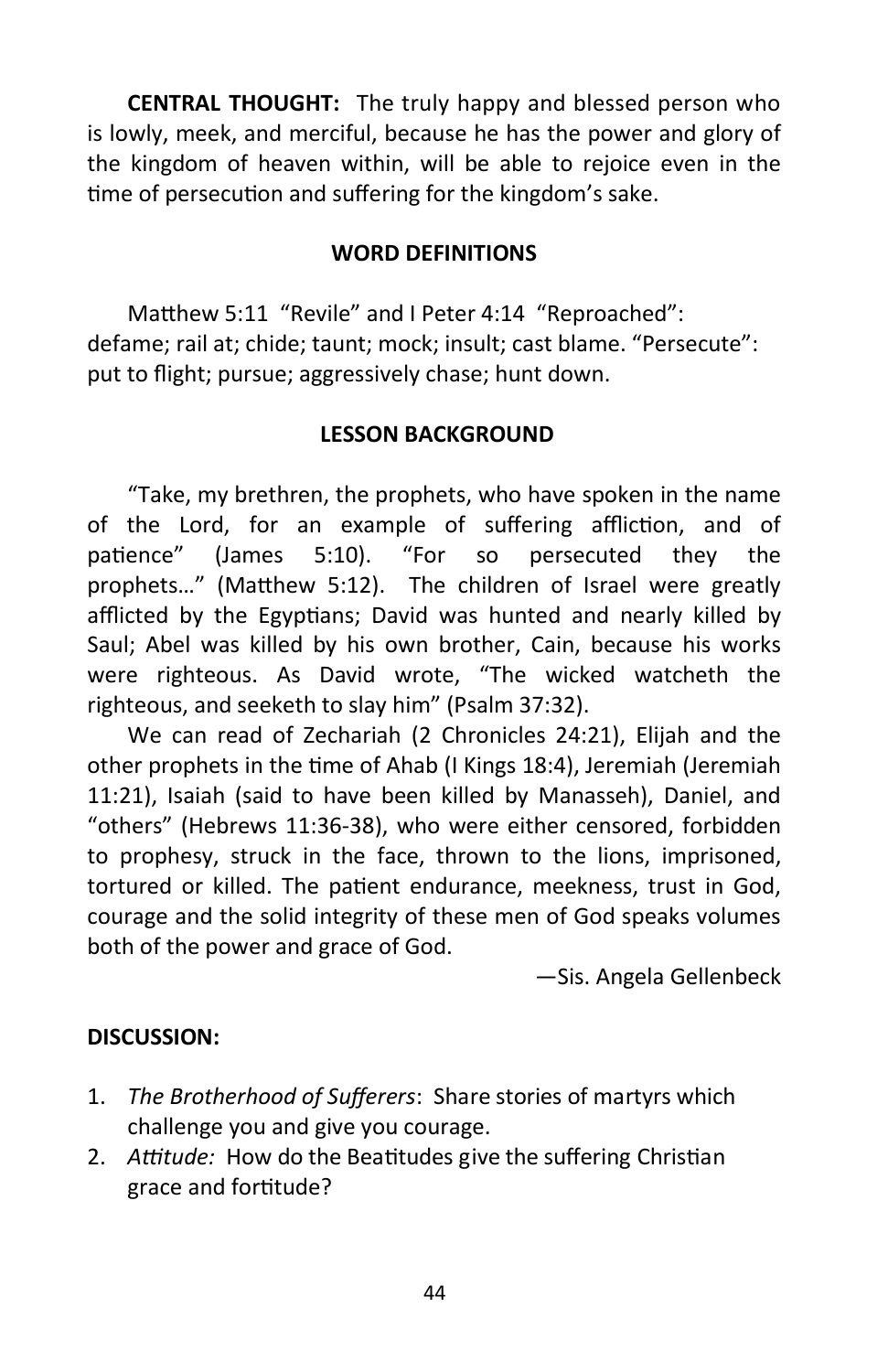Jesus spoke of the world loving its own. The child of God who can rejoice in persecution does so because he or she is persuaded of this truth: *I am not of the world. My true citizenship is in heaven. I can't expect to be honored, loved, accepted, or "fit in" here.*

There are other great scriptural truths that true Christians embrace which give them the amazing fortitude to endure persecution. One is the vision that they have of Christ; as pure in heart, they see God. They see Him who is invisible (Hebrews 11:27). They also know and see that immortal, invisible heavenly reward. They can suffer loss of goods and property because they know they "have in heaven a better and an enduring substance" (Hebrews 10:34). They possess the kingdom!

Another truth which gives them courage is that there is more to *life* than *this* life. *This is not the end*. They love "not their lives unto the death" (Revelation 12:11). They don't count their lives "dear" (Acts 20:24). They believe that after their enemies kill them, there is "no more that they can do" (Luke 12:4), and not a hair of their head really perishes! (Luke 21:18).

Persecuted saints also strongly identify with Christ in His sufferings and rejoice to be counted worthy to suffer with Him; to lay down their lives for the One Who died for them. There is also an identity with the brotherhood—worldwide and reaching back through history—of saints who gave their backs and their lives for this gospel. "Knowing that the same afflictions are accomplished in your brethren that are in the world" (I Peter 5:9).

Thinking back into the qualifications and promises in the Beatitudes—can we see how they fill the disciple of Christ with unconquerable courage and amazing endurance in the face of torture, imprisonment and death? Dear Heavenly Father, imprint these on our hearts!

—Sis. Angela Gellenbeck

## **REFLECTIONS**

We read in 1 Peter 2:19-20, "For this is thankworthy, if a man for conscience toward God endure grief, suffering wrongfully. For what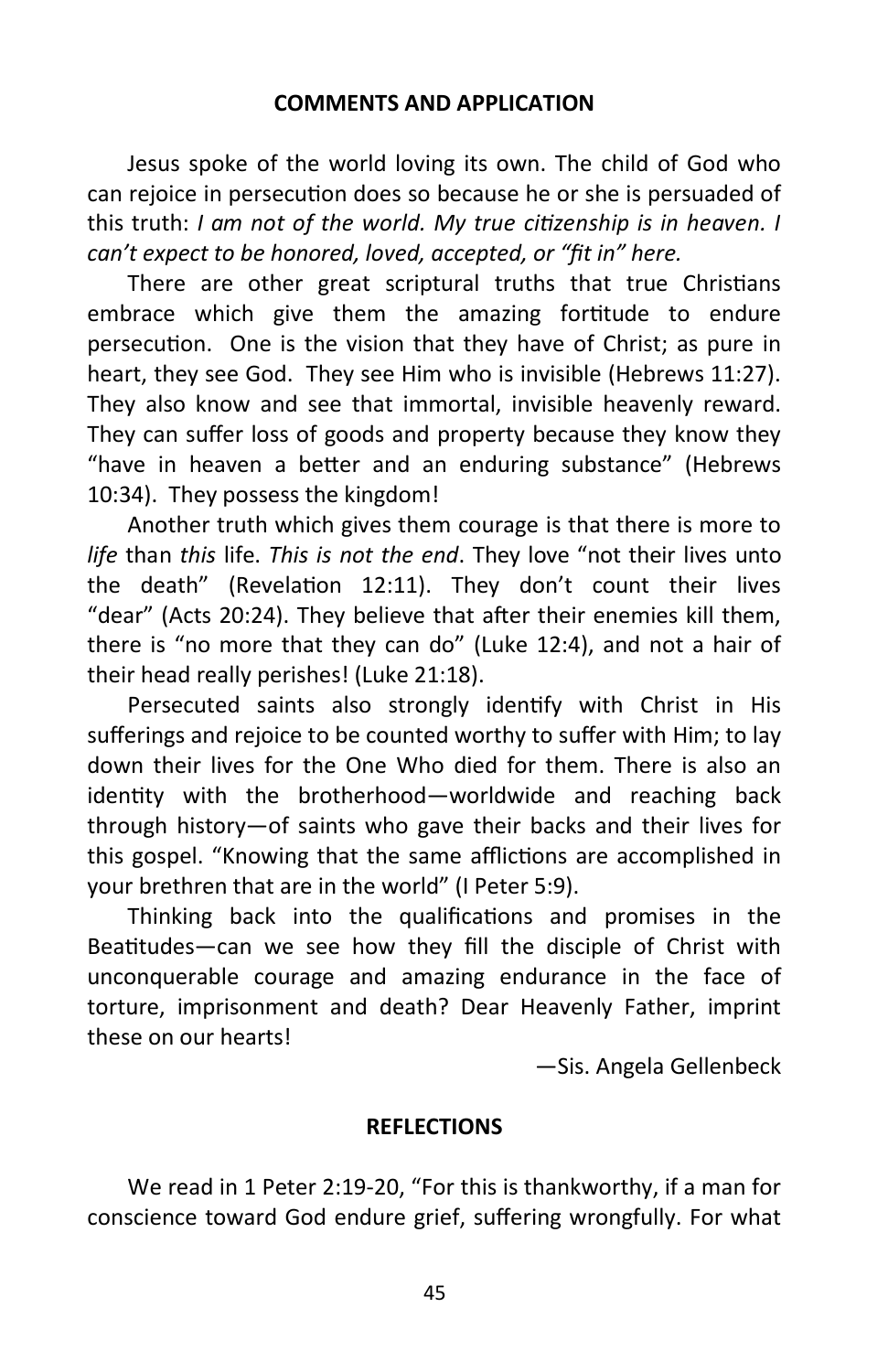glory is it, if, when ye be buffeted for your faults, ye shall take it patiently? But if, when ye do well, and suffer for it, ye take it patiently, this is acceptable with God."

Doing what is acceptable to God can bring persecutions in our life, especially when we have religious convictions. When I was about ten years old I came home from school one day and found that my mother had been crying. The pastor and his wife had just left so I kinda knew it was something to do with the church we had stopped going to because of so much confusion. This pastor strongly believed in pastoral authority and everyone had to toe the line. When someone would try to speak up about some things going on, he would say from the pulpit, "Shut your mouth!" Only the Lord and my dear mother knew about the many things going on. When several of the congregation left, my mom was one of them and she never went back. The sheep were scattered—some mortally wounded; some would wander from place to place for years.

You may have gone to a church with your family and friends for years, but you just can't keep going against your conscience any more. You have seen the light. My dear friend, you are in for some industrial-grade persecutions. Be strong and take courage. Just remember James 3:16. "For where envying and strife is, there is confusion and every evil work." God's ways will bring us peace. Persecution from without is tolerable because we know our enemy. Persecution from within, like David went through in Psalms 55:12-13, will cause us to almost slip. Through it all, let us remember one thing about persecution, and I quote this from Matthew Henry: "It is not the suffering, but the cause that makes the martyr."

We pray for everyone going through this type of persecution that you will be comforted today. Amen.

—Bro. James Bell

## **JUNE 11, 2017**

## **BLESSED IS THE MAN**

Psalm 1:1 Blessed is the man that walketh not in the counsel of the ungodly, nor standeth in the way of sinners, nor sitteth in the seat of the scornful.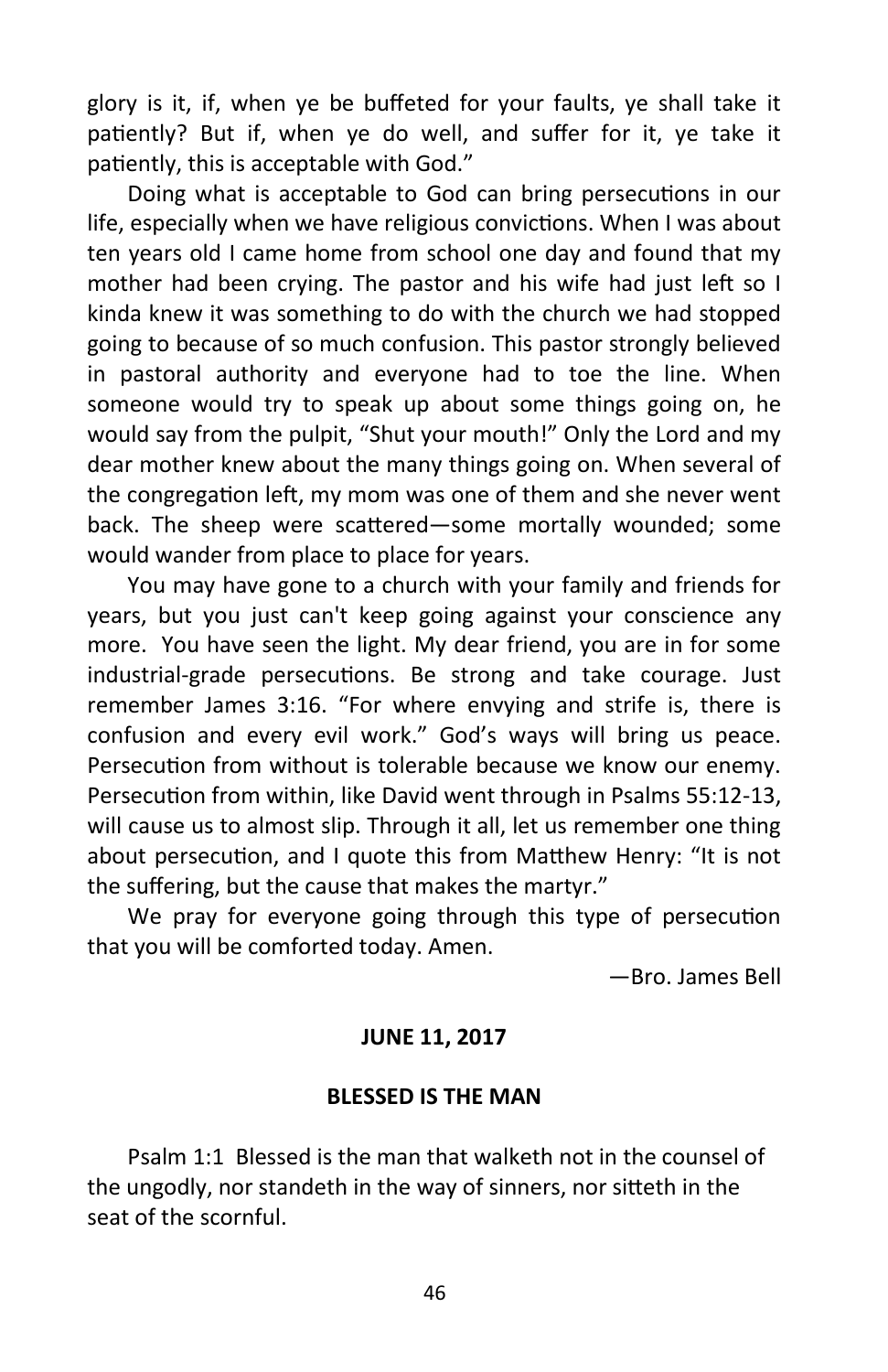2 But his delight is in the law of the Lord; and in his law doth he meditate day and night.

3 And he shall be like a tree planted by the rivers of water, that bringeth forth his fruit in his season; his leaf also shall not wither; and whatsoever he doeth shall prosper.

Psalm 32:1 Blessed is he whose transgression is forgiven, whose sin is covered.

2 Blessed is the man unto whom the Lord imputeth not iniquity, and in whose spirit there is no guile.

Psalm 40:4 Blessed is that man that maketh the Lord his trust, and respecteth not the proud, nor such as turn aside to lies.

Psalm 41:1 Blessed is he that considereth the poor: the Lord will deliver him in time of trouble.

2 The Lord will preserve him, and keep him alive; and he shall be blessed upon the earth: and thou wilt not deliver him unto the will of his enemies.

3 The Lord will strengthen him upon the bed of languishing: thou wilt make all his bed in his sickness.

Psalm 65:4 Blessed is the man whom thou choosest, and causest to approach unto thee, that he may dwell in thy courts: we shall be satisfied with the goodness of thy house, even of thy holy temple.

Psalm 128:1 Blessed is every one that feareth the Lord; that walketh in his ways.

2 For thou shalt eat the labour of thine hands: happy shalt thou be, and it shall be well with thee.

**MEMORY VERSE:** Blessed is the man that endureth temptation: for when he is tried, he shall receive the crown of life, which the Lord hath promised to them that love him. —James 1:12

**CENTRAL THOUGHT:** Blessed, or happy, is the man who fears and trusts in the Lord and delights in Him; the Lord chooses him to dwell in His courts. His sins have been forgiven and his spirit is free from deceit. He doesn't show favoritism to the proud, but considers the poor. He endures temptation and receives the crown of life.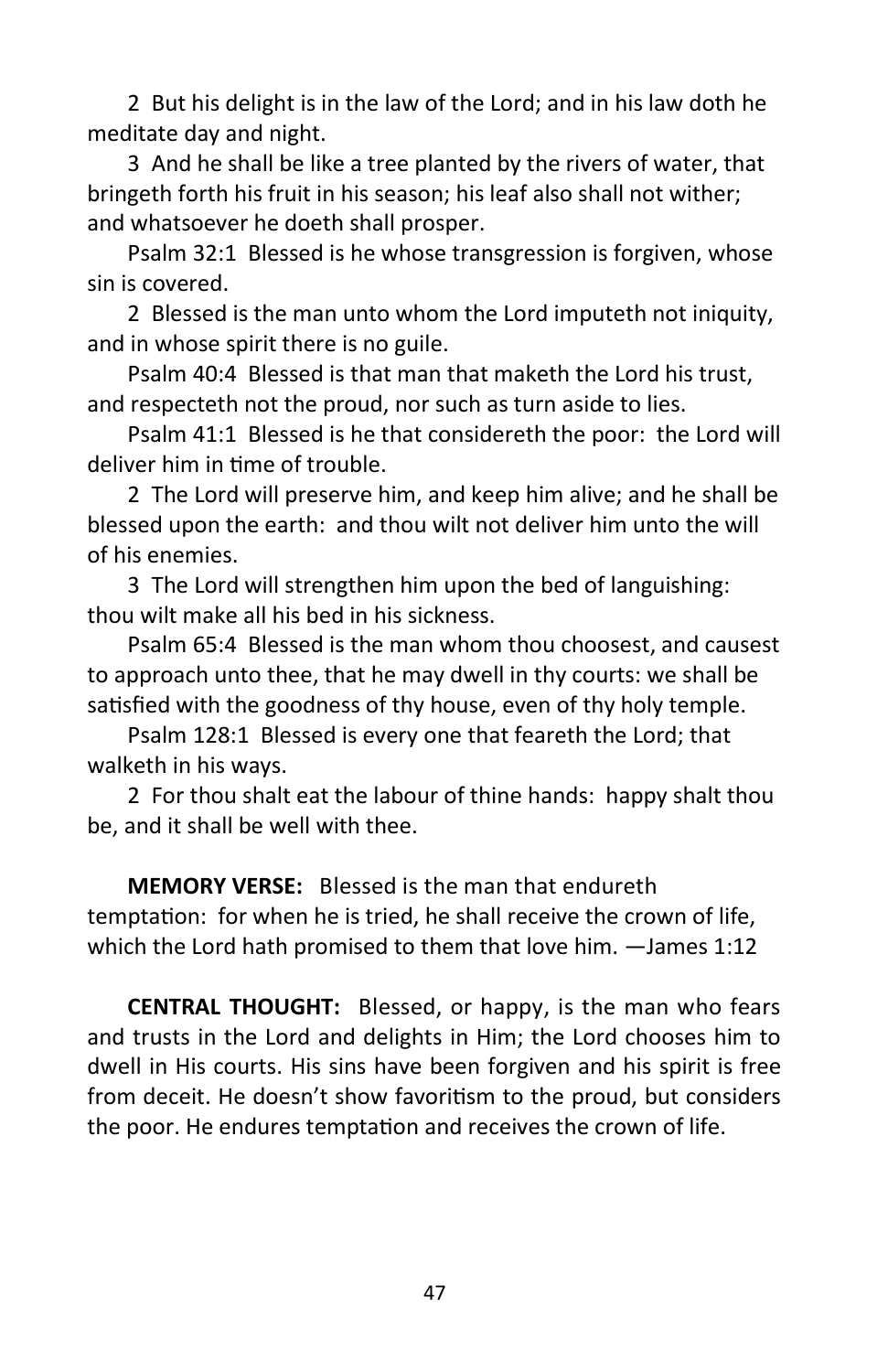Psalm 1:1 "Counsel": advice; guiding wisdom; plan; purpose. "Ungodly": morally wrong; actively bad; wicked; guilty; condemned; one who is without God; has not God in him. "Sinners": those who go astray from the path of righteousness. The root word means to miss the mark; to pass over the prohibited limits; to transgress. "Scornful": have in derision; make a mockery; "Those who make what is good and holy the object of their ridicule; defiant and cynical freethinkers" (*Cambridge Bible for Schools and Colleges*).

Psalm 1:2 "Delight": from a root meaning inclination, or to bend. Pleasure; desire. "Law of the Lord": the law of Jehovah; doctrine; the written revelation of the will of God; the revealed truths of God. "To the law of Jehovah is his inclination."

Psalm 32:2 "Imputeth": charge; make account of. "Guile": deceit; treachery. (Webster's defines "treachery" as violation of allegiance or of faith and confidence.)

Psalm 41:1 "Considereth": give attention to; ponder. "Thou wilt make all his bed": to turn; overturn; transform; relieve his suffering; make him comfortable.

James 1:12 "Endureth": remain under; bear up against; persevere. "Tried": proven, tested and found worthy.

## **LESSON BACKGROUND**

The Psalms begin, as the Gospel does, with a beatitude, and there are several other psalms that describe the blessed man. We have included a few for this lesson. Each of the verses could be an extensive lesson on its own; however, we will only comment briefly today. Along with Jesus' Beatitudes, altogether they present a word picture of a beautiful, joyous life.

Our memory verse is from the book of James; no doubt as he wrote he was remembering back to the "blesseds" he heard at Jesus' feet.

Psalms 1 describes what a blessed, happy man does not do, in progressive steps; from walking in, or following, wicked counsel; to standing or choosing a career in the pathway of active transgression; to sitting, or taking up permanent residence, as one of their number,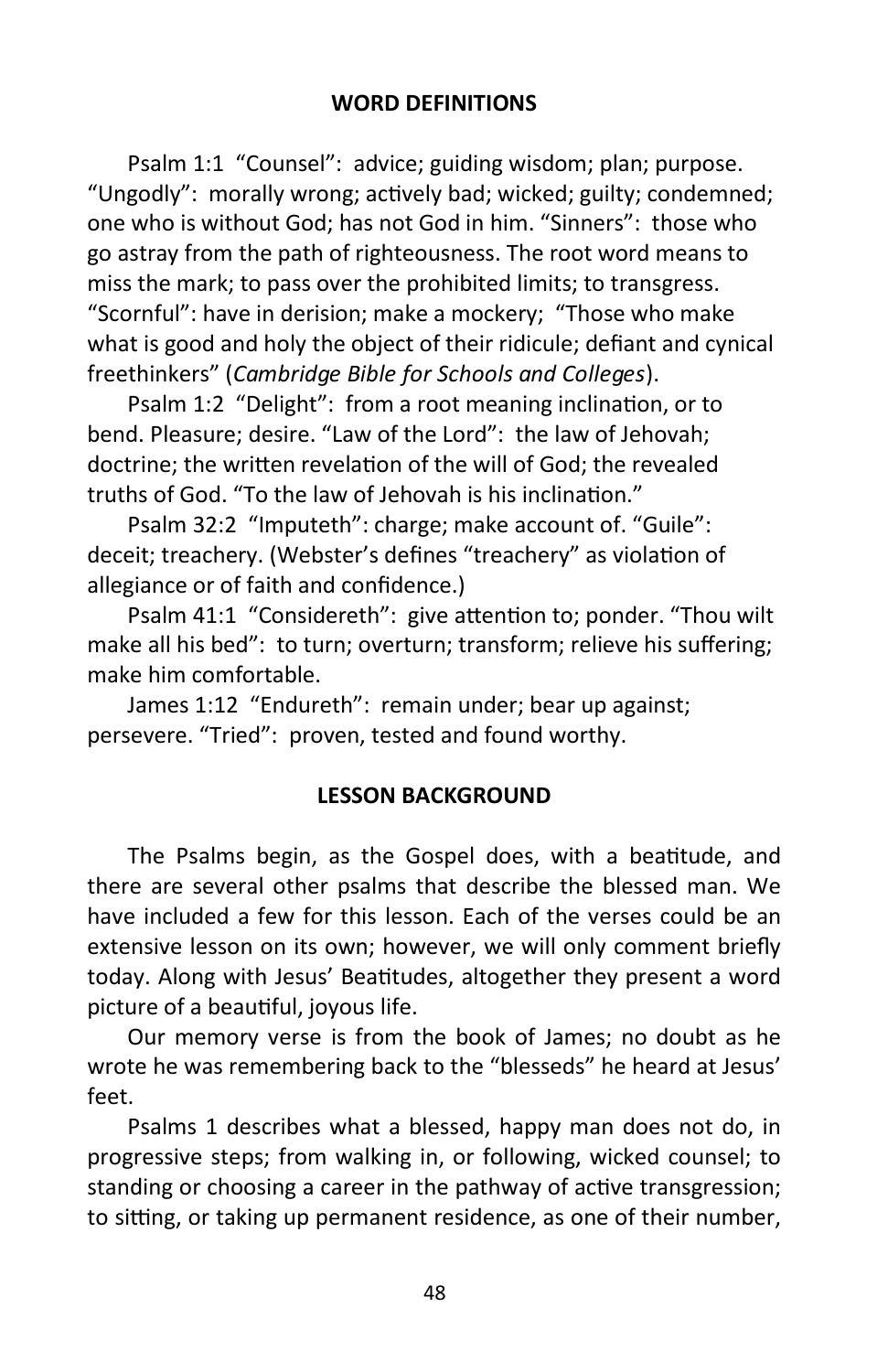in the assembly occupied by atheists and scoffers. "He who acts by bad counsel may soon do evil deeds; and he who abandons himself to evil doings may end his life in total apostasy from God" (Adam Clarke, *Clarke's Commentary*).

Keep in mind that when the Scripture talks about *man*, it speaks of *mankind*. Any person. A man, woman, boy or girl, whoever it is that chooses to walk in the Lord's ways, will be joyful, prosperous, delivered in the time of trouble, and given everlasting life.

—Sis. Angela Gellenbeck

## **DISCUSSION:**

- 1. *Progression of Sin*: How is this described in Psalm 1:1?
- 2. *Remedy for Sin*: What has the blessed man done with his sin?
- 3. *Toward God*: Describe the blessed man's bearing toward the Lord.
- 4. *Toward Men*: Describe the blessed man's dealings with the proud, the dishonest, and the poor.
- 5. *The Reward*: What shall be done, in this life and for eternity, for the man who is blessed by the Lord?

## **COMMENTS AND APPLICATION**

I have seen young people choose to go their own way. They prove the Bible true, albeit negatively, to the letter. Their pathway progresses downward just as these verses describe. They go from being a curious, simple-minded young boy or girl naively open to worldly counsel and the influence of their friends; to an adult desperately seeking for happiness and fulfillment, going from one relationship to another, becoming more and more entangled with addictions, and pursuing daring and dangerous lifestyles; to a cynical, embittered, burned and battered, too-old-too-soon, middle-aged individual; too callous to care, too tired to try, and too blind to believe.

Contrast that with this picture painted by the scriptures: A saint of God, like a beautiful, fruit-bearing tree planted by a river, whose sins are forgiven, whose record is clean, and whose life is totally open and honest. His inclination and desire is to study and meditate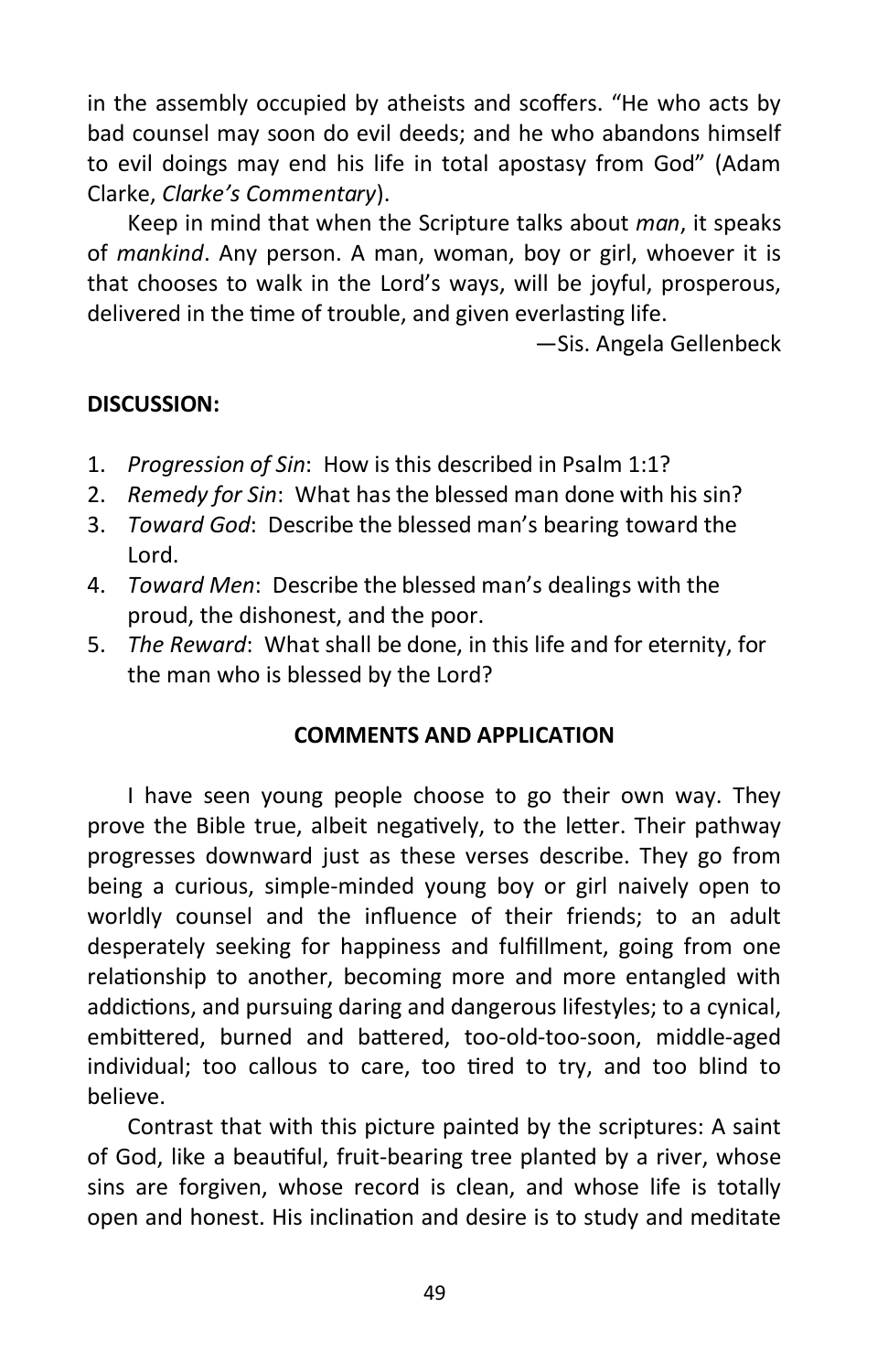on God's will and Word revealed to him. He reverences the Lord, trusts wholly in Him and daily walks in His ways. God chooses him to dwell in His house and in His presence. He enjoys the honest labor of his hands and the love of his family. He doesn't seek the fortune and fame of this world, but seeks to walk among the honest and humble people and relieve the misfortunes of the poor. This person enjoys the precious privilege of having the Lord deliver him in trouble, stand by him and comfort him in affliction, and heal him in times of sickness. The Lord will prosper and bless everything he does in life.

And at the end of his earthly walk—his faithfulness, patience and trust in the Lord tested, proven and found worthy—he is rewarded with a crown of everlasting life.

—Sis. Angela Gellenbeck

## **REFLECTIONS**

## **What a Blessedness is Mine!**

Consciousness of pardoned sin, Perfect peace where fears had been, Life, abundant life within – What a blessedness is mine!

Now for me 'tis Christ to live, Everything – myself – I give, I who freely did receive – What a blessedness is mine!

Comradeship with Him I love, Satisfied if He approve, His the Name, all names above – What a blessedness is mine!

Now the dread of death is past, Rest, true rest is mine at last, Overwhelmed in love so vast – What a blessedness is mine!

I am saved – I know I am! Everlasting life I claim! Trusting in His mighty name – What a blessedness is mine!

> —T. O. Chrisholm #67 in *His Praise Anew*, Gospel Trumpet Company, 1936 —Submitted by Bro. Harlan Sorrel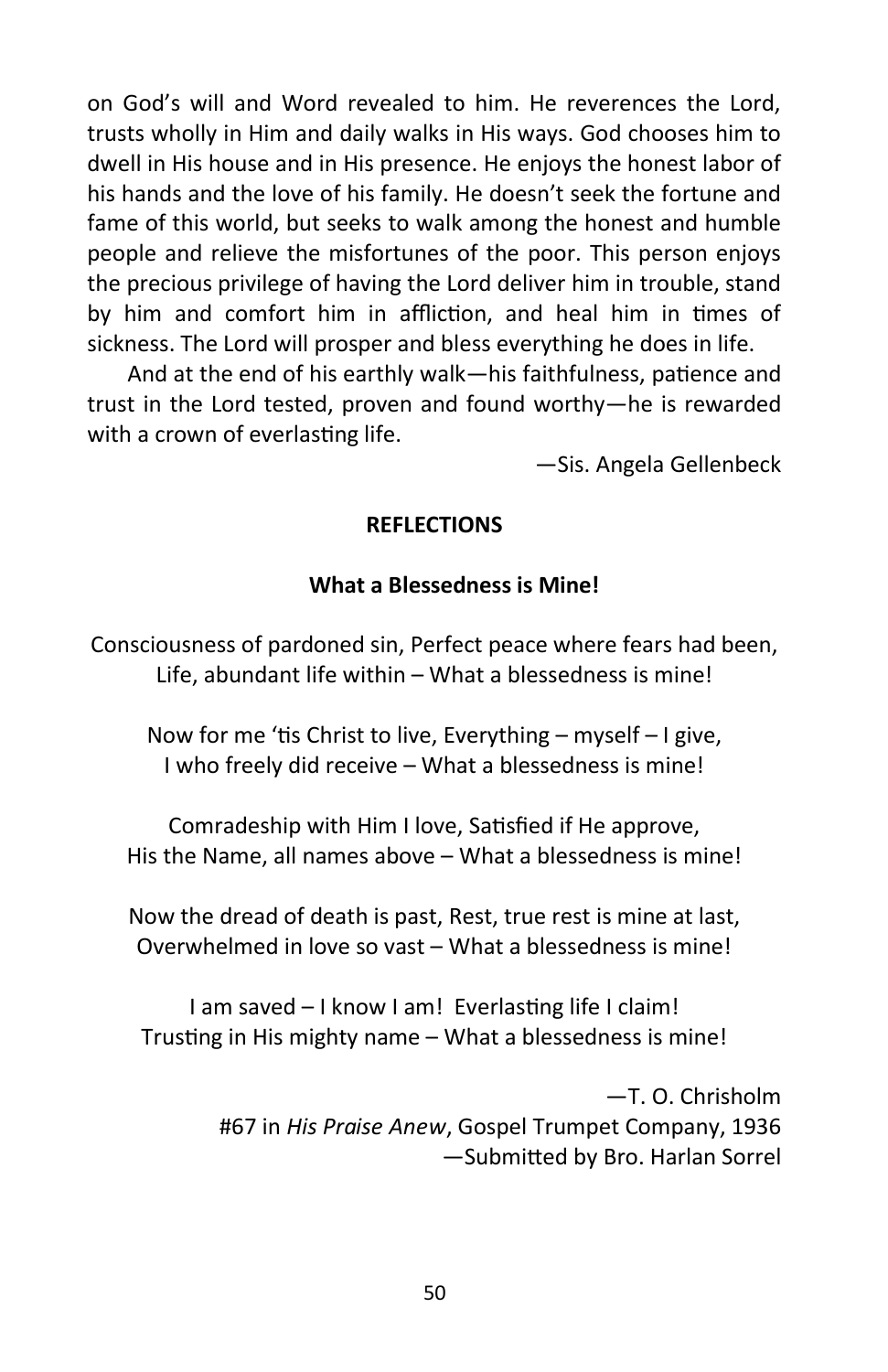## **JUNE 18, 2017**

## **BLESSED ARE THE PEOPLE**

Deuteronomy 33:29 Happy art thou, O Israel: who is like unto thee, O people saved by the LORD, the shield of thy help, and who is the sword of thy excellency! and thine enemies shall be found liars unto thee; and thou shalt tread upon their high places.

Psalm 2:12b Blessed are all they that put their trust in him.

Psalm 33:12 Blessed is the nation whose God is the LORD; and the people whom he hath chosen for his own inheritance.

Psalm 89:15 Blessed is the people that know the joyful sound: they shall walk, O Lord, in the light of thy countenance.

Psalm 119:1 Blessed are the undefiled in the way, who walk in the law of the Lord.

2 Blessed are they that keep his testimonies, and that seek him with the whole heart.

3 They also do no iniquity: they walk in his ways.

Psalm 144:15 Happy is that people, that is in such a case: yea, happy is that people, whose God is the LORD.

Isaiah 30:18b Blessed are all they that wait for him.

Luke 11:28 But he said, Yea rather, blessed are they that hear the word of God, and keep it.

**MEMORY VERSE:** And I heard a voice from heaven saying unto me, Write, Blessed are the dead which die in the Lord from henceforth: Yea, saith the Spirit, that they may rest from their labours; and their works do follow them. —Revelation 14:13

**CENTRAL THOUGHT:** The people—the nation, the congregation—who put their trust in the Lord, walk in his ways, wait for him, make Him the Lord God, and keep His Word, His laws, and His testimony, shall be blessed, made happy, experience the privilege of being the Lord's chosen inheritance, and enjoy His rest at the end of life's labors.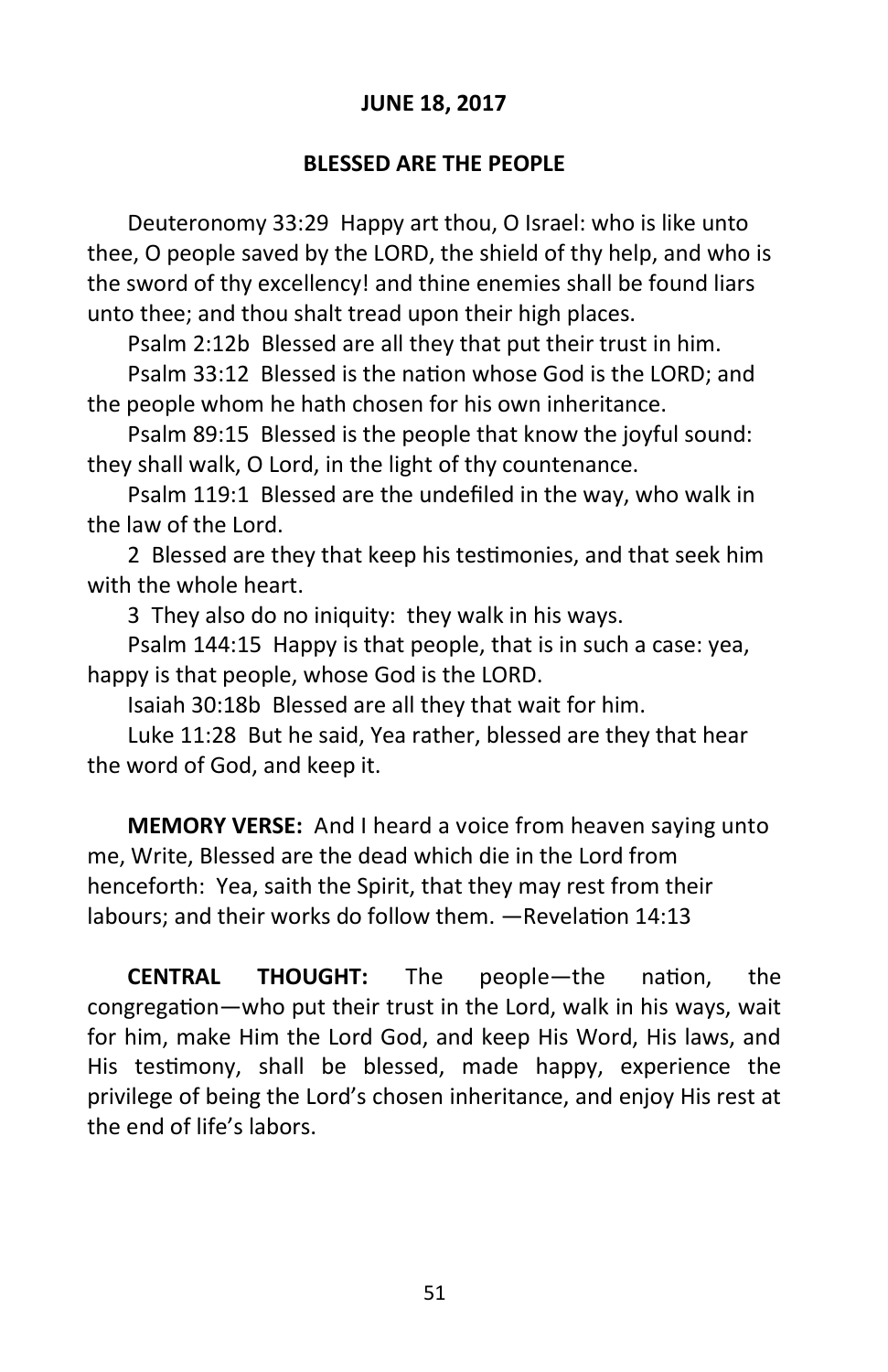#### **WORD DEFINITIONS**

Psalm 33:12 "Inheritance": heritage; portion; treasured possession; peculiar treasure.

Psalm 89:15 "The joyful sound": the joyful sound of the jubilee trumpet, which proclaimed liberty to the captives and restoration of all forfeited estates. "They shall walk": they shall walk vigorously. "In the light of thy countenance": in the Lord's favor and goodwill; as in the Levitical blessing, "The Lord bless thee, and keep thee: The Lord make his face shine upon thee, and be gracious unto thee: The Lord lift up his countenance upon thee, and give thee peace" (Numbers 6:24-26).

Psalm 144:15, Proverbs 29:18 and Deuteronomy 33:29 "Happy": same word as blessed.

Revelation 14:13 "In the Lord": Any persons that die united to Christ by a true and lively faith; however, often in Scripture *in*  signifies *for*, so it also could mean a *martyr* who died for the Lord.

#### **LESSON BACKGROUND**

Today we focus not only on the individual who is proclaimed *blessed* by God, but on the blessed nation or people who have the special privilege to be the Lord's own chosen treasure, His special jewel. There are several Old Testament passages that express this thought about the Israelites, including Exodus 19:5, Deuteronomy 4:20 and 7:6, Psalm 74:2 and Malachi 3:17.

Another reference to Jewish history is the "joyful sound," which alludes to the trumpets blown to announce the feasts, particularly the year of jubilee, which was the fiftieth year following a period of seven sabbatical years (49 years). In this year, which began on the Day of Atonement, the land was given a rest, all slaves were set free, and land was returned to its original owner or his heirs.

The Scriptures in our lesson describe the blessed people as those who put their trust in the Lord, and wait on—lean on, attend upon— Him. They are undefiled and free from iniquity; they walk in the way of His law, keep His testimonies, and seek Him with their whole heart. They hear His Word, and do it. They experience His soul rest in this life, and in the life to come, enter into their final rest from all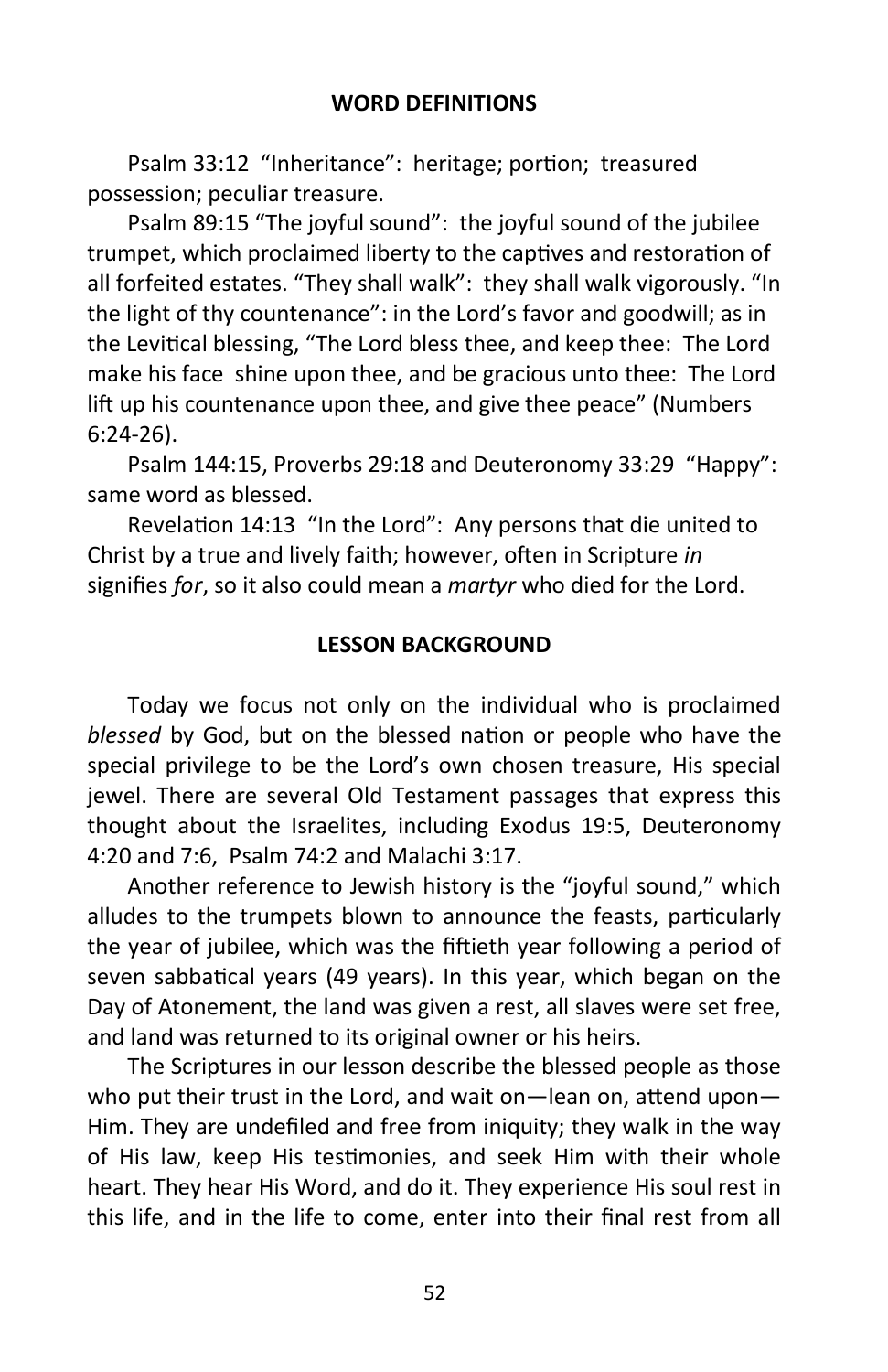their labors, their good works coming behind them as a witness and testimony to those who follow after.

—Sis. Angela Gellenbeck

## **DISCUSSION:**

- 1. *Special*: Give the expressions that God used to describe His people.
- 2. *The Blessed*: Share the characteristics of this kind of nation or people.

## **COMMENTS AND APPLICATION**

A clear application of the Old Testament "chosen people" to the New Testament church is made in I Peter 2:9-10: "But ye are a chosen generation, a royal priesthood, an holy nation, a peculiar people; that ye should shew forth the praises of him who hath called you out of darkness into his marvelous light: Which in time past were not a people, but are now the people of God…" Now, not only Jews but Gentiles too can share in God's inheritance and be His special treasure.

The day of Jubilee is an important type that points to the soul rest that we have in Christ. Also, as slaves to satan and sin, because of Christ's atonement, we are set free. The "land" which was stolen away by satan—our victory, our inheritance, our purity, joy, peace, the Divine presence—is redeemed back to us by the shed blood of Jesus Christ. We who were estranged from God are brought back into His family and made "one" with Him, just as freed slaves were united again with their families. Also in Christ, we who by sin and selfishness were estranged from each other are made one.

While we rejoice in the blessedness that Christ affords to each one of us individually, if we look deeper into the Word, we always find that wonderful plan He has for a *people*. He came to build a kingdom; establish a church; join together a body.

A very precious picture of this is found in yet another Old Testament example. The Queen of Sheba, in her quest to verify the greatness of Solomon's kingdom, and the secret thereof, at last sank in amazement and exclaimed, "Happy are thy men, happy are those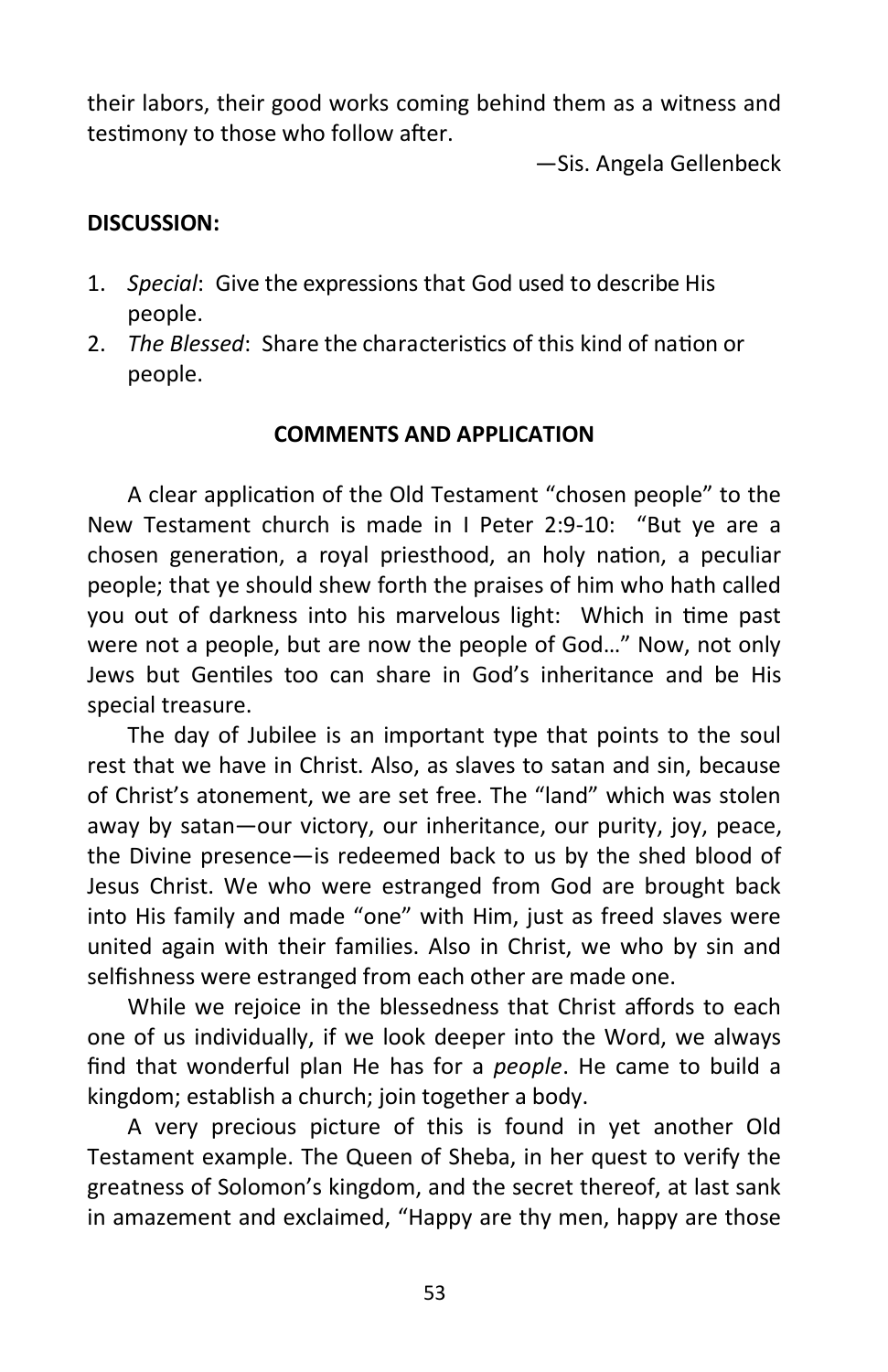thy servants, which stand continually before thee, and that hear thy wisdom." This is fulfilled in Christ and the chosen, happy people who stand before Him, hear His Word, and keep it.

—Sis. Angela Gellenbeck

## **REFLECTIONS**

The prophet Isaiah had these words regarding the coming of Jesus Christ, "Of the increase of his government and peace there shall be no end." When Jesus came down to earth from heaven, He created the kingdom of God within the heart of man. This kingdom could be present in any country, within any government rule and under any political power.

The disciples of Jesus were awaiting the setting up of an earthly kingdom. They were looking forward to conquering their oppressors. No doubt they had many conversations among themselves as to how Jesus would handle the hierarchy of this new kingdom and where they would rank. On the contrary, Jesus told them that the kingdom of God would be established within the heart of man. What a perfect plan! This superceded any literal kingdom and was the great mountain that Daniel prophesied of that filled the whole earth.

When governments imprison the saints of God, the kingdom that is within can sing of freedom divine. Under political powers seeking to dissolve or persecute the Church of God, the kingdom remains safely intact. Where hate rules, the child of God can love beyond all measure. This beautiful kingdom cannot be torn asunder, beaten, conquered, subdued or killed. No law can touch it, no power can annihilate it and no government can quench it.

As a partaker of this wonderful kingdom of God, I can truly say that I am blessed!

> "I am lost in its splendor and beauty, To its ne'er fading heights I would rise, Till I see the King come to receive me, And explore it with him in the skies."

> > —Sis. LaDawna Adams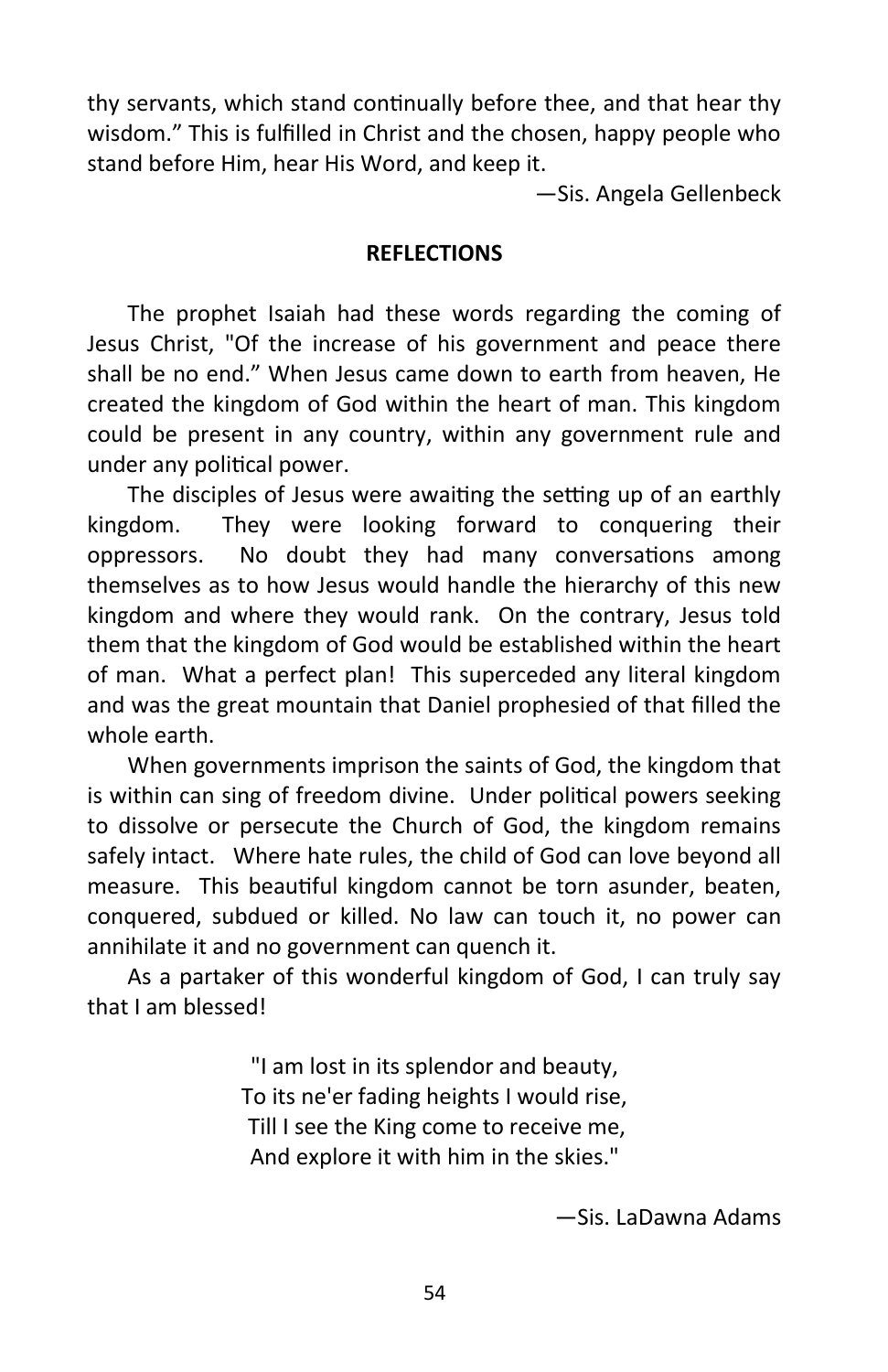## **JUNE 25, 2017**

## **THE KEYS OF THE KINGDOM**

Matthew 13:11 He answered and said unto them, Because it is given unto you to know the mysteries of the kingdom of heaven, but to them it is not given.

12 For whosoever hath, to him shall be given, and he shall have more abundance: but whosoever hath not, from him shall be taken away even that he hath.

16 But blessed are your eyes, for they see: and your ears, for they hear.

17 For verily I say unto you, That many prophets and righteous men have desired to see those things which ye see, and have not seen them; and to hear those things which ye hear, and have not heard them.

Matthew 16:18b Upon this rock I will build my church; and the gates of hell shall not prevail against it.

19 And I will give unto thee the keys of the kingdom of heaven: and whatsoever thou shalt bind on earth shall be bound in heaven: and whatsoever thou shalt loose on earth shall be loosed in heaven.

Luke 10:19 Behold, I give unto you power to tread on serpents and scorpions, and over all the power of the enemy: and nothing shall by any means hurt you.

Acts 1:8 But ye shall receive power, after that the Holy Ghost is come upon you: and ye shall be witnesses unto me both in Jerusalem, and in all Judaea, and in Samaria, and unto the uttermost part of the earth.

**MEMORY VERSE:** Wherefore the rather, brethren, give diligence to make your calling and election sure: for if ye do these things, ye shall never fall: For so an entrance shall be ministered unto you abundantly into the everlasting kingdom of our Lord and Saviour Jesus Christ. —II Peter 1:10-11

**CENTRAL THOUGHT:** Those who have received Christ and heard His Word are given insight into the mysteries of the kingdom of heaven and keys of access into the authority and power of the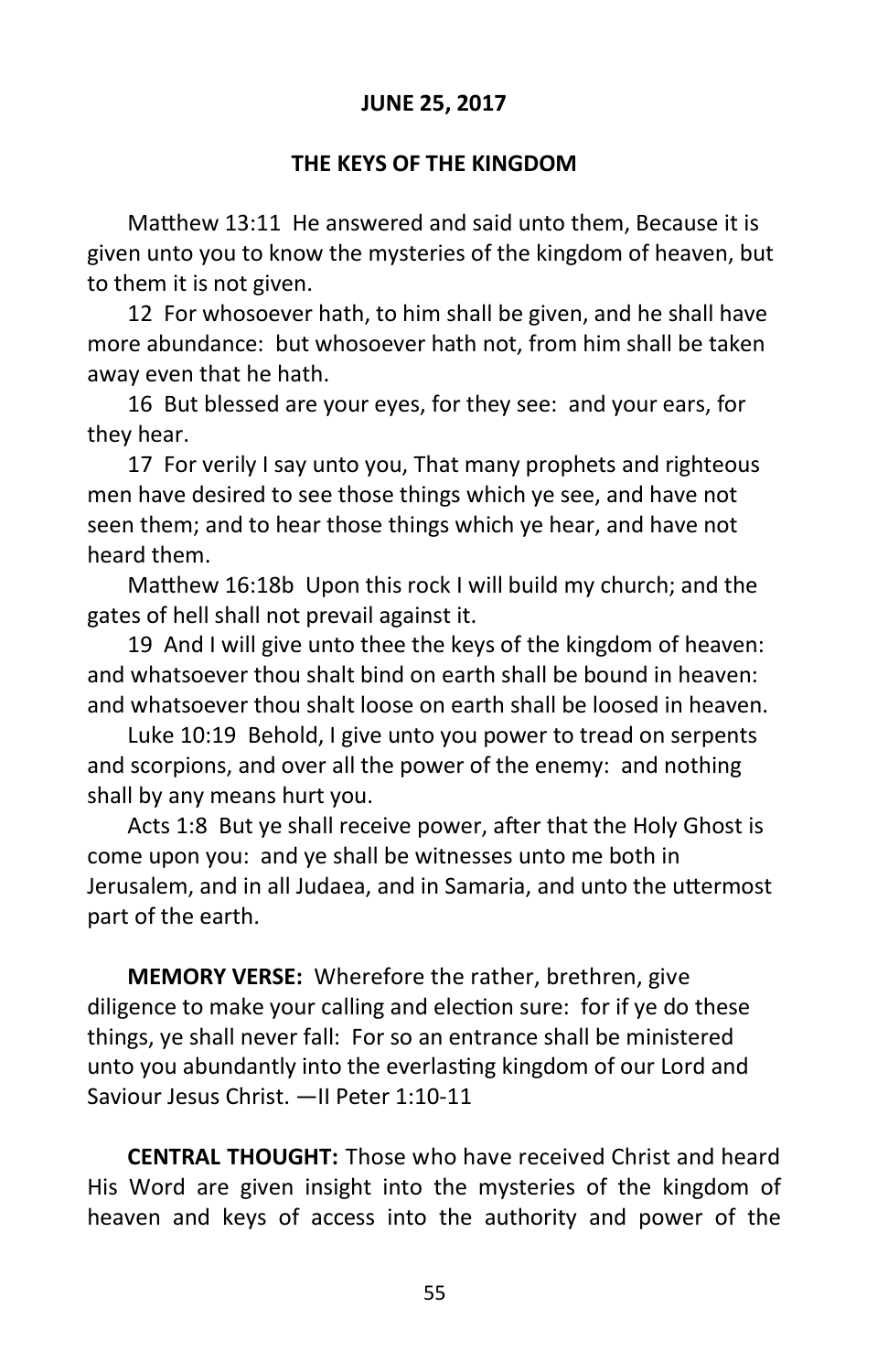kingdom of heaven. For those who are diligent unto the end, access into the eternal aspect of the kingdom of heaven is abundantly given through Christ.

## **WORD DEFINITIONS**

Matthew 16:18b "Gates of hell": Hades, or death; "all the powers of Hades, all the forces of destruction that attack and in the long run overpower other societies, should attack, but not overpower" Christ's church (*Ellicot's Commentary for English Readers*). "The machinations and powers of the invisible world" (Adam Clarke, *Clarke's Commentary*).

## **LESSON BACKGROUND**

Today in our lesson we are looking at different places in the Gospels where Jesus shared special things concerning the kingdom of heaven with His disciples.

In the first instance, Jesus had been teaching the multitudes using parables, or dark sayings. Later, the disciples questioned him on the meaning of His stories, wondering why He wasn't explaining them more clearly to all the people. Jesus explained that there were qualities of spirit that not all people had; only those who believed in Him had the privilege of being given spiritual vision and understanding into the mysteries of the kingdom. Jesus proved this by example; spiritual understanding was given, not just to the twelve disciples, but even to Nicodemus and Joseph of Arimathea, a Pharisee and a rich man, because they received His Word and sought after the kingdom of God (John 3:1-21 and Mark 15:43).

The second example is what Jesus said to His disciples after Peter had emphatically stated that Jesus was the Christ, the Messiah, the Son of the living God. Jesus let him know that His heavenly Father had revealed this truth to him, and upon this rock—the foundation of Christ, the Truth, revealed to the heart—He would build His church. Against His church—those to whom Christ had been revealed—even the gates of hell could not prevail.

He then made a very important statement, which I believe is at the heart of this series of Bible lessons. "And I will give unto thee the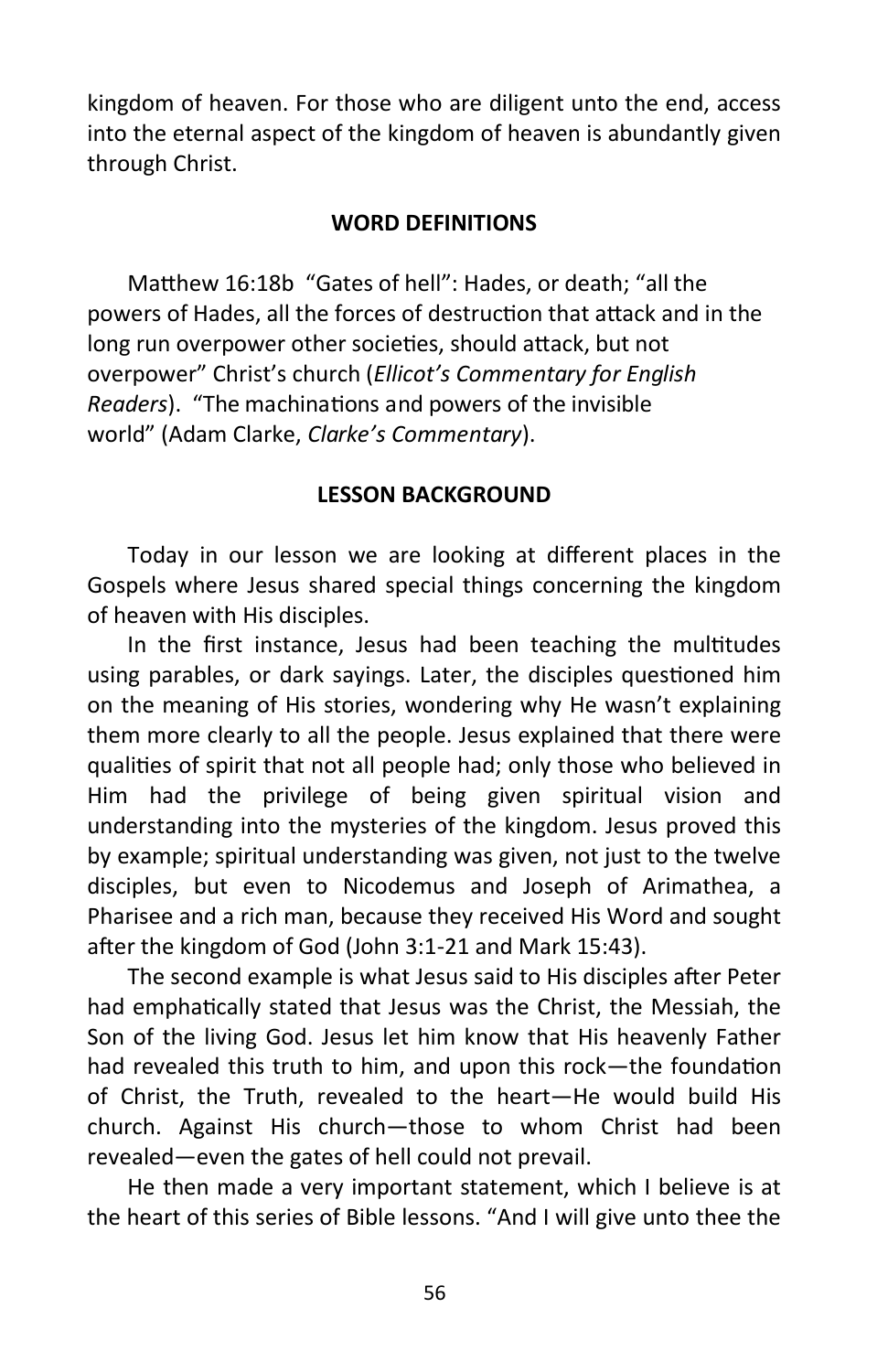keys of the kingdom of heaven…" A lot of different teaching, as to what kind of authority Christ meant by this statement, has been offered down through the years. But for this series, let me offer this: keys give access. They allow entrance. *What has Jesus given, in the establishing of His kingdom on earth, in the instructions He gave concerning how a man might enter the kingdom, and how it might enter him; in the insights into the mysteries, riches, power and authority of the kingdom and in the doctrines and commandments of the kingdom—the full declaration of the way of salvation?*

—Sis. Angela Gellenbeck

## **DISCUSSION:**

- 1. *He That Hath*: What do you think a man must have before more is given to him?
- 2. *Enquiring Prophets*: What did the disciples of Jesus know and understand that the Old Testament prophets could only dimly see?
- 3. *Upon This Rock*: To what rock did Jesus refer?
- 4. *All the Power of the Enemy*: Does this verse (Luke 10:19) give clues as to what Jesus meant by the binding and loosing in earth and heaven? What else could be included?
- 5. *Entrance*: What kind of entrance into the eternal kingdom is given to those who are diligent?

## **COMMENTS AND APPLICATION**

We asked a question in the Lesson Background to which we will now provide a possible answer. As was said, many interpretations have been put upon the statement about the keys of the kingdom, but there are some things I believe have been brought to light through the lessons on the Beatitudes.

In the first lessons, the humble in spirit are blessed because the kingdom of heaven is given unto them. They possess it. It is theirs.

In the next, they that mourn—the ones who humbly repent and seek for forgiveness—are granted the comfort of pardon and the comfort of the Holy Spirit. Paul tells the Colossians that we are translated into the kingdom of God's dear Son, in Whom we have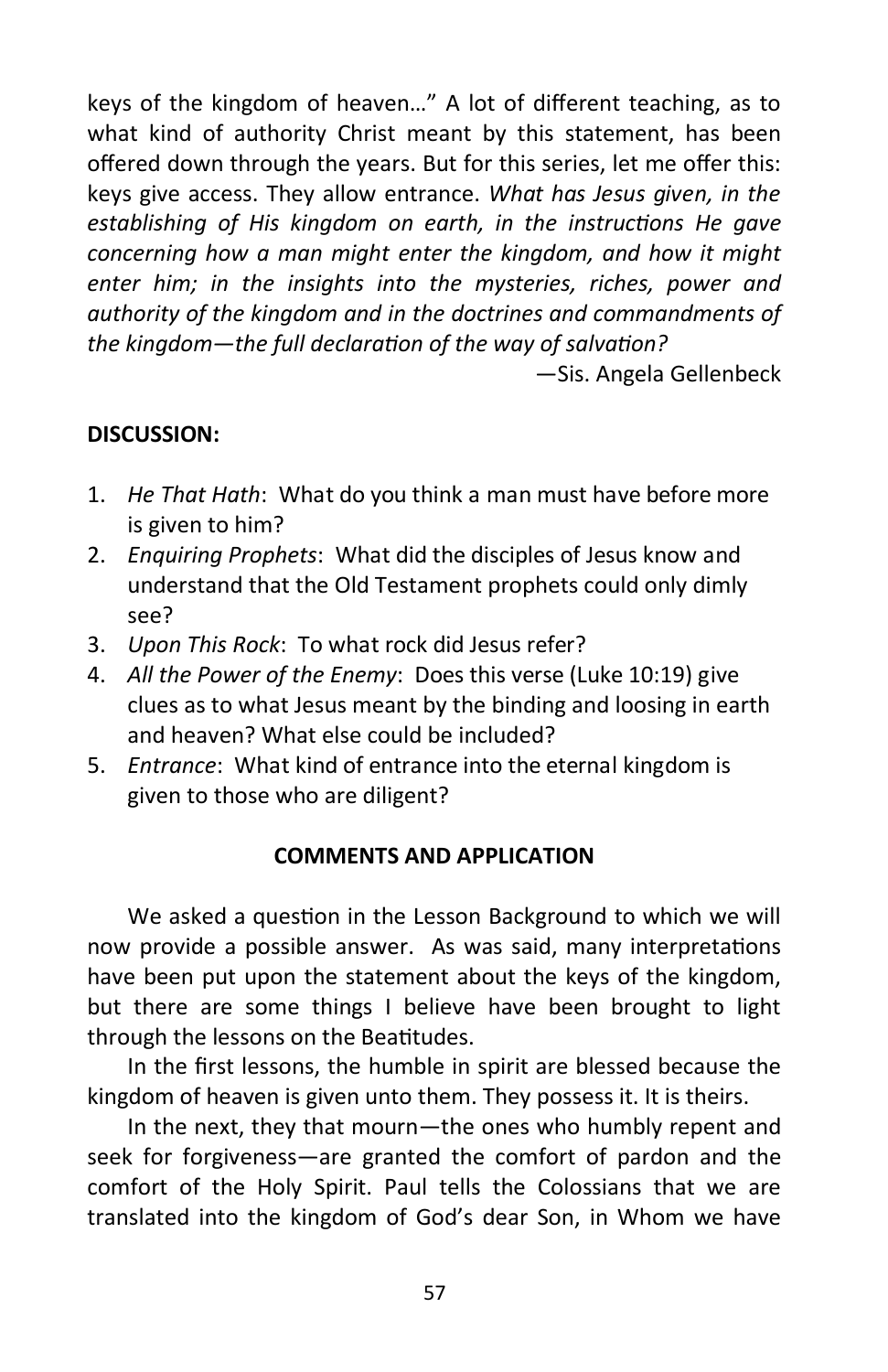redemption and forgiveness.

Afterward we learned that the meek would inherit the earth; the land of promise, which we discovered is the life, conquest and victory of the Holy Spirit.

We also found out that those who hunger and thirst—earnestly seek—after righteousness would be filled. This also pointed to the satisfaction and fullness which comes through the Spirit of God.

Three more requisites—being merciful, pure in heart, and being peacemakers—are listed, which have to do with the ongoing work and witness of the Spirit-filled children of the kingdom of God.

The last beatitudes promise the comfort, power and authority of the kingdom to those who are persecuted; the *godly* who suffer with and for Christ.

Jesus has given these keys to us as His disciples. These, among other keys, such as believing faith, importuning prayer and fasting, give entrance and access into the wealth, treasure, mystery, power and authority of the kingdom of heaven, which is "righteousness, and peace and joy in the Holy Ghost" (Romans 14:17). They are the doctrines of full salvation that admit or forbid those who would enter the kingdom of God.

What a wonderful inheritance is ours through the Holy Spirit! What a blessed people we are! What a kingdom!

> "We possess it right here, when He saves from all sin; And it will last while the ages shall roll."

> > —Sis. Angela Gellenbeck

## **REFLECTIONS**

We all know of people who have an extra house key hidden outside their homes. It's in an inconspicuous place by necessity but it would be accessible to anyone if they only knew where to look. It may require a bit of work—lifting a rock or digging in the flowerbed. But once you have the key you then have full access to all that's inside the home. But not just anyone knows where the key is. That knowledge is only shared with the people with whom there is a relationship—family or friends.

58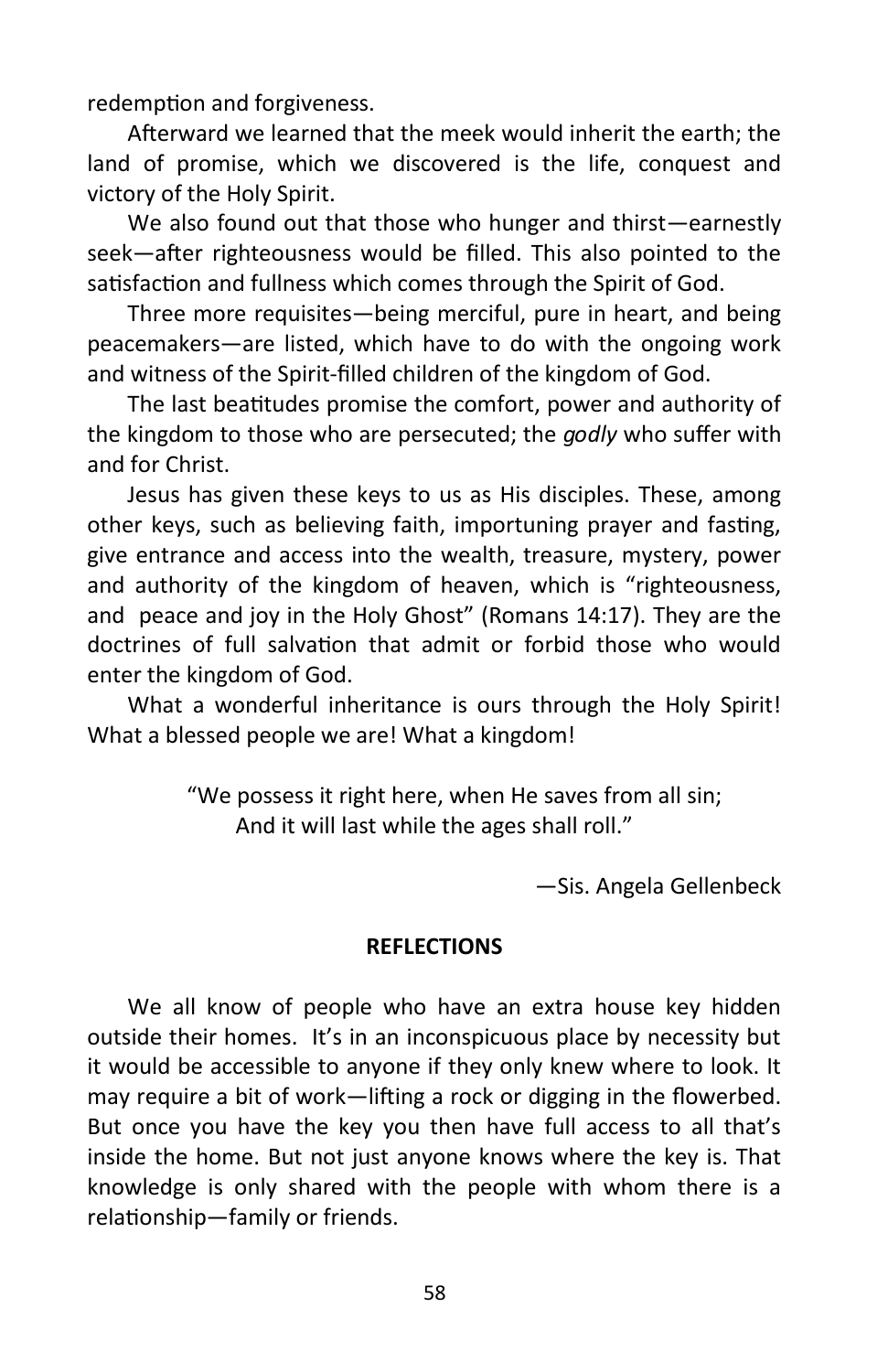Though plain and simple, some scriptural teachings are shrouded in mystery. Though they are accessible to everyone, not everyone can see them. The key is the condition of the heart that establishes a relationship with God. *Blessed are the pure in heart for they shall see God.* 

Humility is a key that has unlocked a multitude of blessings down through the ages. It gives ownership to the kingdom and unlimited access. *Blessed are the poor in spirit for theirs is the kingdom of heaven*. When you meet the conditions, the kingdom is yours and you are given the keys. You are not a guest. You are a member of the family of God and what belongs to the King belongs to His children.

*Blessed are the peacemakers for they shall be called the children of God.* As a child of God, you have become an heir of God and jointheir with Christ. Your treasures are there. Your heart is there. The things that are of value to you are there. It's your home—your eternal home. Does it not make sense to have access to the keys?

—Bro. Darrell Johnson